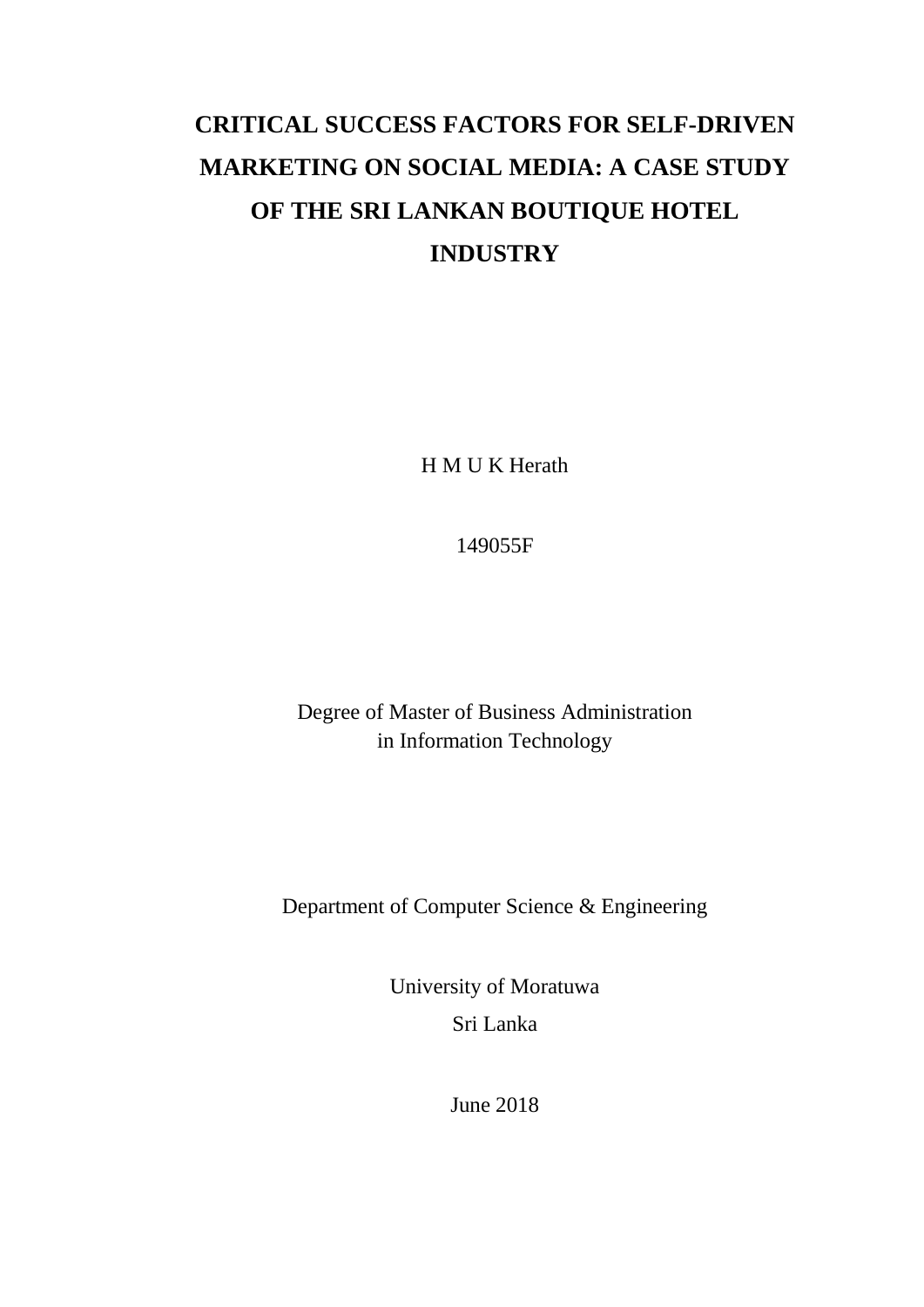# **CRITICAL SUCCESS FACTORS FOR SELF-DRIVEN MARKETING ON SOCIAL MEDIA: A CASE STUDY OF THE SRI LANKAN BOUTIQUE HOTEL INDUSTRY**

Herath Mudiyanselage Umesha Kumari Herath

# 149055F

Thesis submitted in partial fulfilment of the requirements for the degree of Master of Business Administration in Information Technology

Department of Computer Science & Engineering

University of Moratuwa Sri Lanka

June 2018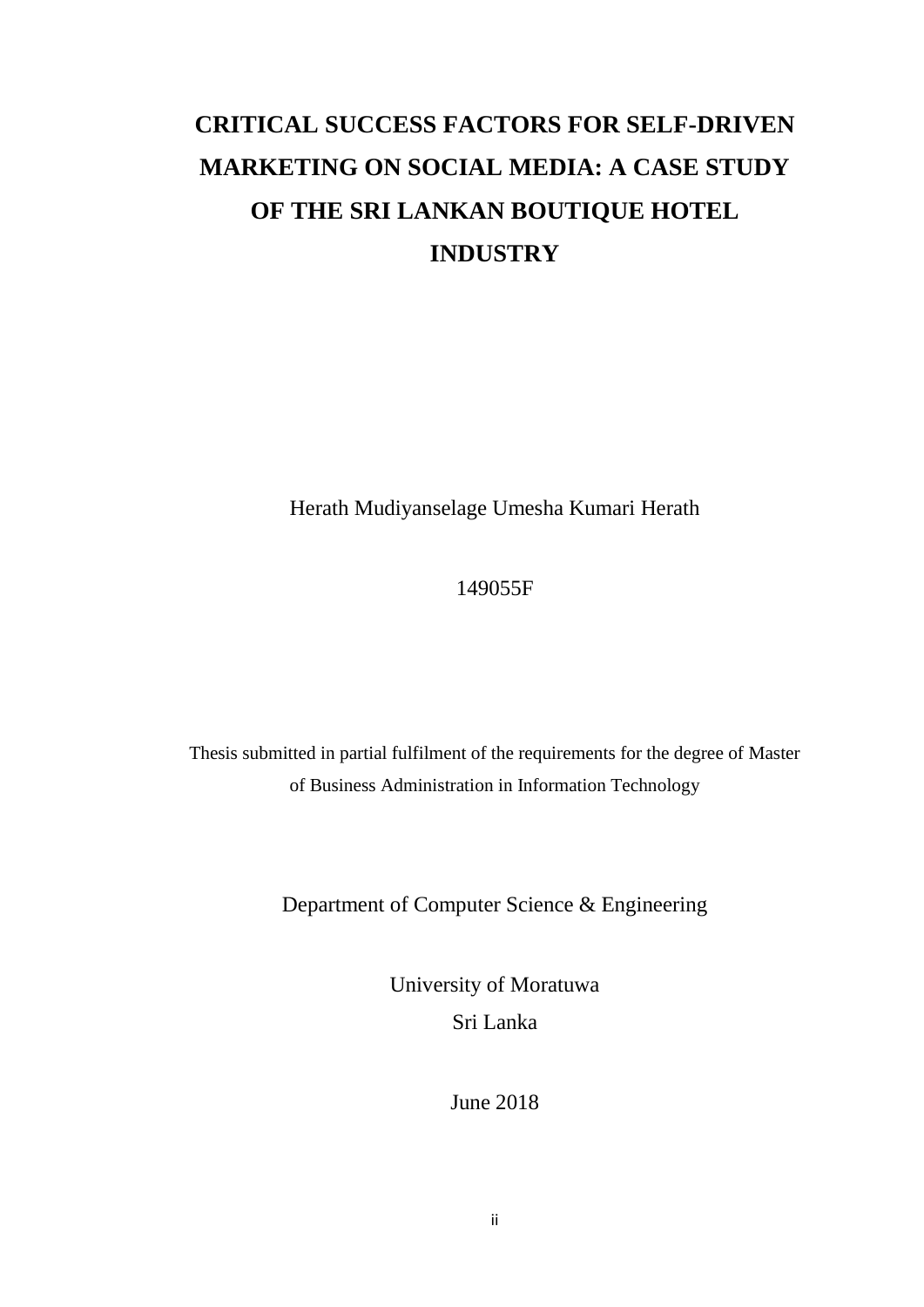# <span id="page-2-0"></span>**DECLARATION**

I declare that this is my own work and this thesis does not incorporate without acknowledgement any material previously submitted for a Degree or Diploma in any other University or institute of higher learning and to the best of my knowledge and belief it does not contain any material previously published or written by another person except where the acknowledgement is made in the text.

In addition, I hereby grant to University of Moratuwa the non-exclusive right to reproduce and distribute my thesis/dissertation, in whole or in part in print, electronic or other medium. I retain the right to use this content in whole or part in future works (such as articles or books).

Signature: Date:

H. M. U. K. Herath

The above candidate has carried out research for the Masters thesis under my supervision.

Name of the supervisor:

Dr. H. M. N. Dilum Bandara

Signature of the supervisor: Date: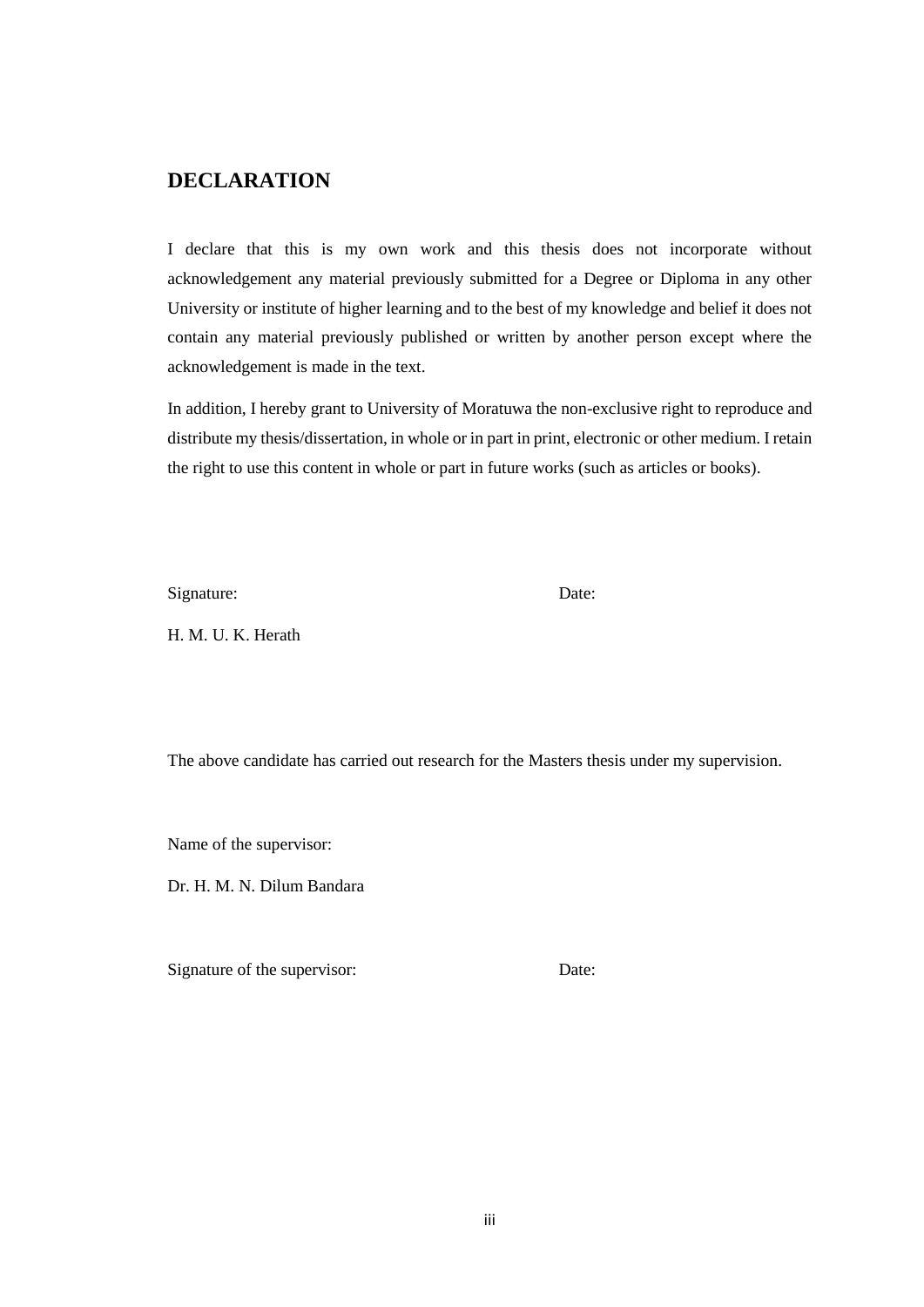#### <span id="page-3-0"></span>**ABSTRACT**

Boutique hotels are adopting social media to build relationships, spread word of mouth, initiate quality engagement that will ultimately turn into bookings, and to build a brand over their competition. Such engagement on social media is considered to be attractive as they enable targeted marketing, direct customer engagement, multiple forms of engagement, low cost, and facilitates self-promotion. However, the effectiveness of social media-based market initiatives is not clear as they primarily rely on soft metrics such as the number of likes, sharing, and comments than the actual customer conversions. Moreover, it is unclear what factors to be considered when conducting social media marketing by business owners themselves. We address these problems through a case study of ten boutique hotels in Sri Lanka with strong social media presence. The research was conducted as qualitative analysis based on the Straussian grounded theory. This version of grounded theory allows a literature review for theoretical sampling, concept development, and defining properties and dimensions. Data were gathered through a set of face-to-face and telephone interviews. We found nine factors that mainly contribute to successful social media presence. Those factors include the target audience, platform for communication, mode of communication, maintaining engagement, audience reach, timing, resources, company policies and platform rules and regulations.

Keywords: Boutique hotels, Grounded theory, Social Media, Social Media Marketing, Social Presence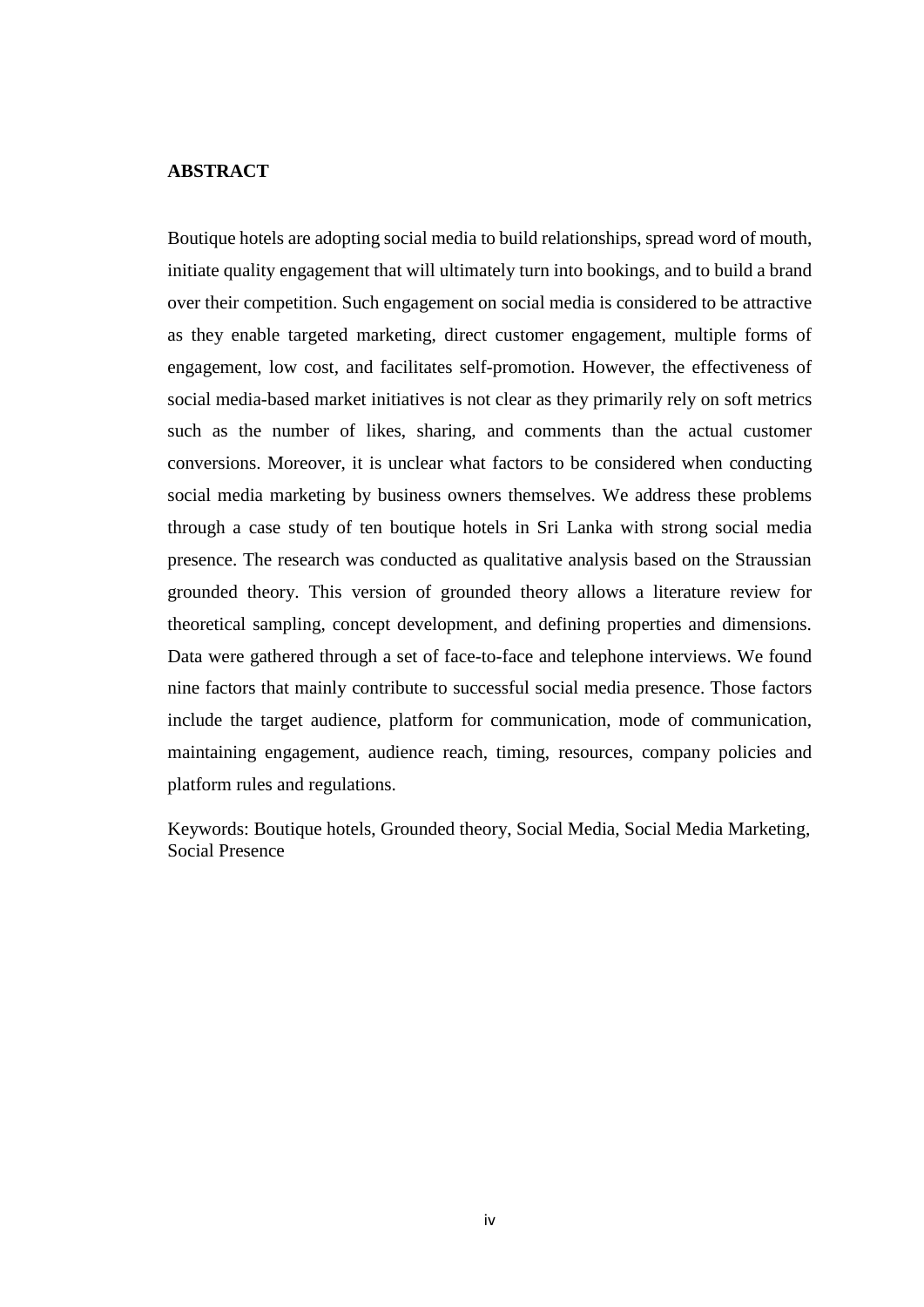# <span id="page-4-0"></span>**ACKNOWLEDGMENT**

I wish to express my sincere gratitude to all those who helped me in successfully completing my research study on "Critical Success Factors for Self-Driven Marketing on Social Media: A Case Study of the Sri Lankan Boutique Hotel Industry".

First and foremost, I wish to thank my research supervisor Dr. Dilum Bandara, Senior Lecturer of the Department of Computer Science and Engineering, University of Moratuwa, for the continuous support, encouragement, and attention extended to me in realizing the research objectives.

Then I wish to thank our research coordinator Dr. Chandana Gamage, Senior Lecturer of the Department of Computer Science and Engineering, University of Moratuwa, for the continuous encouragement extended to me in realizing the research objectives.

I wish to convey my special gratitude to respondents of the boutique hotels who gave me their precious time and valuable insights in making this research a reality. Furthermore, I extend my earnest thanks to batch mates and friends for the guidance and resources provided in bringing this study a success.

My heartfelt appreciation goes to my loving parents, for all the encouragement, care and unconditional support given to me throughout the good and bad times during this research.

Finally, I wish to convey my heartfelt thanks to all those who helped me in many ways for bringing this study a success.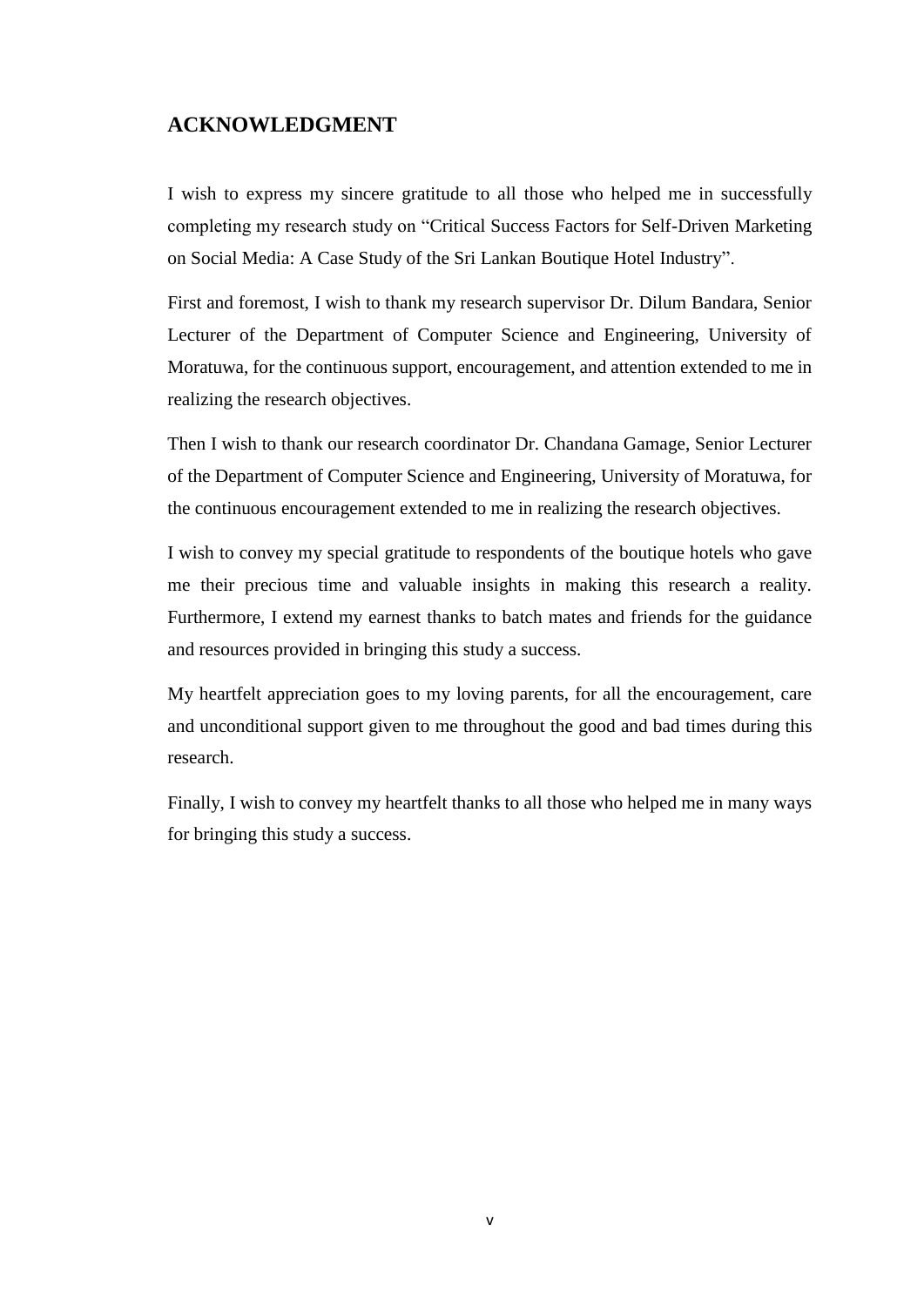# <span id="page-5-0"></span>**TABLE OF CONTENTS**

| $1_{-}$ |  |
|---------|--|
| 1.1     |  |
| 1.2     |  |
| 1.3     |  |
| 1.4     |  |
| 2.      |  |
| 2.1     |  |
| 2.2     |  |
| 2.2.1   |  |
| 2.2.2   |  |
| 2.3     |  |
| 2.4     |  |
| 2.5     |  |
| 3.      |  |
| 3.1     |  |
| 3.2     |  |
| 3.2.1   |  |
| 3.2.2   |  |
| 3.2.3   |  |
| 3.3     |  |
| 3.4     |  |
| 3.5     |  |
| 3.6     |  |
| 3.7     |  |
| 3.7.1   |  |
| 3.7.2   |  |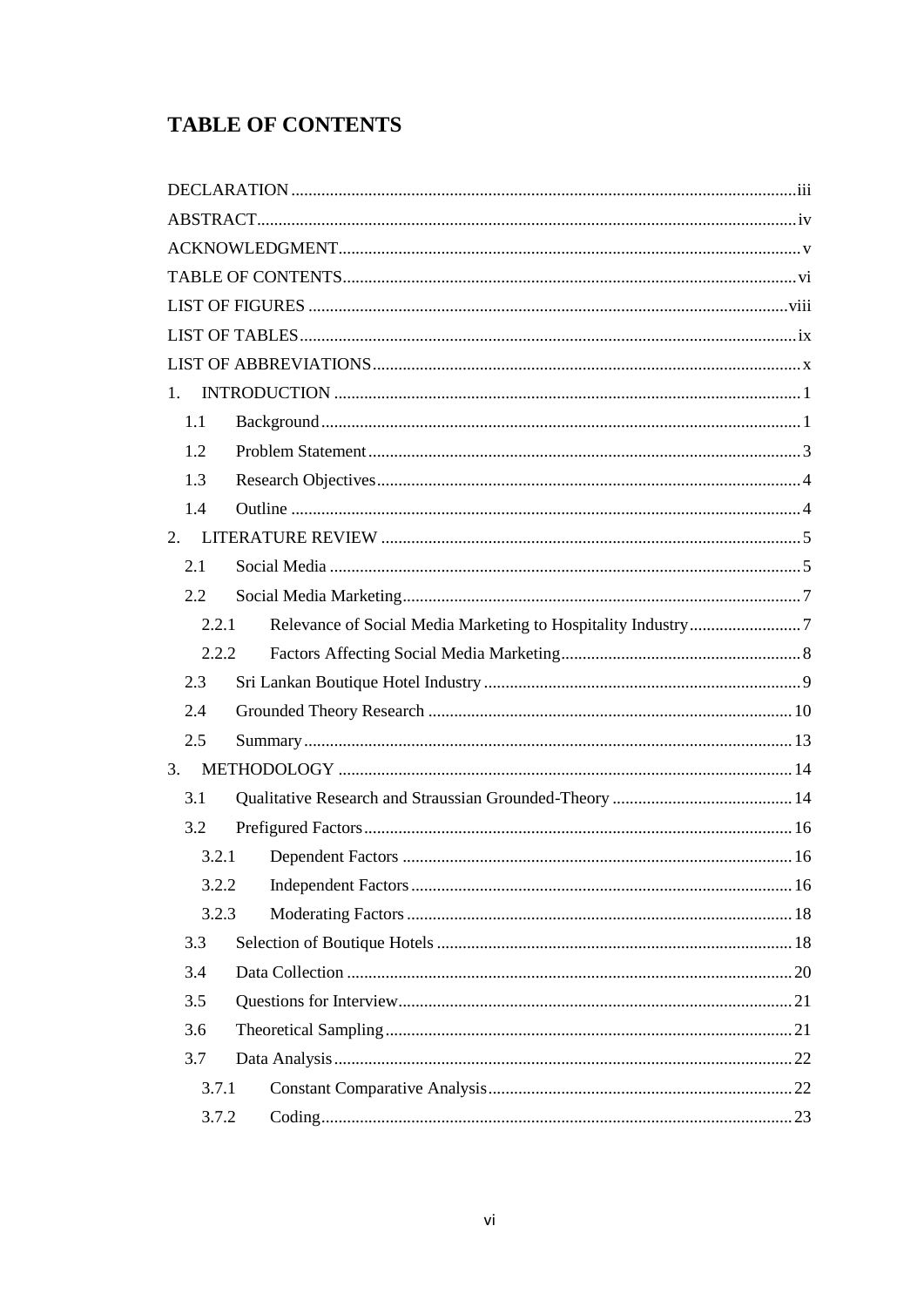| 3.7.3          |  |  |  |  |  |
|----------------|--|--|--|--|--|
| 3.7.4          |  |  |  |  |  |
| 3.8            |  |  |  |  |  |
| $\mathbf{4}$ . |  |  |  |  |  |
| 4.1            |  |  |  |  |  |
| 4.2            |  |  |  |  |  |
| 4.2.1          |  |  |  |  |  |
| 4.2.2          |  |  |  |  |  |
| 4.3            |  |  |  |  |  |
| 5 <sub>1</sub> |  |  |  |  |  |
| 5.1            |  |  |  |  |  |
| 5.2            |  |  |  |  |  |
| 5.3            |  |  |  |  |  |
|                |  |  |  |  |  |
|                |  |  |  |  |  |
|                |  |  |  |  |  |
|                |  |  |  |  |  |
|                |  |  |  |  |  |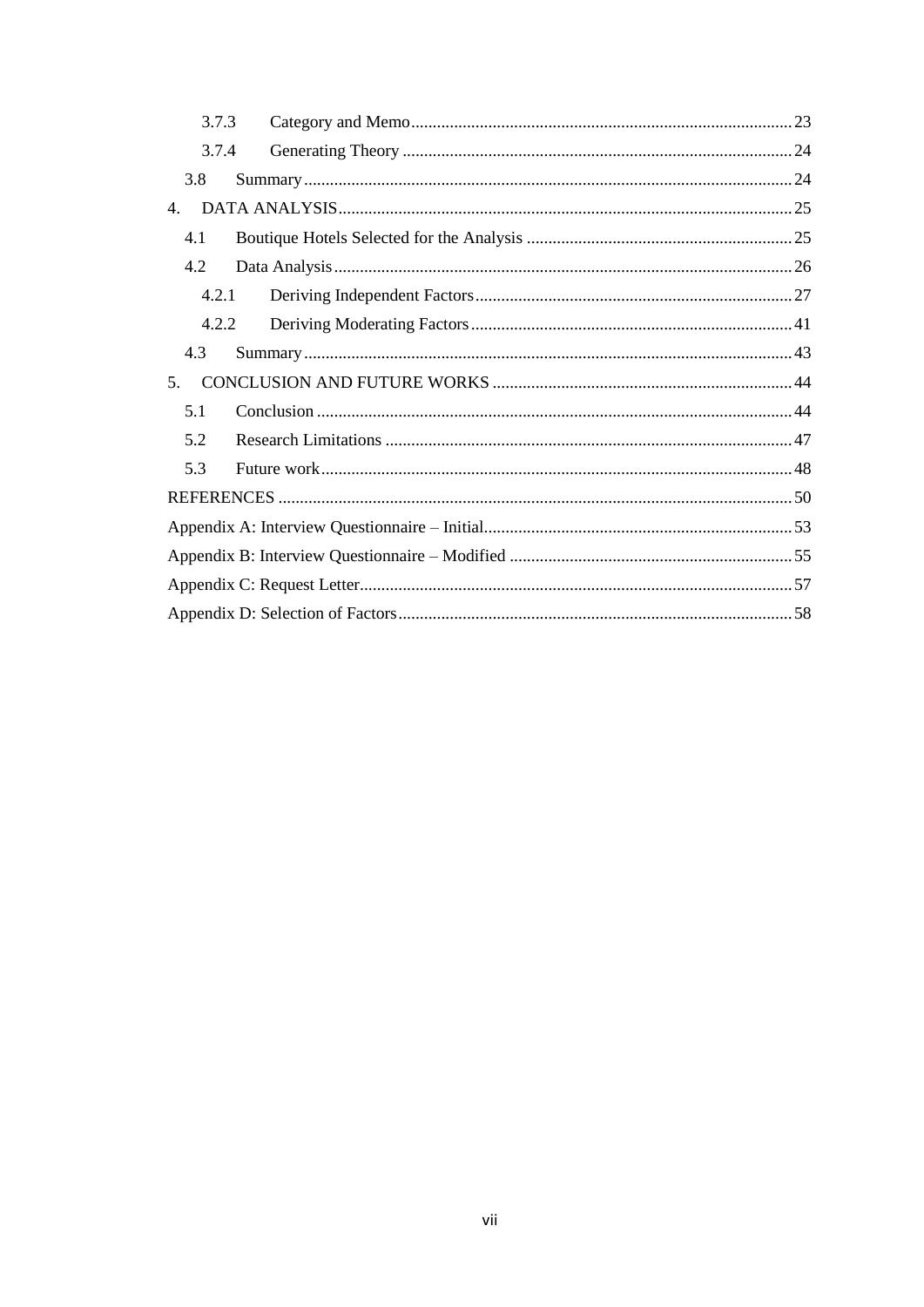# <span id="page-7-0"></span>**LIST OF FIGURES**

|                                                              | Page |
|--------------------------------------------------------------|------|
| Figure 3.1: Methodology framework.                           | 15   |
| Figure 4.1: Target audience to be considered.                | 27   |
| Figure 4.2: Platforms to be considered.                      | 29   |
| Figure 4.3: Modes of communications to be considered.        | 31   |
| Figure 4.4: Maintaining engagement factors to be considered. | 33   |
| Figure 4.5: Audience reach factors to be considered.         | 35   |
| Figure 4.6: Timing factors to be considered.                 | 37   |
| Figure 4.7: Resources factors to be considered.              | 39   |
| Figure 4.8: Company policy factors to be considered.         | 41   |
| Figure 4.9: Constraints to be considered                     | 43   |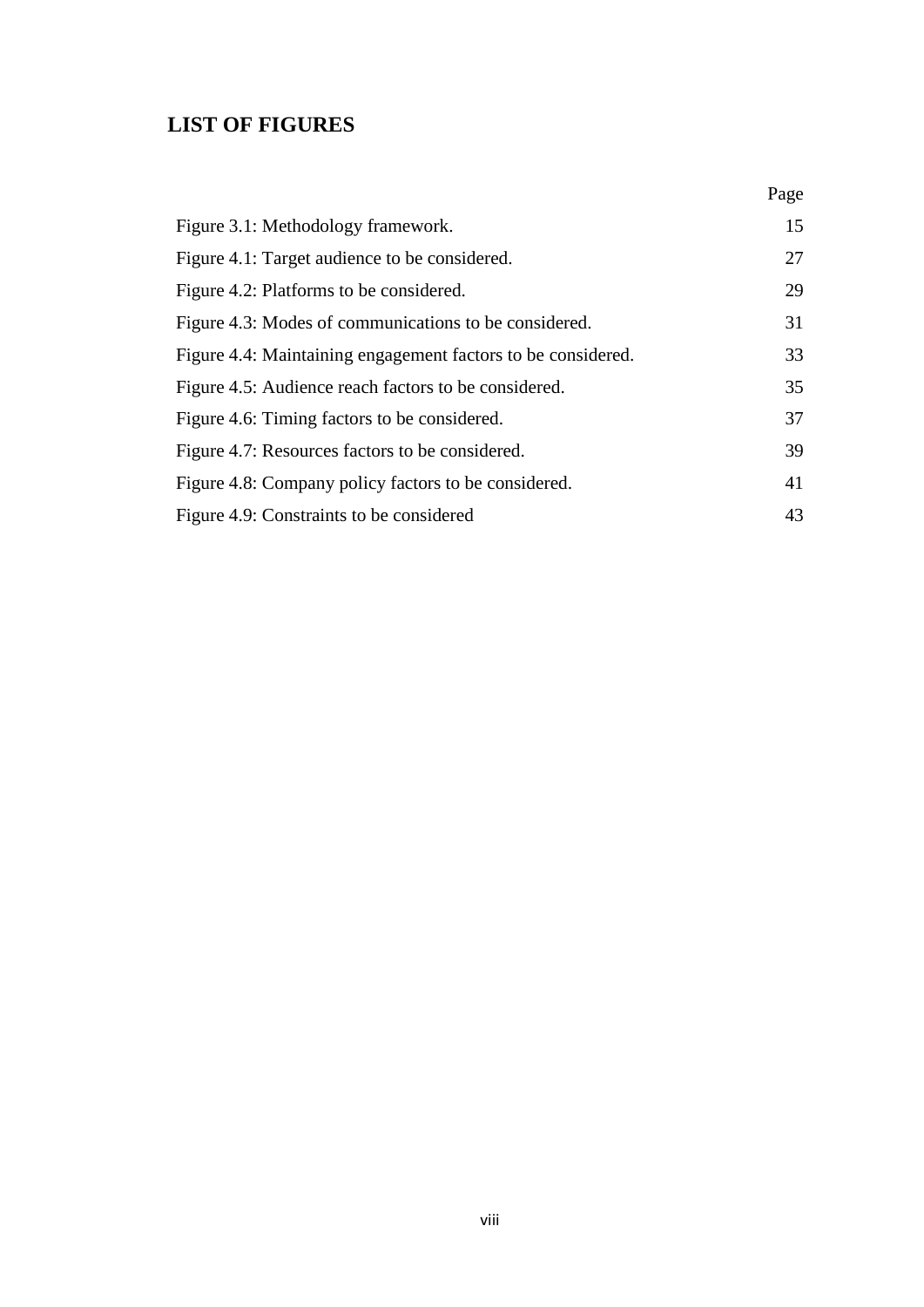# <span id="page-8-0"></span>**LIST OF TABLES**

|                                                                             | Page |
|-----------------------------------------------------------------------------|------|
| Table 2.1: Different versions of grounded theory.                           | 12   |
| Table 3.1: Dependent, moderating and independent factors.                   | 16   |
| Table 3.2: Derivation of independent factors through open and axial coding. | 17   |
| Table 3.3: Derivation of moderate factors through open and axial coding.    | 18   |
| Table 3.4: Determination of sample size.                                    | 20   |
| Table 4.1: Summary of social presence of boutique hotels.                   | 26   |
| Table 4.2: Key finding independent and moderating factors.                  | 27   |
| Table 4.3 Open and axial coding for target audience.                        | 28   |
| Table 4.4 Open and axial coding for platform for communication.             | 30   |
| Table 4.5 Open and axial coding for mode of communication.                  | 32   |
| Table 4.6 Open and axial coding for maintaining engagement.                 | 34   |
| Table 4.7 Open and axial coding for audience reach.                         | 36   |
| Table 4.8 Open and axial coding for timing.                                 | 38   |
| Table 4.9 Open and axial coding for resources.                              | 40   |
| Table 4.10 Open and axial coding for company policies.                      | 42   |
| Table 4.11 Open and axial coding for constraints.                           | 43   |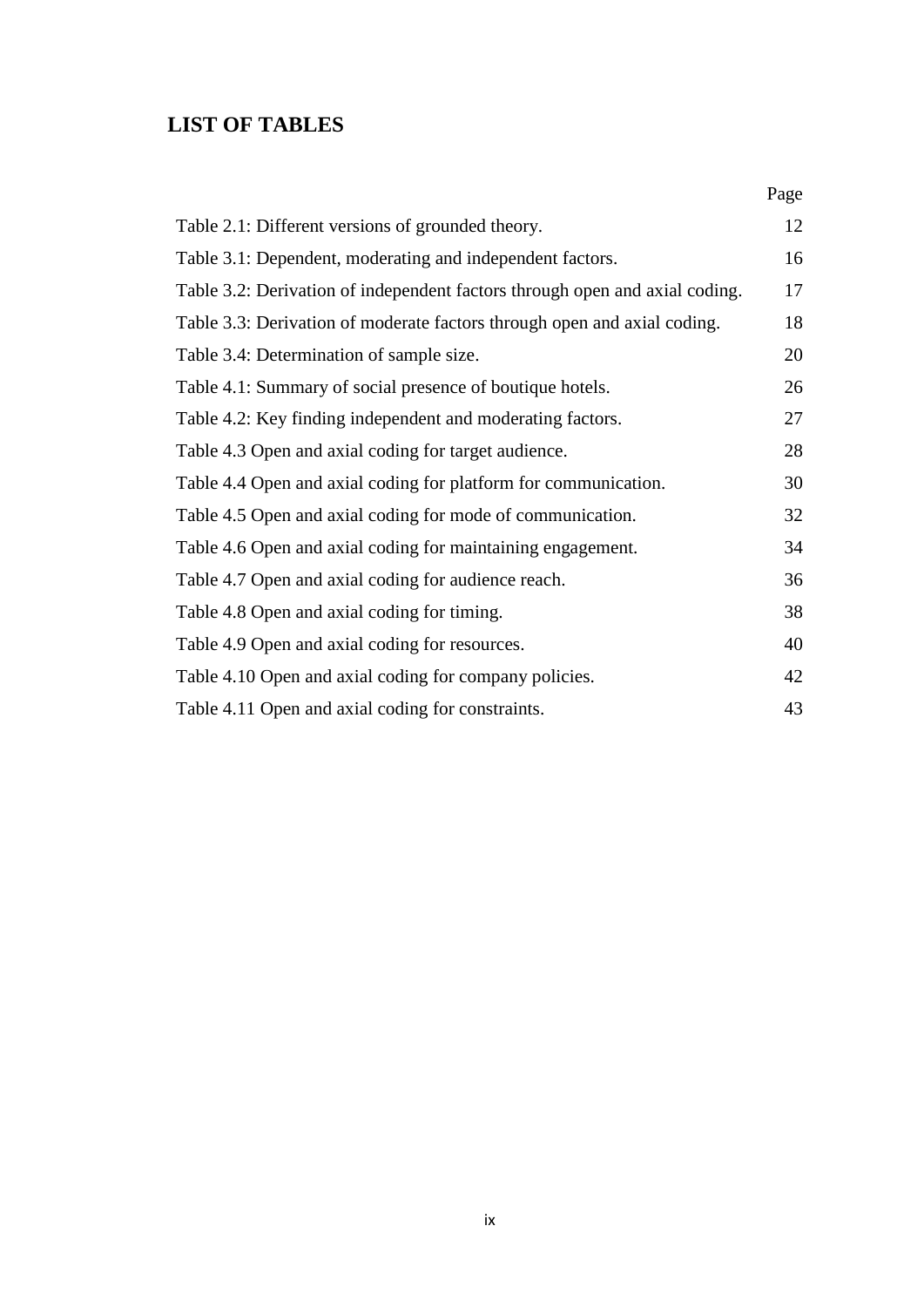# <span id="page-9-0"></span>**LIST OF ABBREVIATIONS**

| <b>CBSL</b>  | Central Bank of Sri Lanka               |
|--------------|-----------------------------------------|
| <b>GDP</b>   | <b>Gross Domestic Product</b>           |
| <b>SLTDA</b> | Sri Lanka Tourism Development Authority |
| <b>SMM</b>   | Social Media Marketing                  |
| www          | World Wide Web                          |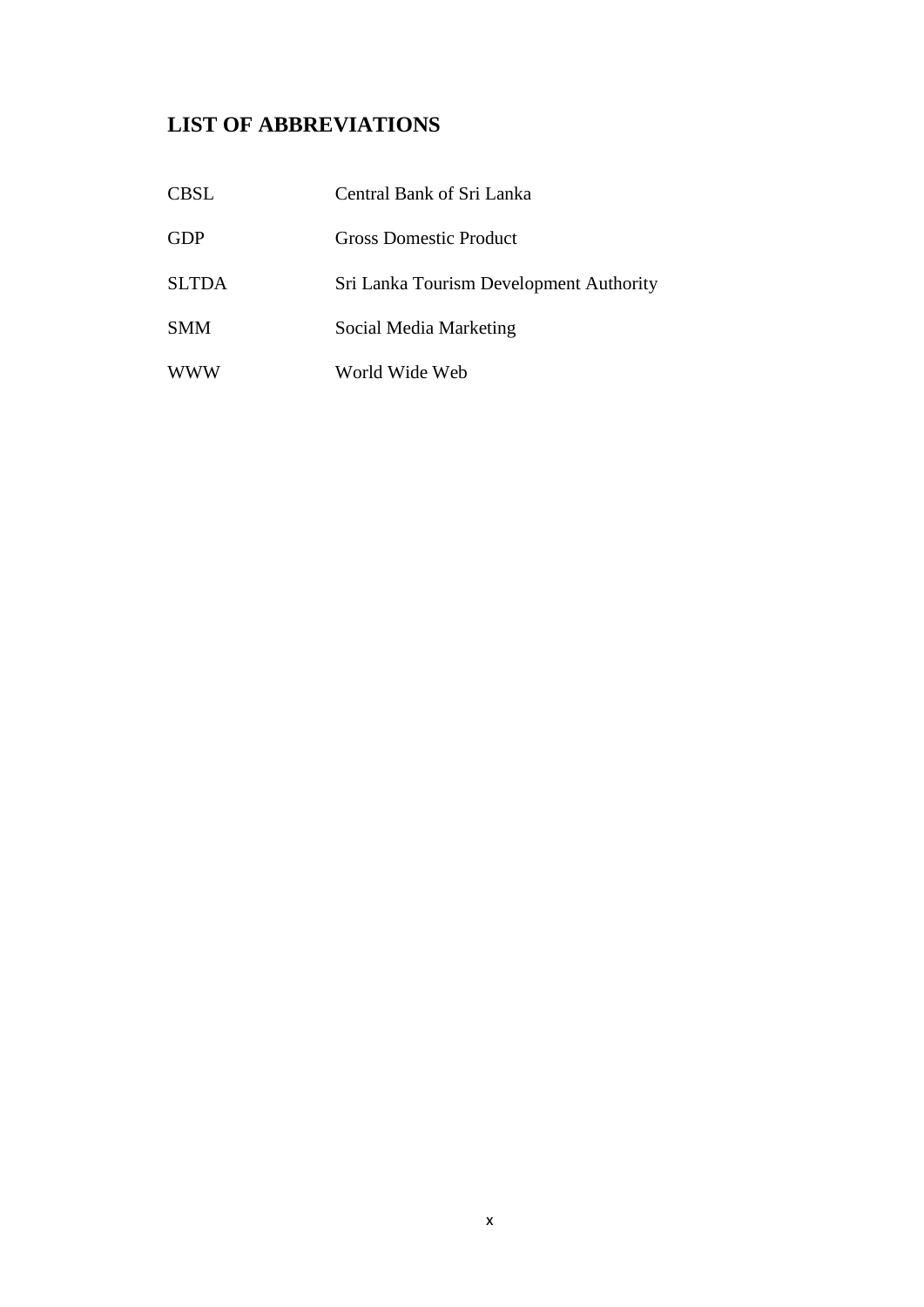## <span id="page-10-0"></span>**1. INTRODUCTION**

#### <span id="page-10-1"></span>**1.1 Background**

Sri Lankan Hospitality and Tourism industry has shown rapid growth since the end of its three-decade-long civil conflict in May 2009. The tourism sector has emerged as a frontrunner in Sri Lanka's economic activities. According to Central Bank of Sri Lanka (CBSL) in 2011 statistics, the hotel industry contributed around 2% to the country's Gross Domestic Product (GDP) (*Ensuring Sustainability in Sri Lanka's Growing Hotel Industry*, 2013). In 2016, the services sector grew by 4.2 % accounting for 56.5% of GDP (Indraratna, 2017). Sri Lanka is on its way to becoming a major tourist destination in South Asia. A sector that is positioned to benefit directly from the anticipated boom in tourism is the Sri Lankan hotel industry.

The Sri Lanka Tourism Development Authority (SLTDA) has encouraged investors to launch luxury boutique hotels and tourist attractions in the North and East of the island while anticipating further growth in the leisure industry. According to SLTDA figures, Sri Lanka's tourist arrivals in 2016 rose by 14% with the arrival of 2,050,832 tourists compared to the 1,798,380 tourists arrived in 2015. Also, SLTDA states that worldwide, global tourism rebounded strongly, with the growth of international tourist arrivals by 3.9% in 2016 to a total of 1,235 million from 1,189 million in 2015. The highest growth of all regions with 8.4% was recorded from Asia & Pacific in 2016. India, China, United Kingdom, Germany, Maldives, France, Australia, Russia, U.S.A., and Canada are the top ten source markets for Sri Lanka during both 2015 & 2016 (*Annual Statistical Report of Sri Lanka Tourism - 2016*, 2017).

SLTDA classifies the tourist accommodation sector into four distinct categories, namely Boutique Villas and Hotels, Guesthouses, Home Stay Units/Bungalows/Rented Homes and Apartments, and Tourist Hotels (Classification of Tourist Hotels, 2017). *Boutique hotel* is a popular term to describe sometimes luxurious or unique and unusual hotel environments. Boutique hotels differentiate themselves from larger chain/branded hotels and motels by providing personalized accommodation and services/facilities. There are no standard classification criteria for boutique villas and hotels. Sometimes known as *design hotels* or *lifestyle hotels*, boutique hotels began appearing in the 1980s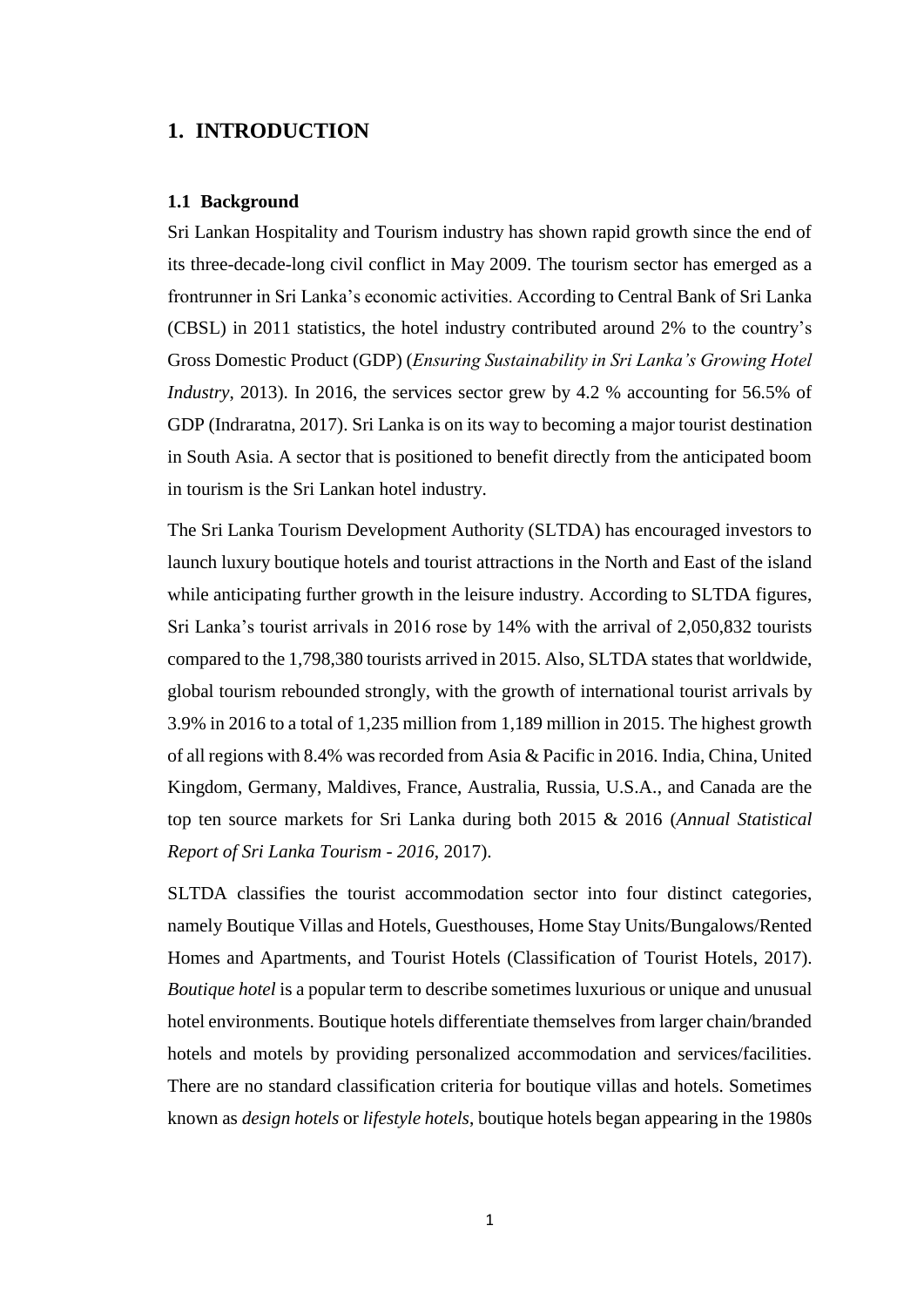in major cities like London, New York, and San Francisco (Boutique Villas and Hotels, 2017). Typically boutique hotels are furnished in a themed, stylish, and/or inspirational manner.

Although usually considerably smaller than mainstream hotels, often ranging from three to 100 guest rooms, some city-center boutique hotels may have several hundred. Boutique hotels are standalone and unlikely to be part of large hotel chains. They focus on tranquillity and comfort rather than gadgetry. 24-hour hotel staff often attends to guest services. Many boutique hotels have on-site dining facilities and offer bars and lounges, which may also be open to the public. The concept of boutique or designer hotels is becoming increasingly popular in Sri Lanka (Boutique Villas and Hotels, 2017).

SLTDA highlights the challenges that Sri Lankan Tourism industry is facing at the moment. During the last three years, the Sri Lankan rupee has depreciated, and globally, fuel prices and airfares have increased. As a result, Sri Lanka's appeal has declined. Today, Sri Lanka tourism faces a significantly more competitive marketing environment that continues to be more challenging due to new competitor destinations, emerging source markets (China and India), challenging distribution channels (i.e., ecommerce), broadening media options, and global recession. Although in Sri Lankan economy Tourism is a fast growing industry, with the credit crunch in 2008, tourist figures have dropped as people have less money to spend and companies are unable to expand as rapidly (Tourism in Challenging Times, 2017). Likewise, there are several issues that tourism businesses, need to overcome. These challenges are also felt by the boutique villas and hotels, and they are even more challenged due to aggressive strategies by the tourist hotels to stay afloat.

In any business to sell their products and services marketing is crucial. The need for marketing is even more important when an industry is facing both internal and external challenges. However, high investments are required to boost Sri Lanka's tourism through marketing. Social media is a viable alternative, where a collective of online communications channels dedicated to community-based input, interaction, content sharing, and collaboration are used for marketing. Websites and applications dedicated to forums, microblogging, social networking, social bookmarking, social curation, and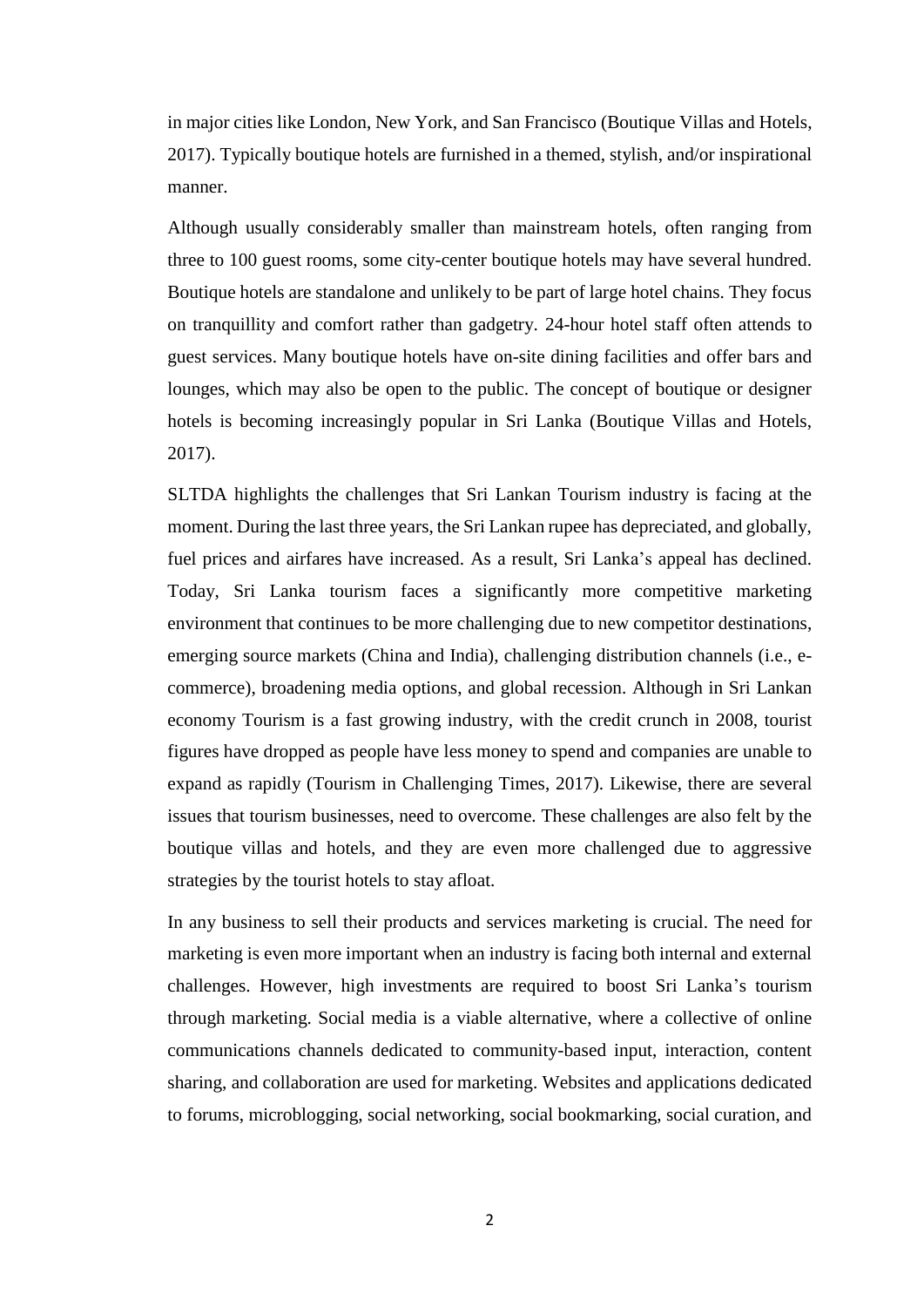wikis are among the different types of social media (Rouse, 2016). Social network penetration worldwide is ever-increasing. In 2017, 71% of Internet users were social network users, and these figures are expected to grow (Statista, 2017). Social networking is one of the most popular online activities with high user engagement rates and expanding mobile possibilities.

Social Media Marketing (SMM) takes advantage of social networking to help a company increase brand exposure and broaden customer reach (Rouse, 2011). The goal is usually to create content compelling enough that users will share it with their social networks. Therefore, as one of the most potent marketing platforms, social media marketing is arguable, the best way to engage with the target audience directly and generate popularity for any brand or content.

#### <span id="page-12-0"></span>**1.2 Problem Statement**

Almost all the boutique hotels in Sri Lanka have their presence on social media platforms, especially on Facebook. However, only several of them seem to be active where they post content and engage with followers. Most staff of boutique hotels are engaged in hotel's operational functions, and only a few are assigned for administrative roles. Most of the time marketing tasks are performed either by one person or by a few employees who have administrative job roles and usually are not subject experts. When it comes to SMM, there is a good probability that the required subject knowledge may not be with the hotel administrative staff. In some cases, hotels have chosen to outsource the SMM process for the hotel, especially when the boutique hotel is relatively large or multiple boutique hotels are under the same administration. However, in many cases self-driven SMM seems to prevail, though most staff engaged in social media are not the subject experts. Therefore, it is imperative to understand the challenges faced by self-driven campaigners and key factors that lead to success in marking boutique hotels on social media. Thus, we attempt to address the following research question:

*What are the critical factors that boutique type hotels in Sri Lanka should consider when doing self-driven marketing on social media?*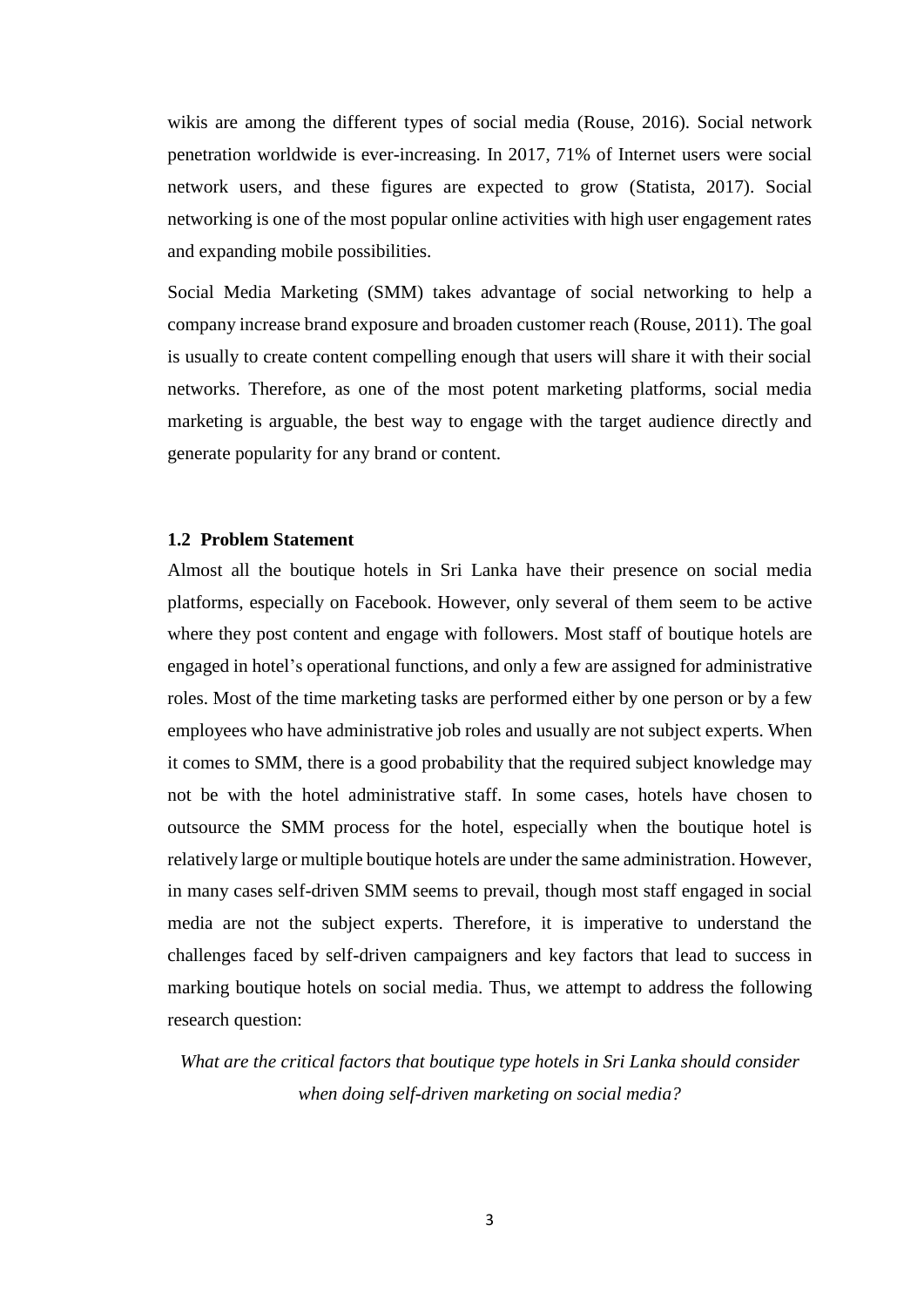#### <span id="page-13-0"></span>**1.3 Research Objectives**

This research plans to achieve the following objectives to address the above problem statement:

- To identify prefigured factors from the literature and observations on critical success factors on SMM and boutique hotel industry to start the research process and shape the interview questions.
- To identify and explore a set of boutique hotels that utilize social media actively.
- To identify a set of factors affecting marketing campaigns on social media in the long run.
- To provide recommendations on what factors to consider while running a successful self-drive marketing initiative on social media.

## <span id="page-13-1"></span>**1.4 Outline**

Rest of the thesis is organized in the following manner. Chapter 2 presents the literature review, including social media landscape, factors affecting social media marketing, and grounded theory. The research methodology is presented in Chapter 3 where we adopt a qualitative approach based on Straussian grounded theory. Data collected based on interviews are then analyzed in Chapter 4. Concluding remarks, limitations of the research, and future work are presented in Chapter 5.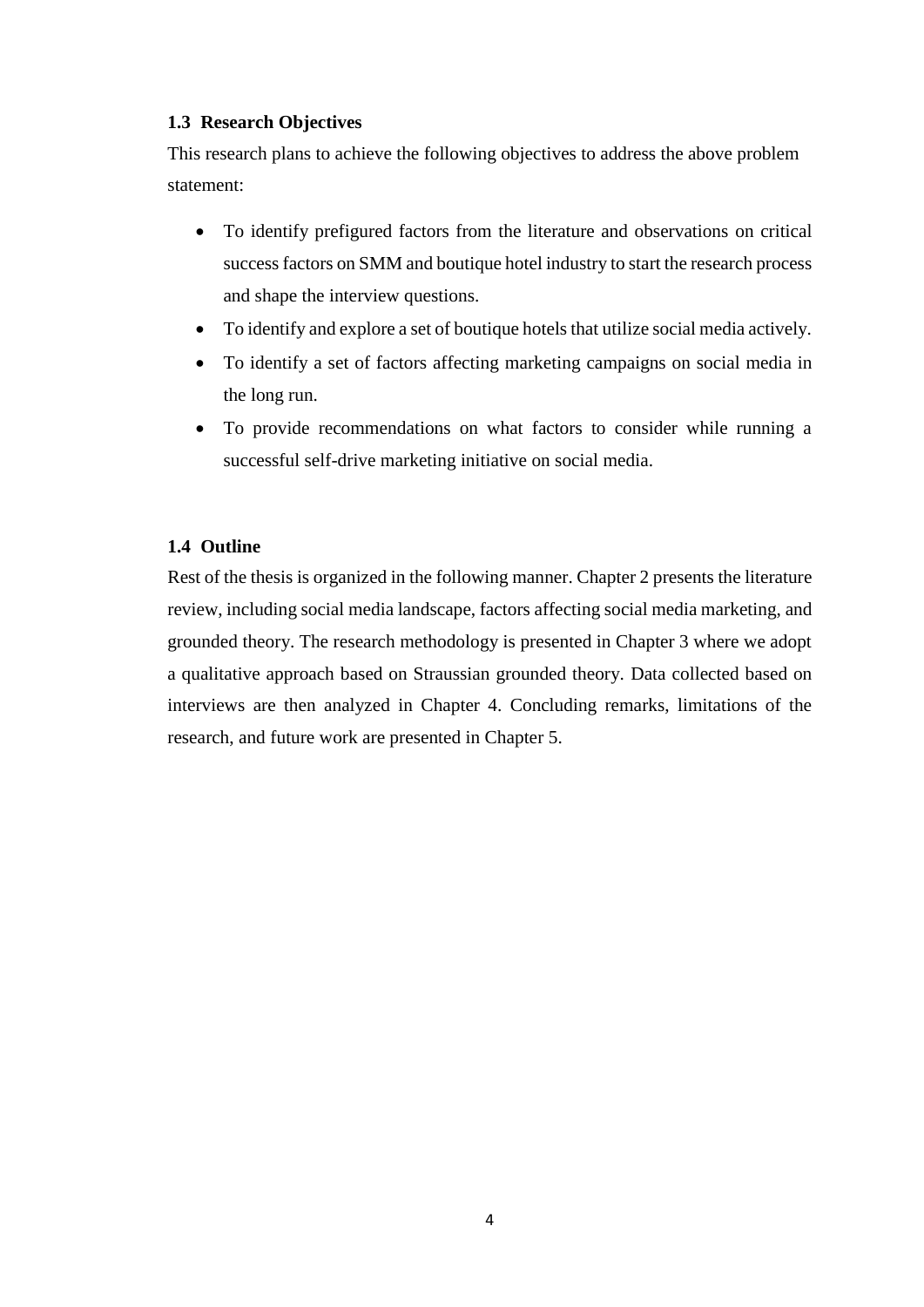#### <span id="page-14-0"></span>**2. LITERATURE REVIEW**

This chapter presents literature on social media, social media marketing, Sri Lankan boutique hotel industry and literature in grounded theory research. Section 2.1 presents an overview of social media, while social media marketing is presented in Section 2.2. Section 2.3 presents an overview of the boutique hotel industry in Sri Lankan landscape. Grounded theory research literature is presented in Section 2.4.

#### <span id="page-14-1"></span>**2.1 Social Media**

The term social media is a known to all most all Internet users. Nevertheless, there seems to be confusion among managers and academic researchers alike as to what exactly should be included under this term, and how social media differ from the seemingly-interchangeable related concepts of Web 2.0 and user-generated content. Kaplan and Haenlein (2010) refer*social media* as a group of Internet-based applications that build on the ideological and technological foundations of Web 2.0, and that allow the creation and exchange of user-generated content. Rouse (2016) provides a more detailed definition, where it says Social Media is the collective of online communications channels dedicated to community-based input, interaction, contentsharing and collaboration. Websites and applications dedicated to forums, microblogging, social networking, social bookmarking, social curation, and wikis are among the different types of social media.

Social media gives the possibility to meet new people and keep in touch with people from the comfort of your own home, which actually resulted from the sheer power of the Internet. The appeal social media has is undeniable. To access anyone, anywhere in the world, is a powerful thing (Banner, 2017).

Another key aspect that makes social media so successful is the way it is designed. Especially the user interface of these platforms is very user-friendly to all age groups. For example, everyone from teenagers to grandparents have figured out how to use Facebook. Social media companies have managed to make it so simple and easy to use that it reaches any demographic (Banner, 2017).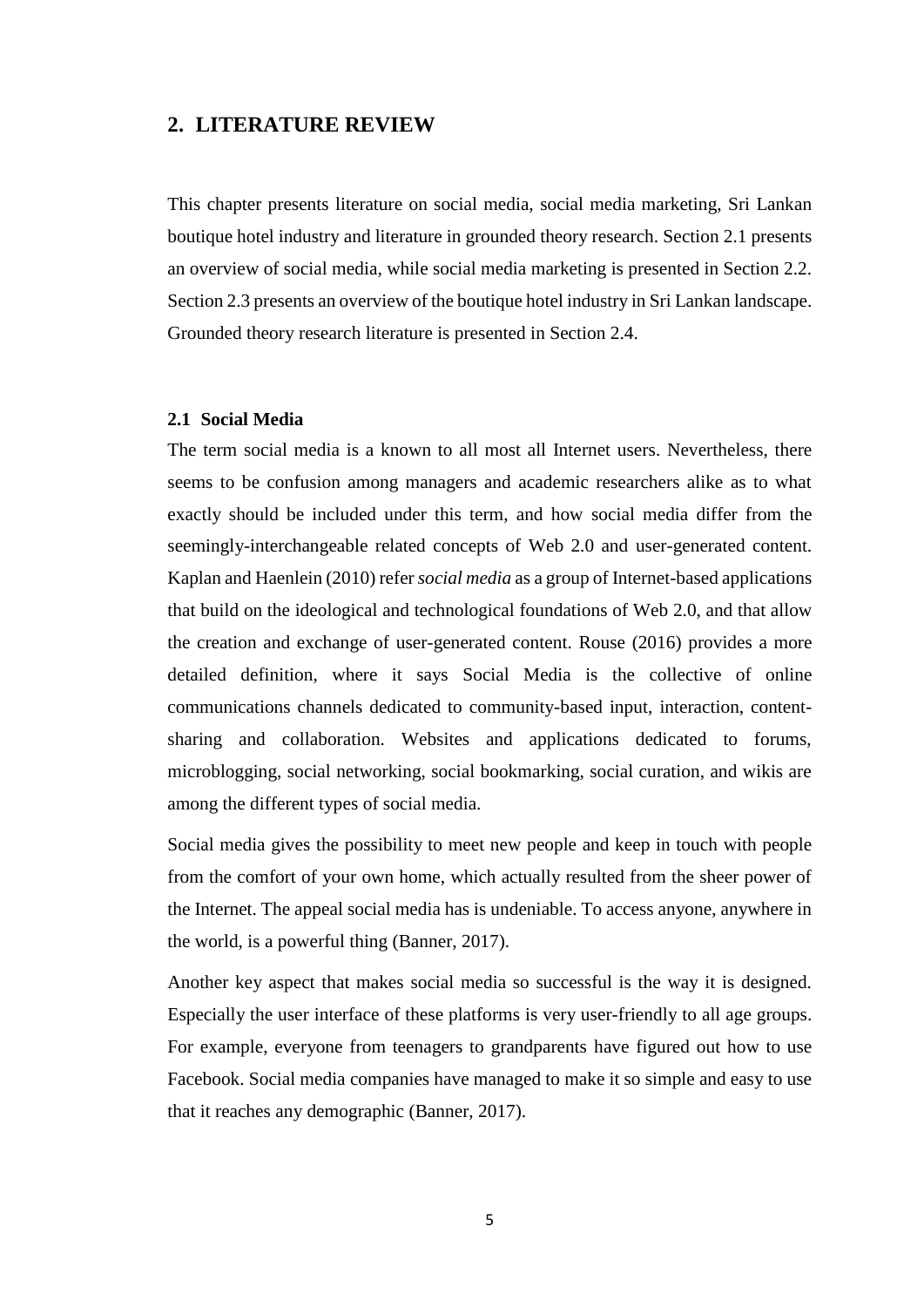The entry to social media and using it does not cost. People will immediately try something if it is free, which is why these platforms are so successful. They offer these amazing features and connectivity without the hassle of paying for it. Their earnings are from the advertising costs and paid games on the platform, but the entry fee is zero (Banner, 2017).

Today social media has become a part of daily life. Social media has changed the way we communicate, gather, and share information starting from early days of newsgroups and the introduction of early chat rooms. Today social media has facilitated us to build a connected global society. Looking at the social media evolution, we could consider that the Golden Era of social media started in 2001. Starting from 2001, there was a constant stream of social innovation that started with the first crowdsourced encyclopedia, Wikipedia. Wikipedia was followed by Friendster in 2002, LinkedIn in 2002, MySpace in 2003, Facebook in 2004, and Twitter in 2006 (Morrison, 2015). Instagram was launched in 2010 for iOS users and in 2012 for Android users (Instagram, 2017). Google+ was launched in 2011 (Google+, 2017). As of 2017, there are thousands of social media platforms. Some platforms are more popular than others, but each platform has a loyal audience, no matter however small. For example, Instagram caters to an audience that communicates through photographs while Twitter is perfect for those who like to keep their communication to the point (Rangwala, 2017).

The leading social networks are usually available in multiple languages and enable users to connect with friends or people across geographical, political, or economic borders. While 2.46 million unique users are on social media as of 2017, this number is expected to rise to 3.02 by 2021. In 2017, 71.0% of Internet users were social network users (Statista, 2017). Social networking is one of the most popular online activities with high user engagement rates and expanding mobile possibilities. Most social networks are also available as mobile social apps, whereas some networks have been optimized for mobile internet browsing. With over 1.86 billion monthly active users, social network Facebook is currently the market leader in terms of reach and scope (Statista, 2017). Due to a constant presence in the lives of their users, social networks have a decidedly strong social impact.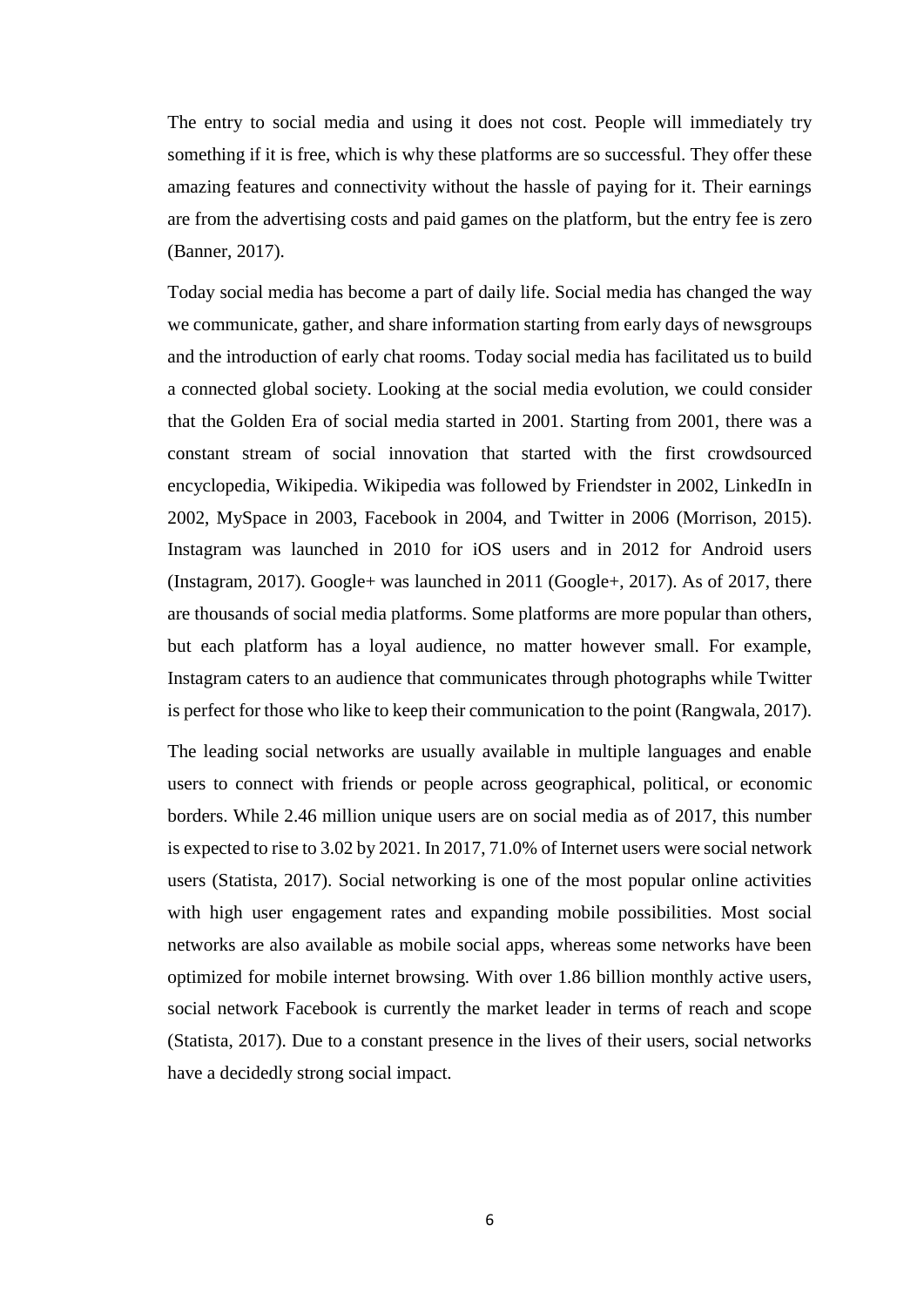#### <span id="page-16-0"></span>**2.2 Social Media Marketing**

Social media marketing is the process of gaining traffic or attention of the users through social media platforms. In other words, we can say that the use of social media platforms to promote product and services is social media marketing (Stelzner, 2013). Furthermore, social media marketing carries the advantages of low cost, rapid transmission through a wide community, and user interaction (Vance et al., 2009), therefore most companies are becoming actively involved in social media, which also shows the emergence of social media sites as innovative marketing or promotion platform that is also known as social media marketing.

Social media platforms offer a way for businesses to bring their brand online and spread awareness. There is also the potential for those same companies to engage their customers online and handle customer service issues quickly. The options for paid advertising are also extremely varied. Companies can utilize targeted options to reach the exact people they are seeking. The options are practically limitless, which leaves plenty of opportunities for businesses to take advantage of these platforms (Banner, 2017). Hence, businesses tend to use social media marketing over traditional marketing, and it is considered to be the way to promote products and services in the 21st century (Manis, 2014).

#### <span id="page-16-1"></span>**2.2.1 Relevance of Social Media Marketing to Hospitality Industry**

The use of social Internet outlets has become widespread, and customers use the social media to express their good experiences as well as the downside (DeMers, 2014). This is a very important detail for established companies because it will help improve the marketing of the business leading to the company's benefit. Since individuals have created the use of social media through communication, it enables the company's management to have a relationship with the most important element of their success, the guests.

Proper use of SMM helps to increase hotel website traffic. SMM improves the brand reach for the hotel and provides awareness for products or services to the targeted audience. It helps to generate leads. Helps to create organic reach through many social shares for hotel's content. SMM builds friendly social communities for the brand. SMM let hotel to harness meaningful relationships with their customers. At the same time, it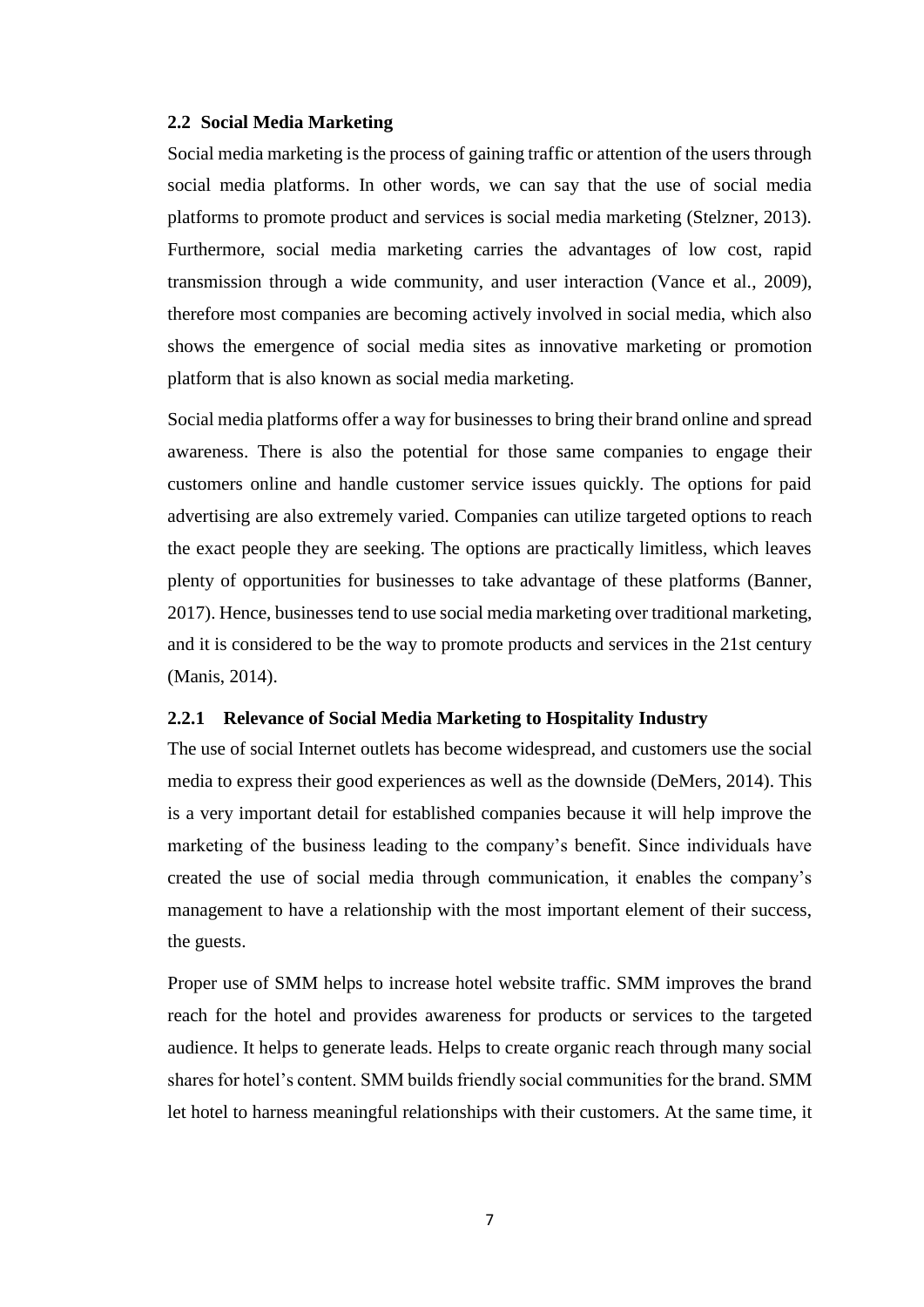lets hotel to have a better understanding of their audience. Another advantage is social media let hotel to target their clients' demographics more effectively according to their business strategy.

#### <span id="page-17-0"></span>**2.2.2 Factors Affecting Social Media Marketing**

Businesses create accounts on each popular social network such as Facebook, Twitter, LinkedIn, without a clear idea on which social media platform will bring the most return (Daoud, 2016). Businesses waste time on the wrong platforms without gaining maximum benefit from the social media. Hence, businesses need to be known which platform is the best for business and what factors to be considered when selecting a platform to get the maximum benefit. Therefore, the platform is another factor to be considered to get the maximum benefit from marketing on social media.

There are different modes of communication using social media such as text, links, images, and videos (Lindsey, 2015). In some cases, there is only one best mode of communication, but in many cases, there are multiple modes to most effectively deliver the message. Compared to text, images help to capture the audience attention and bring more viewers to the campaign (DeMers, 2013). At the point when there is a long post with only text, it can turn many users away because they do not like to read due to time waste. However, incorporating images allow grabbing attention and it is the perfect way to encourage users to explore content in greater detail (DeMers, 2013). Images can get more engagement with Twitter, Facebook, and LinkedIn. Some newest social networks such as Instagram, Snapchat and Pinterest are based entirely on images (Schaffer, 2016). As people like to watch and listen rather than reading the text, videos can be used to explain everything and boost conversions and sales (Moritz, 2015). Hence, the mode of communication is also an important factor to be considered when marketing on social media.

When to post items on social media is a key factor as the number of reactions received for a post depends on the time of day, the day of the week, and seasonality (Patel, 2015). Every marketer expects maximum engagement for the posts shared on social media platforms. Therefore, they have to go where the crowd is and when they are online and active. Hence, businesses need to know what the best time of the day is according to the platform selected (Schaffer, 2016). For example, it is known that more reactions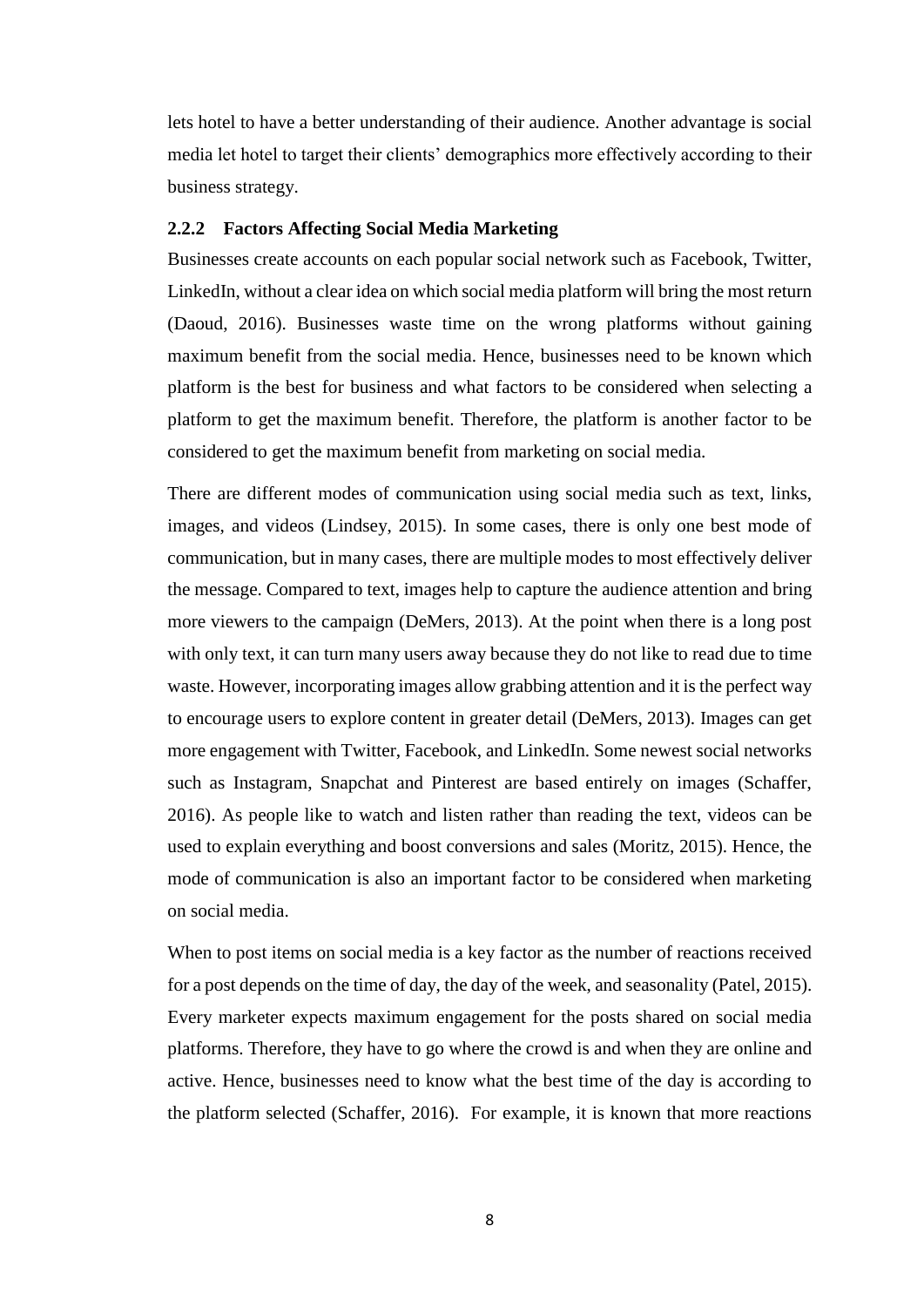are received during evenings and weekends (Bagadiya, 2016). The audience is another factor, as social media enables targeted marketing to specific audiences based on their gender, age, likings, and social status. When the business knows intended interest group, then it is easier and less expensive to target them via social media (Daoud, 2016). Third party resources and social media marketing tools can make it easier to run a campaign more productively and effectively (Daoud, 2016). Several services are needed to start a promotional campaign on social media. Hence, getting those services from reputed service providers could reduce to cost (e.g., on employees, advertisement creation and follow up, and giveaways) and risk (Sean, 2016). Therefore, resources that a business needs to start and continue a marketing campaign is another factor.

If the online networking is a part of the business methodology, then the business has to adhere to social networking laws and regulations (Rothwell, 2016). There are set of rules defined by social media platforms what businesses should do and do not when market on social media (James, 2014). There are some governments around the world such as America, China, Bhutan, etc., defined rules and regulations for the use of social media and social media marketing (Department of Information and Media Ministry of Information and Communications, 2016). The organizations have to consider about government and platform rules and regulations to market on social media. Hence, these factors indirectly effect on the success of sales promotion campaigns on social media both good and bad ways.

#### <span id="page-18-0"></span>**2.3 Sri Lankan Boutique Hotel Industry**

The topic of boutique hotels is a fashionable trend in Sri Lanka. They may feature local architecture, interior designs, handicrafts, etc., and all have a flavor of Sri Lanka. The booming tourist industry has seen many a private home, some with colonial architecture, renovated and redesigned and being open to tourists (Boutique Hotels, 2017).

*Boutique hotel* is a popular term to describe sometimes luxurious or unique and unusual hotel environments. Boutique hotels differentiate themselves from larger chain/branded hotels and motels by providing personalized accommodation and services/facilities. There are no standard classification criteria for boutique villas and hotels. Sometimes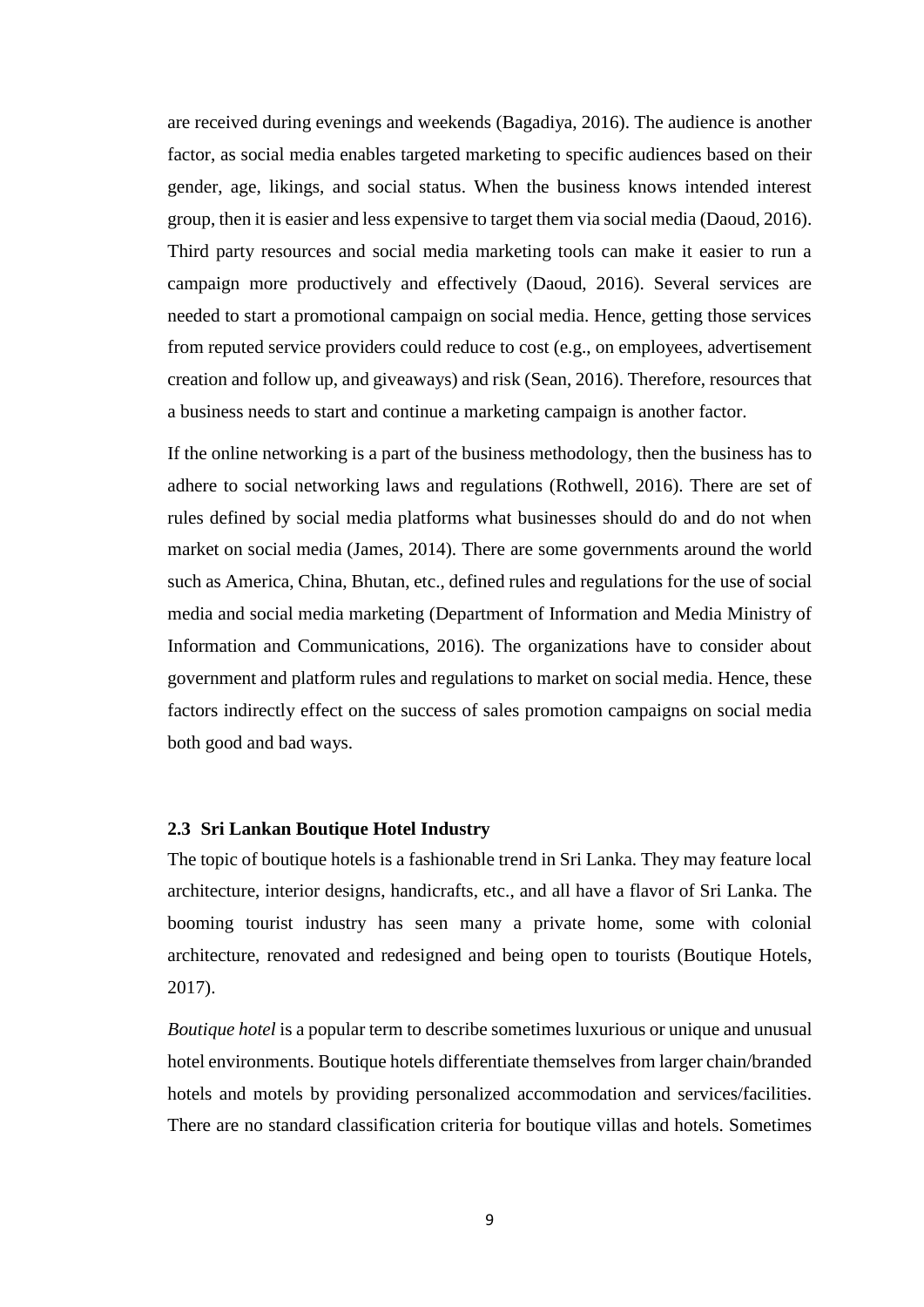known as *design hotels* or *lifestyle hotels*, boutique hotels began appearing in the 1980s in major cities like London, New York, and San Francisco (Boutique Villas and Hotels, 2017). Typically, boutique hotels are furnished in a themed, stylish and inspirational manner.

Although usually considerably smaller than mainstream hotels, often ranging from three to 100 guest rooms, some city-center boutique hotels may have several hundred. Boutique hotels are standalone and unlikely to be part of large hotel chains. They focus on tranquillity and comfort rather than gadgetry. 24-hour hotel staff often attends to guest services. Many boutique hotels have on-site dining facilities and offer bars and lounges, which may also be open to the public. The concept of boutique or designer hotels is becoming increasingly popular in Sri Lanka (Boutique Villas and Hotels, 2017).

#### <span id="page-19-0"></span>**2.4 Grounded Theory Research**

Glaser and Strauss proposed a new kind of qualitative research in 1967, and they named it as grounded theory. It is a systematic methodology to construct a theory through analysis of data (William, 2012). A study conducted using grounded theory likely to begin with a collection of qualitative data to generate a theory mapped closely to the data, and this method is unlike to positive research (William, 2012). The new method was introduced to enable systematic collection of data, coding them, and analysis of data. Glaser and Strauss said that this method was usable in quantitative research also, but they focused on qualitative research due to the suitability of developing method from data. Mainly there are three key elements of the grounded theory, namely systematic obtaining of data, constant comparative method of qualitative analysis, and generation of theory. The purpose of this method is to generate unified theory based on the ideas generating throughout the process.

Grounded theory method involves interacting closely with data and building a new theory from data instead of following hypotheses formed or preconceived theories. Mainly, there are two kinds of grounded theories; substantive and formal. Specific area of the study go under substantive theory, and the focus of this research is on a specific area that is about to identify critical success factors to conduct marketing initiatives on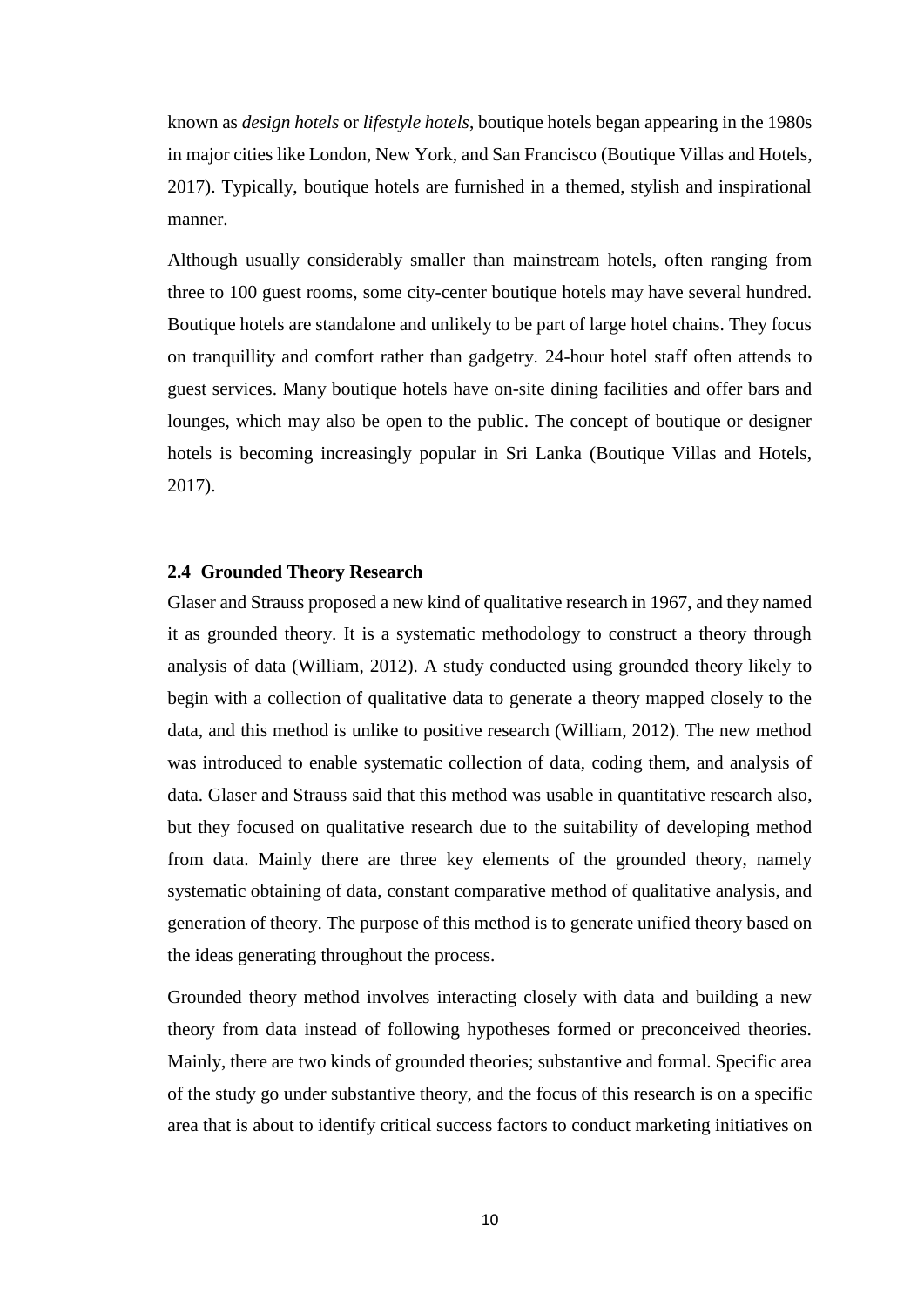social media. Glasser and Strauss (1967) mentioned that both formal and substantive theories must be grounded in data.

Grounded theory avoids applying formal theories before collecting data and to generate substantive theory from the data itself and avoid forcing the data to fit into preconceived theories. The goal of grounded theory is to generate a theory that fits data and works practically. Moreover, the generation of theory must be during the research process not before or not after the research process. A grounded theory approach is well suited to identify critical success factors in marketing initiatives on social media because it can be done by analyzing data, which will be gathered from boutique hotels. The way in which the boutique hotels conduct their marketing initiatives can vary from one to another, and they may have a different kind of processes as well. Therefore, it is essential to analyze data before making any decisions.

Marshall and Rossman (1999) mentioned that qualitative researchers are messy because they do not start with a neat set of known elements to be compared to objective reality. However, in grounded theory, this messiness is an advantage to focus on data.

Glaser and Strauss introduced the grounded theory in 1967, and a few versions of grounded theory are introduced up to now. Glaser's approach (1978, 1992) is known as the classic (Glaserian) grounded theory and Strauss's approach (1987, 1990, and 1998) is known as Straussian Grounded Theory and Charmaz approach (2008) is known as Charmaz or Constructivist Grounded Theory (Ross, 2014). The Straussian-grounded theory allows a literature review (Corbin and Strauss, 2008). Classic grounded theory should be avoided to keep the process of new theory generation free from preconceived ideas. Use of literature with different versions of grounded theory is presented in Table 2.1 (Ross, 2014).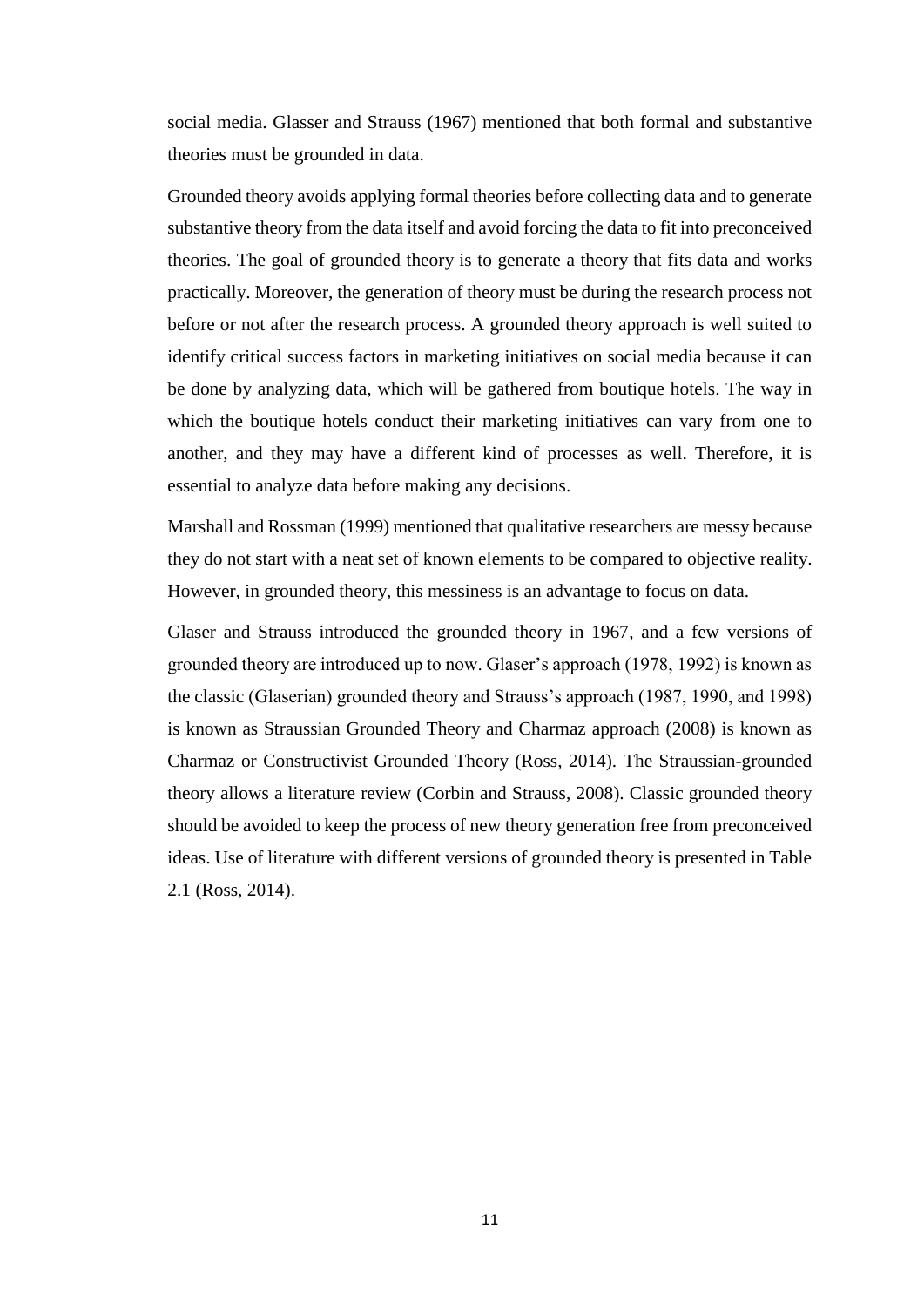| <b>Classic/ Glaserian Grounded</b>                                                                                                                                                                    | <b>Straussian Grounded Theory</b>                                                                                                      | <b>Charmaz/Constructivist</b>                                                                                                                                                            |  |  |
|-------------------------------------------------------------------------------------------------------------------------------------------------------------------------------------------------------|----------------------------------------------------------------------------------------------------------------------------------------|------------------------------------------------------------------------------------------------------------------------------------------------------------------------------------------|--|--|
| Theory (1978; 1992; 1998)                                                                                                                                                                             | (1987;1990;1998)                                                                                                                       | <b>Grounded Theory (2006)</b>                                                                                                                                                            |  |  |
| An early study of literature<br>review should be avoided for<br>substantive area and strictly<br>related areas.                                                                                       | Allow early study of literature<br>review. No need to go through<br>all of the literature in the area.                                 | Convince to delaying the early<br>study of literature review to<br>allow researcher to compose<br>their ideas but suggest<br>incorporating literature review<br>in the research process. |  |  |
| Allow extant literature for<br>comparative analysis when the<br>core category appears, and the<br>theory is well developed.                                                                           | Literature can use ongoing<br>research process and it can be<br>used as a secondary data<br>source or for comparison with<br>the data. | Extant literature can be used to<br>clarify the ideas and make<br>comparisons.                                                                                                           |  |  |
| Extant literature in the early<br>stage can detract researcher's<br>attention from what researcher<br>want to do with data.                                                                           | If extant literature stands<br>between the researcher and<br>data, then it hinders creativity.                                         | If it is necessary to use extant<br>literature, then it has to be used<br>without letting it distract<br>creativity or block the theory<br>generation.                                   |  |  |
| Literature review should be<br>incorporated into the analysis<br>as data if it is already done.                                                                                                       | The literature can help to<br>define properties and<br>dimensions to concept<br>development and direct<br>theoretical sampling.        | The literature helps to identify<br>the connection between current<br>research and previous studies<br>related same area and identify<br>significant findings.                           |  |  |
| Researcher's theoretical<br>sensitivity gets distracted if he<br>or she is engaged with the<br>literature in the substantive<br>area, but it enhances<br>theoretical sensitivity with<br>other areas. | Engaging with literature can<br>help formulate research<br>questions and improve<br>theoretical sensitivity.                           |                                                                                                                                                                                          |  |  |

Table 2.1: Different versions of the grounded theory.

Straussian grounded theory allow to use an early review of the literature, also mentioned that there is no need to review all the literature based on the subject. Literature can be used as a secondary source of data and researcher can engage with literature concerning ongoing research processes. According to Strauss, literature help for theoretical sampling, concept development and defining properties and dimensions. Moreover, it helps to improve theoretical sensitivity and to formulate research questions. Thornberg (2012) mentioned the effectiveness of using a literature review even in a classic grounded theory research project. Strauss and Corbin (1990) accepted that an initial literature review may be needed and can be used without preventing the researcher's open approach to data collection and theory generation. This study used a literature review for many purposes. Literature helps to identify the direction of the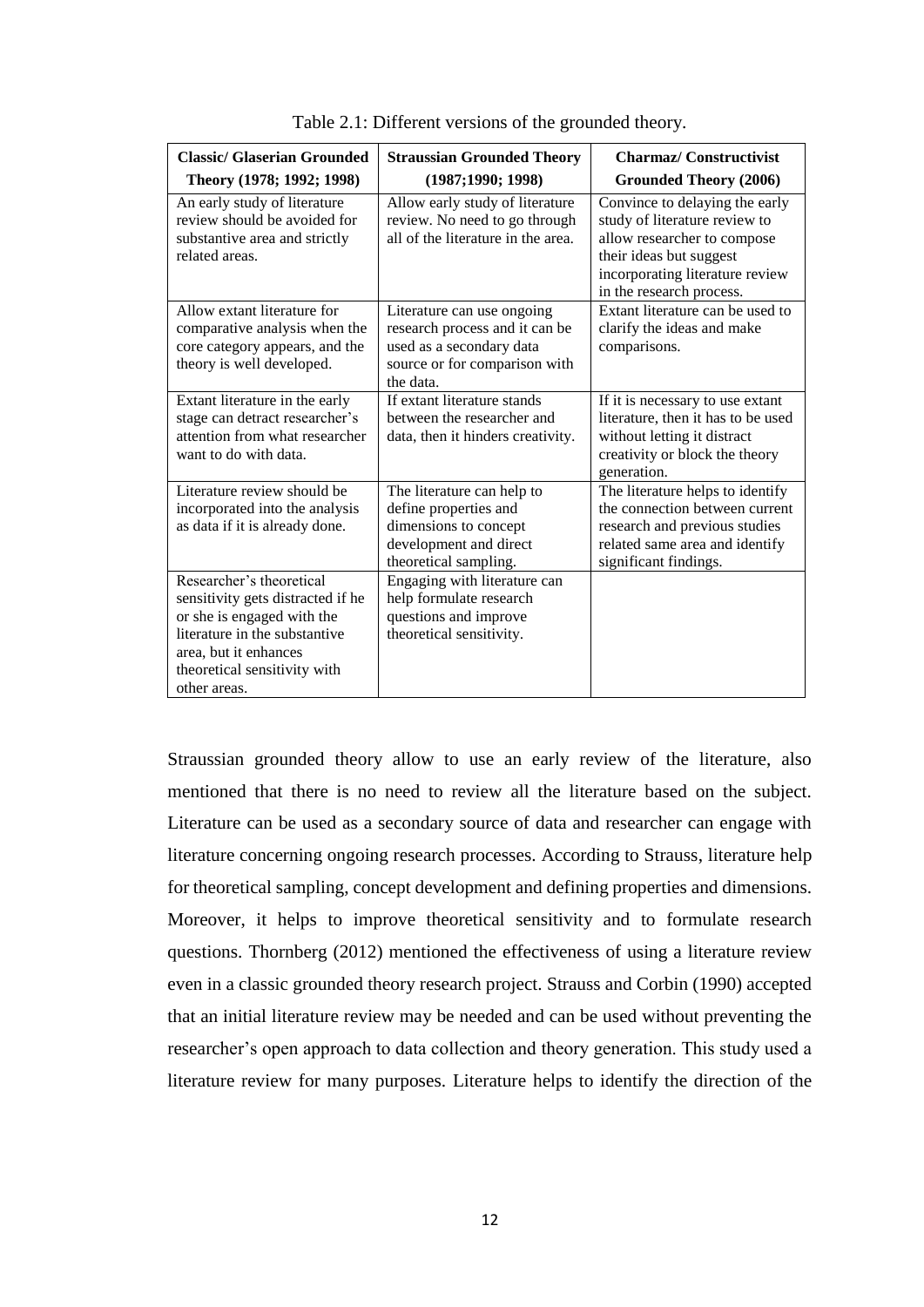research and to build theoretical sampling. Research questions were also built by taking help from literature.

#### <span id="page-22-0"></span>**2.5 Summary**

The boutique hotel industry in Sri Lanka shows an upward trend while receiving government encouragement as well. The boutique hotel industry is one of many major contributors to Sri Lankan economy. The industry's main focus is on international tourist population arriving in Sri Lanka for revenue generation. The characteristics of social media are well suited to address the expectations of any marketing initiative. The cost of social media marketing is comparatively less than the traditional marketing methods. From all social networks available, Facebook is proven as the market leader in terms of reach and scope. With the current trend, people expect social presence from companies also in social media. Therefore, having an active social presence in social media will provide the required competitive advantage to the businesses.

We found five factors through literature review and observations, and these can mainly contribute to a successful marketing initiative on social media. Those are the mode of engagement, active audience, timing, and resources. We also found that platform rules, regulations, and government constraints can be affected by the strength of the relationship between the independent and dependent factors.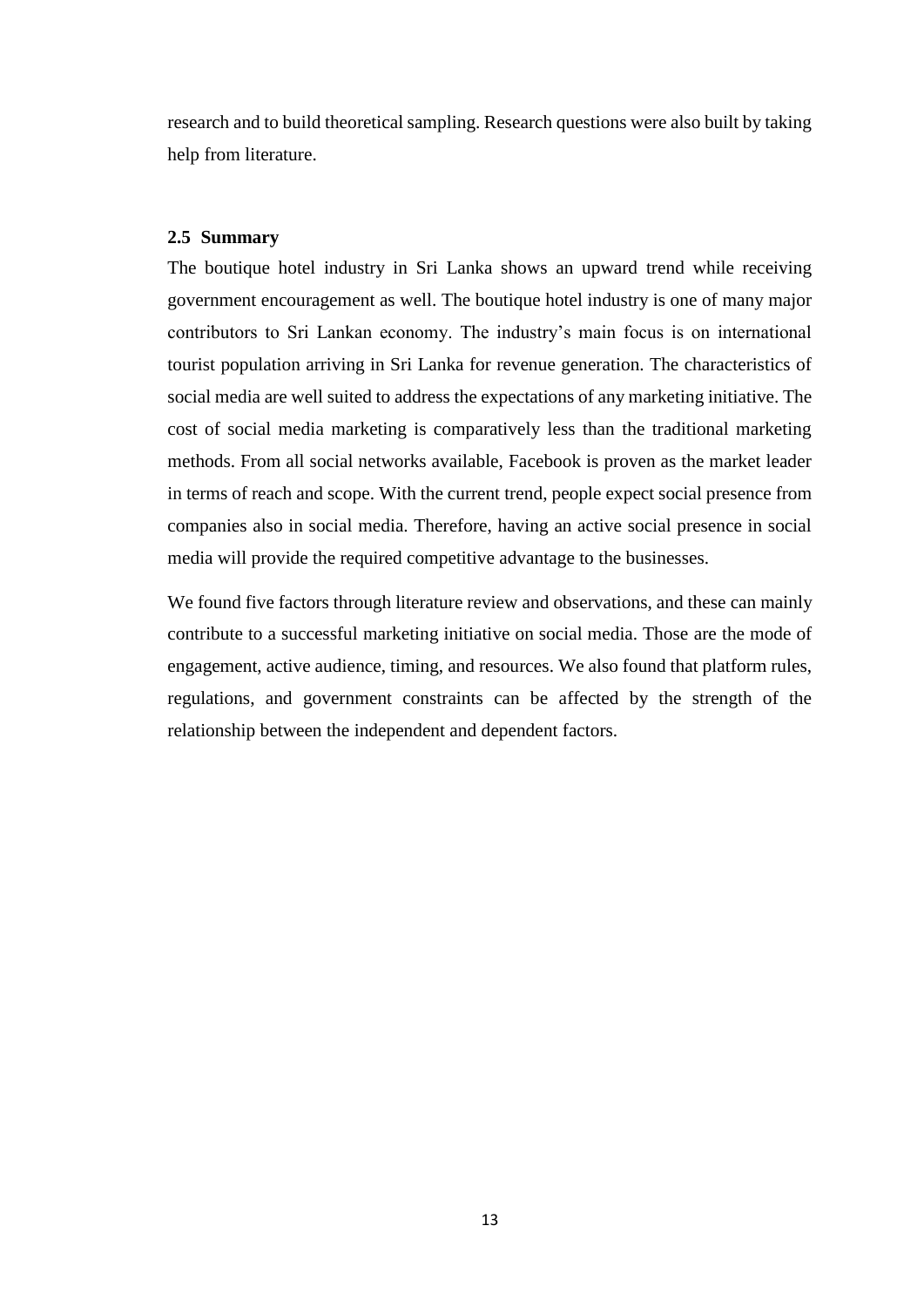#### <span id="page-23-0"></span>**3. METHODOLOGY**

This chapter presents the research methodology, prefigured factors, how the boutique hotel sample was selected, how the data collection was carried out for the research and finally how the data analysis was conducted. Section 3.1 presents the relationship between qualitative research and Straussian Grounded-Theory. The prefigured factors along with dependent, independent and moderating factors are presented in Section 3.2. Section 3.3 presents the selection of boutique hotels. Section 3.4 presents data collection process in detail. Section 3.5 presents the question formulation for interviews. Section 3.6 presents the theoretical sampling. Lastly, section 3.7 presents how the data analysis will be conducted.

#### <span id="page-23-1"></span>**3.1 Qualitative Research and Straussian Grounded-Theory**

We conducted interviews to gather data and followed a Straussian grounded-theory (Corbin & Strauss, 2008) based design to guide the collection and coding of interview data to identify emerging categories and generate critical factors to be considered. The Straussian-grounded theory is different from the classical grounded theory (Glaser & Strauss, 1967) because it allows a literature review. According to Strauss, literature helps theoretical sampling, concept development, and defining properties and dimensions. Moreover, it helps to improve theoretical sensitivity and to formulate research questions (Corbin & Strauss, 2008). Whereas classic-grounded theory does not recommend the use of literature to keep the process of new theory generation free from preconceived ideas (Glaser & Strauss, 1967). As literature can be used as a secondary source of data and researcher can engage with literature during the research process, we used the literature review to identify the direction of the research and to build theoretical sampling. Moreover, research questions were built based on the related work.

Figure 3.1 shows the proposed research methodology framework. Direction of the research, variables identification, and forming the questionnaire for interviews were determined by referring to literature. Both literature and author's own observations were used to identify prefigured categories. Interview questions were derived based on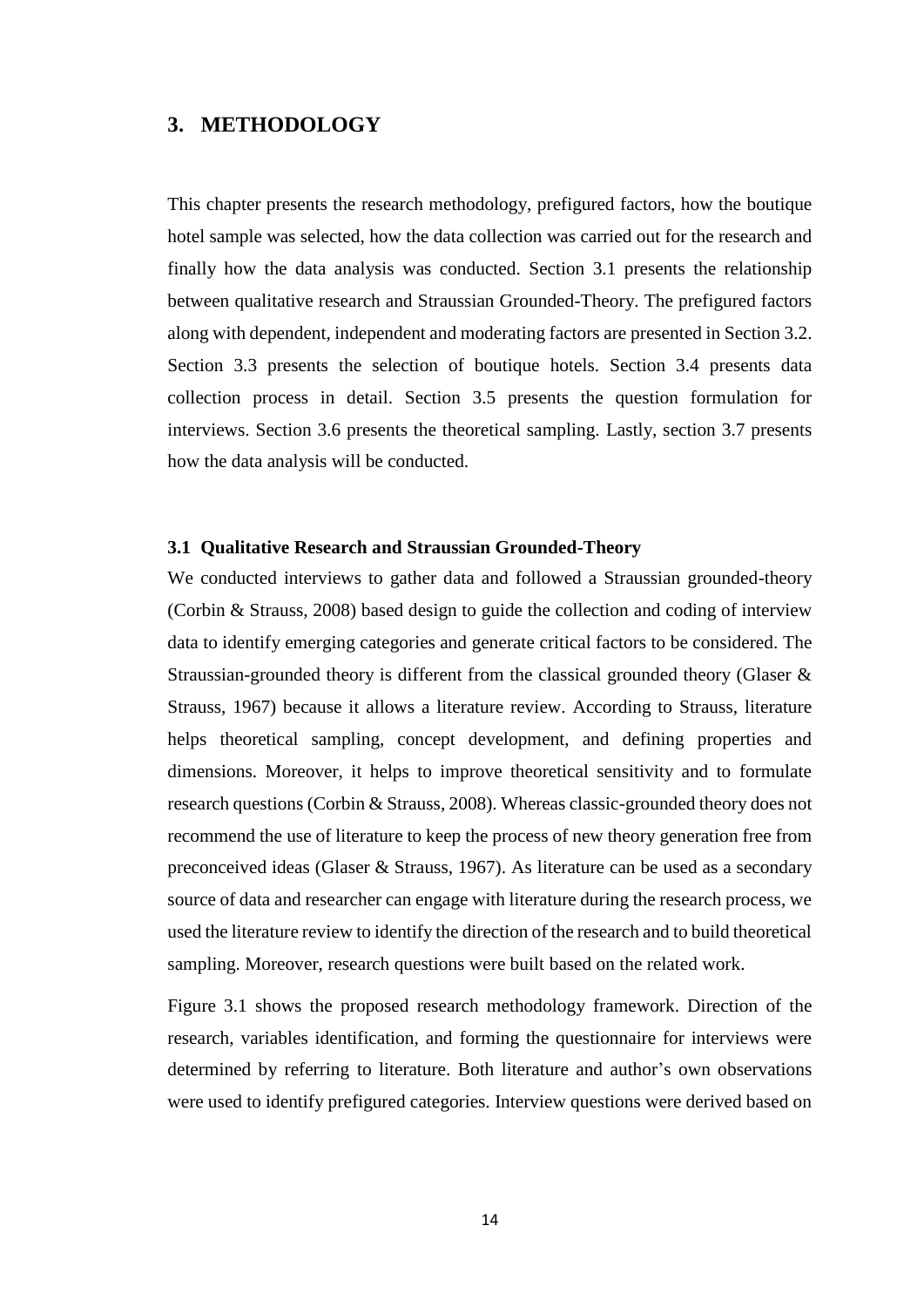the prefigured categories. Then a set of boutique hotels and their marketing initiatives on social media was selected for the analysis. Respective marketing personnel at the respective boutique hotels were then interviewed for their conduct on social media. Data gathered from the interview were analyzed by coding, categorizing, comparing, and memo writing of the interview responses. Critical factors were finally determined based on the data analysis.



Figure 3.1: Methodology framework.

Almost all the boutique hotels in Sri Lanka have their presence on social media platforms, especially on Facebook. However, only several of them can be seen as active in them. Therefore, it is essential to define a selection criteria for boutique hotels based on their level of engagement on social media.

A quantitative approach was not utilized for this study as data mainly consists of the experiences, struggles, and achievements of these boutique hotels, which are unique to themselves. Hence, we focused on a qualitative approach where the conduct of SMM of each boutique hotel will be taken as a case and is analyzed according to the interview content. Qualitative research helps to gather more details in different areas, and grounded theory helped to analyze those to identify critical factors. Research studies dealing with critical factors have often relied on prefigured categories to start data collection and form the questionnaire for interviews.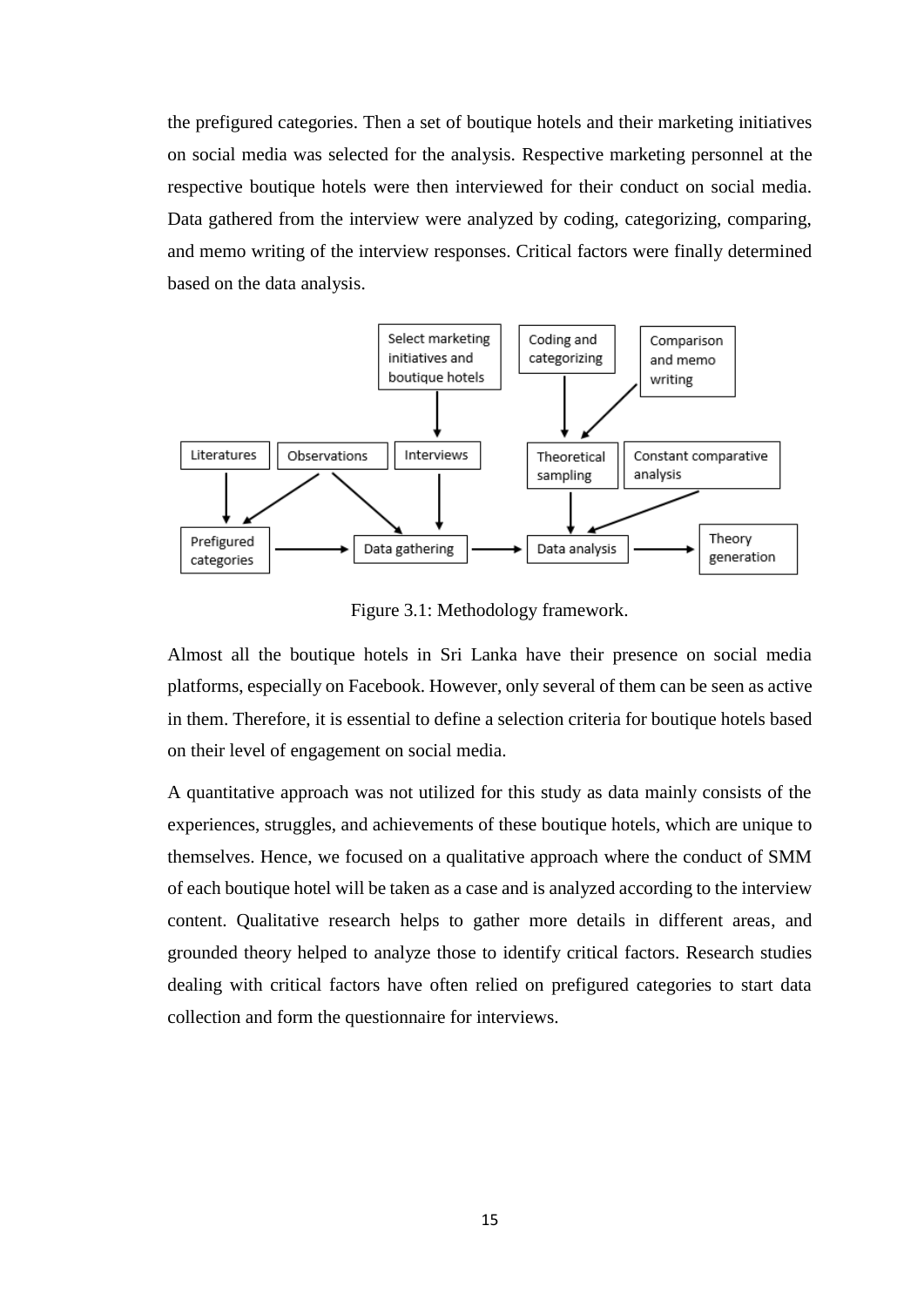#### <span id="page-25-0"></span>**3.2 Prefigured Factors**

A set of factors were found through the literature review as potential factors that could affect the success of marketing initiatives of boutique hotels on social media. These factors can be categorized as a mode of engagement, active audience, timing, and resources. Table 3.1 shows the independent variables, moderating variables, and the dependent variable according to the initial literature.

| Independent                                                                                                                                    | <b>Moderating</b>                                                                            | <b>Dependent</b>                                          |  |
|------------------------------------------------------------------------------------------------------------------------------------------------|----------------------------------------------------------------------------------------------|-----------------------------------------------------------|--|
| Mode of engagement<br>e.g., platform, images, videos, and pages<br>(Daoud, 2016; Schaffer, 2016; Lindsey,<br>2015; DeMers, 2013; Moritz, 2015) | Platform rules and regulations<br>(Rothwell, 2016; James, 2014)                              | Successful<br>marketing<br>initiatives on social<br>media |  |
| Active Audience<br>(Daoud, 2016; Schaffer, 2016)                                                                                               | Government rules and<br>regulations                                                          |                                                           |  |
| Timing<br>e.g., Time of day, month, and year<br>(Patel, 2015; Schaffer, 2016; Bagadiya,<br>2016)                                               | (Department of Information and<br>Media Ministry of Information<br>and Communications, 2016) |                                                           |  |
| Resources<br><b>Essential</b> needs                                                                                                            |                                                                                              |                                                           |  |
| Cost for resources<br>(Sean, 2016; Daoud, 2016)                                                                                                |                                                                                              |                                                           |  |

Table 3.1: Dependent, moderating and independent factors.

#### <span id="page-25-1"></span>**3.2.1 Dependent Factors**

Successful marketing initiatives on social media is the dependent factor of this study, which responds to the changes in independent and moderating factors. The final goal is to have successful marketing initiatives on social media, and this will not change throughout the study.

#### <span id="page-25-2"></span>**3.2.2 Independent Factors**

The independent factors are uncovered through reviewing literature and observations. Table 3.2 shows the derivation of independent factors through open coding and axial coding. These factors have a direct impact on the dependent factor.

There are many social media platforms and businesses create accounts on each popular social network without a clear idea on which platform will bring the most return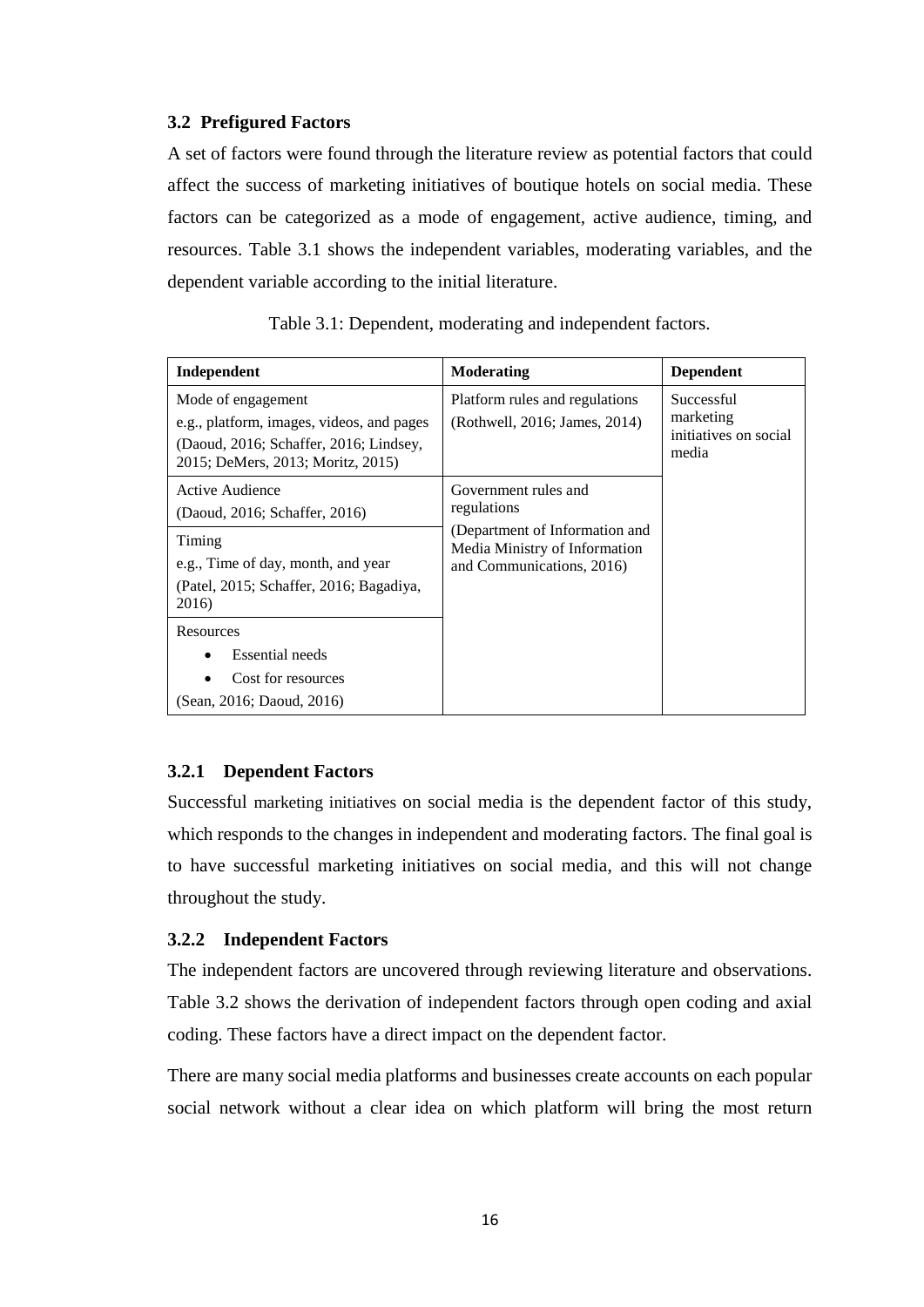(Daoud, 2016). There are different modes of communication to publish promotions on social media platforms such as text, links, images, and videos (Lindsey, 2015). Images help to capture the audience attention and bring more viewers to the campaign compared to text (DeMers, 2013). Videos can be used to explain everything and boost conversions and sales (Moritz, 2015). When to post items on social media is a key factor as the number of reactions received for, a post depends on the time of day, the day of the week, and seasonality (Bagadiya, 2016; Patel, 2015). The audience is another factor, as social media enables targeted marketing to specific audiences based on their gender, age, likings, and social status (Daoud, 2016). Several services are needed to start a marketing initiative on social media (Sean, 2016).

| <b>Selected</b>       | <b>Axial</b>            | Open                                                                                      |  |
|-----------------------|-------------------------|-------------------------------------------------------------------------------------------|--|
| Mode of<br>engagement | Platform                | Businesses tend to make accounts on each famous social<br>$\bullet$<br>media platform.    |  |
|                       |                         | Businesses do not inquire which platform will bring the<br>most return.                   |  |
|                       |                         | Business must avoid wasting time in the wrong places.                                     |  |
|                       |                         | Choosing the right place is very important<br>$\bullet$                                   |  |
|                       | Images                  | Different types of mode of communication text, links,<br>$\bullet$<br>images, and videos. |  |
|                       |                         | Images help to capture the audience attention.                                            |  |
|                       |                         | Images get more views to the campaign.                                                    |  |
|                       |                         | Big trend with image-centric marketing rather than text-<br>based.                        |  |
|                       | Videos                  | Famous mode of communication is video.<br>$\bullet$                                       |  |
|                       |                         | An easy way to show how to do something.<br>$\bullet$                                     |  |
|                       |                         | People like to watch and listen rather that reading plain text.                           |  |
|                       |                         | Video can be used to explain everything.<br>$\bullet$                                     |  |
|                       |                         | Video boosts conversions and sales.<br>$\bullet$                                          |  |
|                       | Social network<br>Pages | Social networks allow having separate pages for different<br>$\bullet$<br>purposes.       |  |
|                       |                         | Businesses can use "pages" to market products and services.<br>$\bullet$                  |  |
| Timing                | Time of the             | Right time for the campaign is more important.                                            |  |
| year/ month/          |                         | The best time of the year for the campaign.<br>$\bullet$                                  |  |
|                       | day                     | Best days of the week to promote.<br>$\bullet$                                            |  |
|                       |                         | Best time of the day to post.<br>$\bullet$                                                |  |
| Active<br>Audience    | Customers to<br>target  | The first thing business needs to look at is an audience.<br>$\bullet$                    |  |
|                       |                         | Better to identify the ideal customers to the market.                                     |  |

Table 3.2: Derivation of independent factors through open and axial coding.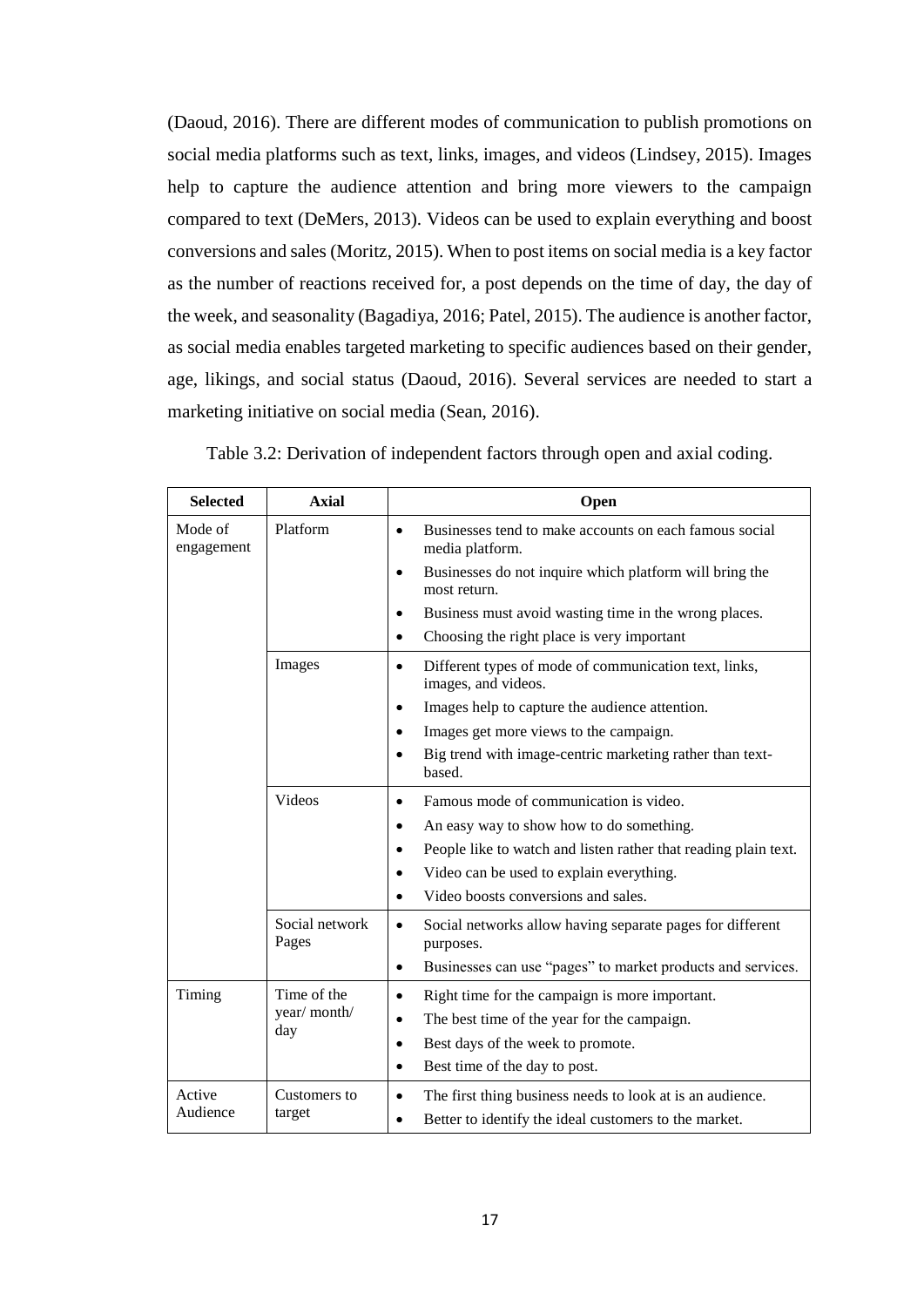| Resources | Essential needs      | There are general services need to start a promotional<br>campaign.                                            |
|-----------|----------------------|----------------------------------------------------------------------------------------------------------------|
|           | Cost of<br>resources | General services cost for the business.<br>Employees, advertisement creation and follow up,<br>giveaways, etc. |

Boutique hotels have to consider several factors to start and continue a marketing initiative on social media, and those factors include the mode of engagement, active audience, timing, and resources. These factors directly affect the success of the marketing initiative, therefore; they are factors categorized as independent factors.

#### <span id="page-27-0"></span>**3.2.3 Moderating Factors**

Moderating factors are those that affect the strength of the relationship between the independent and dependent factors. Table 3.3 shows the derivation of moderate factors through open coding and axial coding. As with any marketing initiative on the hospitality industry, regulatory requirements and media regulations also apply to social media marketing (James, 2014; Rothwell, 2016). Moreover, the chosen social media platform may have its own set of laws and regulations, e.g., ads posted on Facebook cannot have a lot of text. Therefore, these rules and regulations may also have an effect on the success of social media initiatives.

Table 3.3: Derivation of moderate factors through open and axial coding.

| <b>Selected</b>                   | Axial                             | <b>Open</b>                                                                                                             |                                                                                                                               |  |
|-----------------------------------|-----------------------------------|-------------------------------------------------------------------------------------------------------------------------|-------------------------------------------------------------------------------------------------------------------------------|--|
| Platform rules<br>and regulations | Platform rules and<br>regulations |                                                                                                                         | Businesses must adhere to social networking laws and<br>regulations.                                                          |  |
|                                   |                                   |                                                                                                                         | There are set of rules what businesses should do and<br>do not with social media.                                             |  |
| Government<br>constraints         | General rules to<br>consider      | There is guidance to identify the rules, regulations,<br>٠<br>and risks of social media for any institution in general. |                                                                                                                               |  |
|                                   |                                   |                                                                                                                         | Some governments around the world defined rules<br>and regulations for the use of social media and social<br>media marketing. |  |

#### <span id="page-27-1"></span>**3.3 Selection of Boutique Hotels**

With over 1.86 billion monthly active users, social network Facebook is currently the market leader in terms of reach and scope (Statista, 2017). The literature shows Facebook as the worldwide most popular social media platform where most active users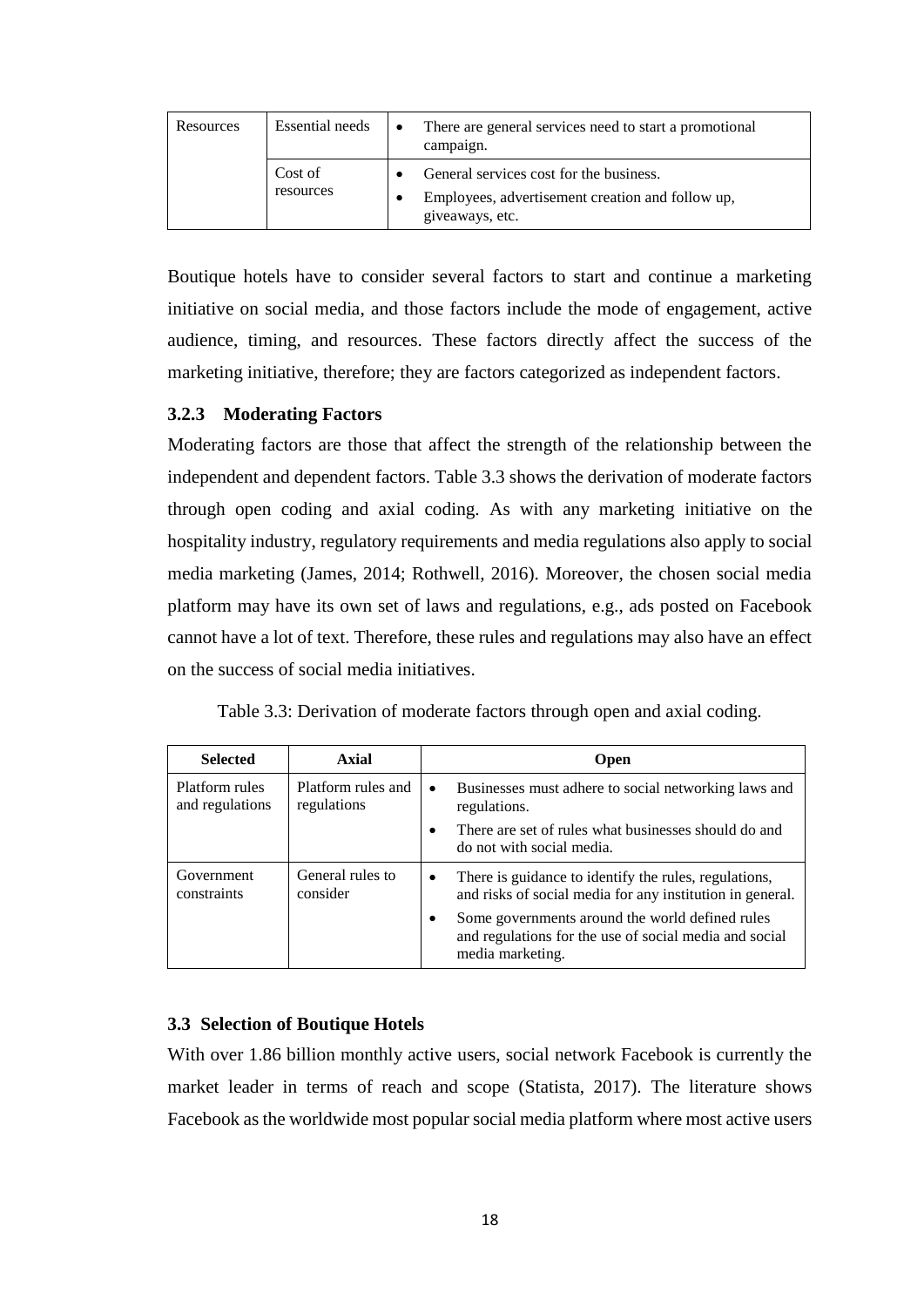can be found. Hence, we decided to select our boutique hotels sample for interviews based on SMM initiatives on the Facebook platform. We started looking at the social media presence of Sri Lankan boutique hotels. Initially, we looked at 159 boutique hotels. Out of them, 146 boutique hotels had a Facebook page with their business details. Then we checked those Facebook page for "Page Likes" and "Page Followed" counts and took the ones that have both Likes and Follows more than 1,000 to a particular date. To which we found 108 boutique hotels. Then we checked the timestamp of the most recent post by the page administrator for all those Facebook Pages. As our intention was to identify active Facebook pages, we decided to only consider the pages having the timestamp of their most recent post at minimum a date in November 2017, since the timestamp checking conducted at the beginning of December 2017. To which we found 81 boutique hotels. Then we counted the number of Posts by the page administrator for each boutique hotel for the last three months, i.e., between September and November 2017. We experienced a lot of variance in this count. For example, during our exercise number of times we saw although the count is high for the month, sometimes many posts were posted on the same day which tends to misguide us to think that throughout the month there were posts/engagement from the page administrator. However, as we focus on Pages with frequent engagements, we tried to look at Pages having administrator Posts with a gap no more than one week. To which we found nine boutique hotels. To increase the numbers, we then looked at Pages having administrator Posts posted with at least one post per week on average. Then we were able to increase the number of boutique hotels to 19. Hence, respective boutique hotels who own each Facebook page were selected for the sample. The selection criteria for the boutique hotels sample can be summarised as follows:

- Having a Facebook page for the boutique hotel;
- Pages with more than 1,000 Page Likes and Page Follows; and
- Pages having administrator Posts posted with a gap of at most one week between September and November; or
- Pages having administrator posts posted at least once per week between September and November, even with a gap between two Posts being more than a week apart.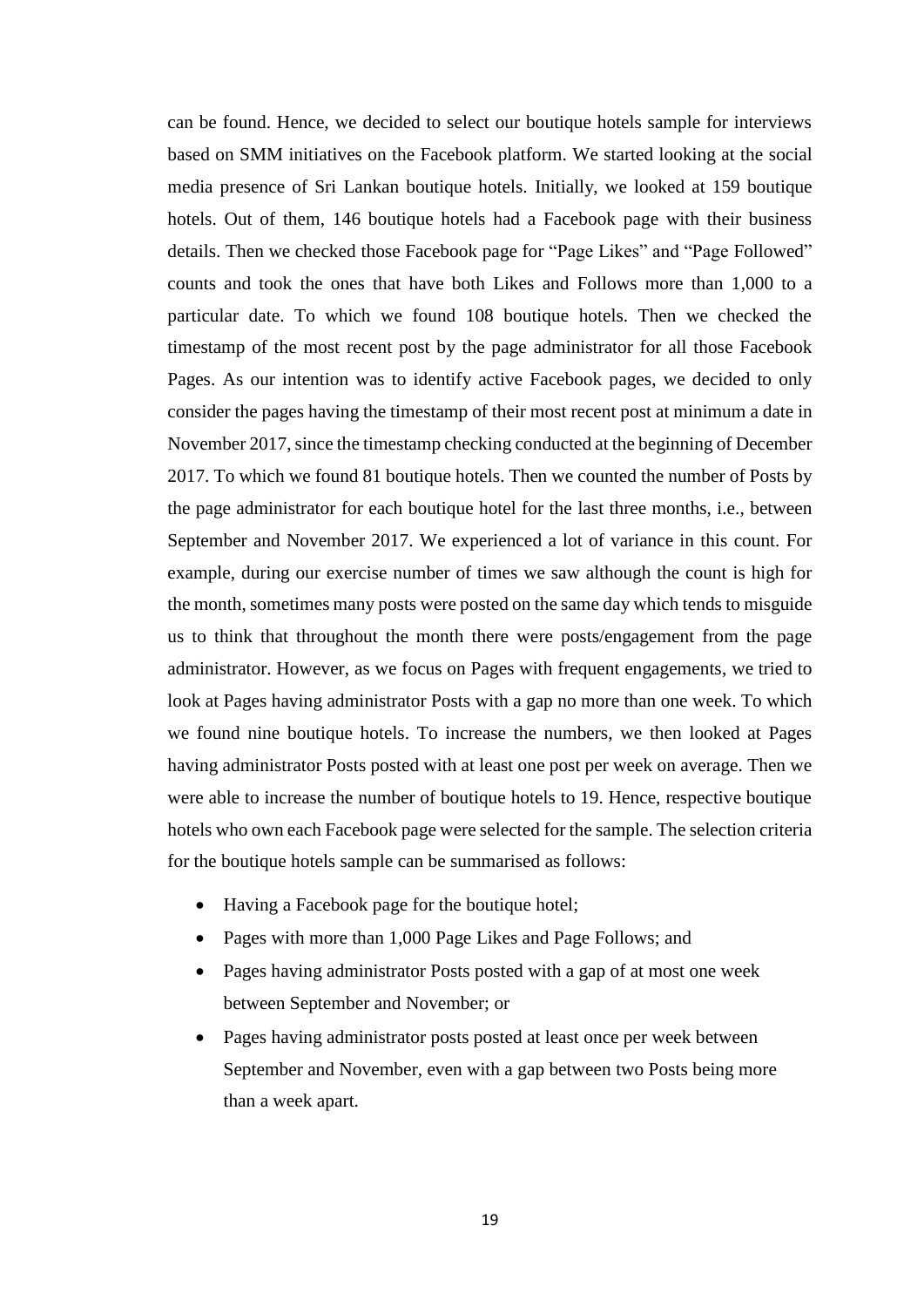On inquiry, it was found that two boutique hotels in the sample come under one group where the same person is maintaining Facebook and other SMM activities for both boutique hotels. Three boutique hotels refused our request for an interview. Five boutique hotels did not respond back to our requests for interview appointments. Thus, the final number of participations was ten. Table 3.4 summarizes how the sample size is determined.

Table 3.4: Determination of sample size.

| <b>Initial</b><br><b>Number</b> | Criteria 1 | Criteria 2 | Criteria 3 | Criteria 4 | <b>Sample Size</b> |  |
|---------------------------------|------------|------------|------------|------------|--------------------|--|
| 159                             | 146        | 108        |            | 19         |                    |  |

#### <span id="page-29-0"></span>**3.4 Data Collection**

Data collection strategy for this research is interviewing key stakeholders from boutique hotels who are involved in running SMM on behalf of their hotel. Accordingly, ten people from different boutique hotels in Sri Lanka were taken as respondents for the study. The target population for this study is the responsible persons for SMM in respective boutique hotels. The quantitative approach is not suitable for this study as most of the experiences, struggles, and achievements of these hotels are unique to themselves. Hence, this study focuses on a qualitative approach where SMM approach of each boutique hotel will be taken as a case and analyzed according to the interview content.

Data gathering is the most critical part of this study, and it is carried out through a set of interviews. Interviews were conducted with the target population, which was identified by going through a set of Facebook Pages of different boutique hotels in Sri Lanka. Interview questions (see Appendix A) were formed based on the literature and observations on how boutique hotels conduct marketing on social media, specifically on Facebook. The open-ended questions were used to get detail information from the interviewee. An interview request email (see Appendix C) were sent out to the target group. Furthermore, publicly available hotel's contact details and personal contacts were used to obtain appointments for interviews.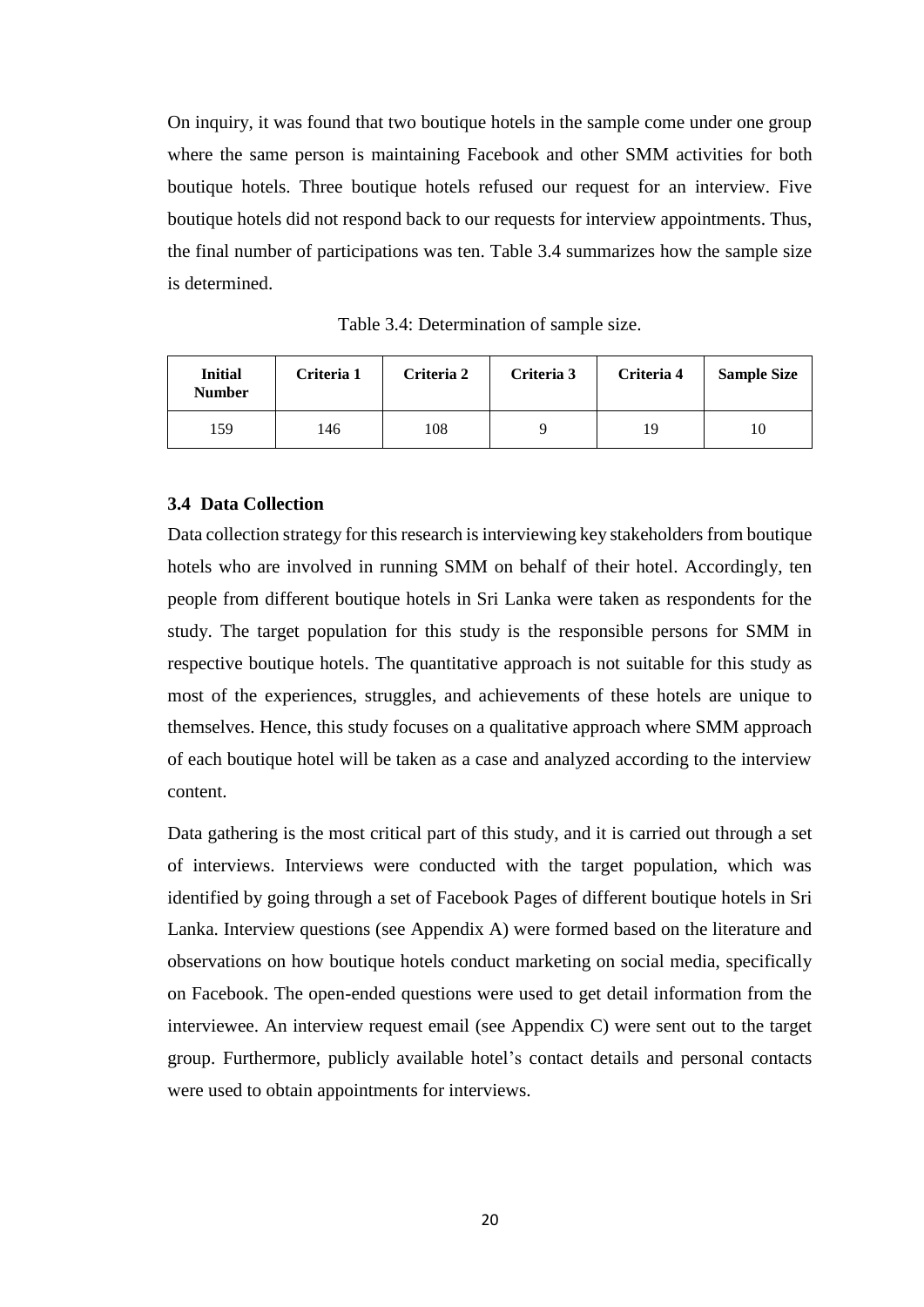As this study was guided through Straussian grounded theory, which emphasizes the importance of coding data and memo writing as soon as an interview is concluded, the interviews were manually recorded and coded immediately after every interview. Hence, findings from initial interviews could help to form the questions for subsequent interviews and questions were revised as shown in Appendix B.

In this research, the author personally conducted the interviews and interacted with the respondents either in face-to-face interviews or on telephone interviews. Some of the features observed during the interviews were tone of voice and body language. Such observations were too recorded in the notes or memos, which were used to analyze data. Further interviews were carried out using personal interaction skills and framing the questions in a proper manner, which were found to be equally important. Each interview took approximately 30 minutes.

#### <span id="page-30-0"></span>**3.5 Questions for Interview**

In this research study, the interview is the main method for data collection. There are three important approaches to interview; those are expecting the unexpected, asking a limited number of closed questions to get background details, and asking primarily open questions (Sunstein, Chiseri, & Strater, 2012). Open questions are for multiple answers and encourage respondents to communicate their perspective freely. Research can get detail information with open questions and in a conversational style. This research used many opened questions get detail answers for each of them. The list of questions in Appendix A and B consists of semi-structured, open-ended questions. After the initial round of interviews and coding the interview responses, questions were revised based on the responses where it was realized some codes are appearing again and again, and a few questions are not relevant given the context of self-driven SMM adopted by the practitioners. Revised questions are given in Appendix B.

#### <span id="page-30-1"></span>**3.6 Theoretical Sampling**

Theoretical sampling is central to grounded theory design, and it is a process of deciding what data to collect next while collecting, coding, and analyzing the data (Glaser  $\&$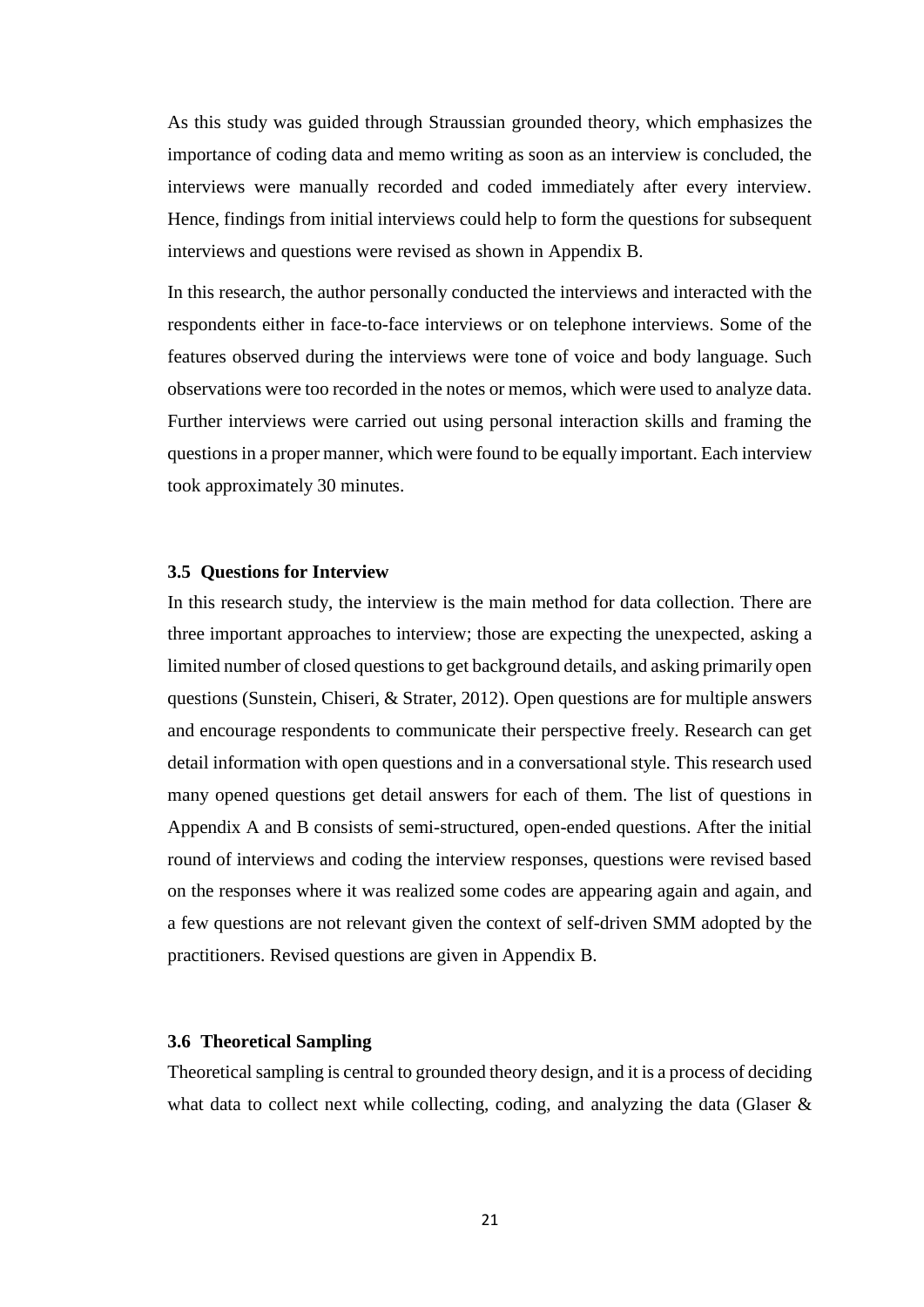Strauss, 1967). Initially, interview procedure of data collection conducted simply on the problem area without a theoretical framework. After starting the analysis and coding during the data collection process, further sections for sampling are guided by the data needs. In this research, theoretical sampling was done through a selection of boutique hotels which have an active social media presence to be interviewed and through theoretical control of the form of an interview. The interview and questions had to shape based on previous responses. Moreover, questions and order of questions had to be changed based on theoretical sampling. Comments from previous interviews were used to get more details from the respondents. The last few interviews were conducted to verify information collected including little additional information because theoretical saturation was largely achieved.

Theoretical saturation is the point at which no additional data is needed to the researcher to move forward. The success of theoretical sampling lies in reaching theoretical saturation (Glaser & Strauss, 1967). Data collection can be stopped when there are repeated instances of similar data and this indicates that the researcher does not hear anything new from the interviews or data collection (Breckenridge & Jones, 2009).

#### <span id="page-31-0"></span>**3.7 Data Analysis**

There should be a distinct process to controlled methodology (Glaser & Strauss, 1967); therefore, Straussian grounded theory is used to analyze unstructured data to bring meaning and ultimately develop a theory. This section describes coding, comparative analysis, and the generating of theory.

#### <span id="page-31-1"></span>**3.7.1 Constant Comparative Analysis**

The constant comparative analysis is a controlled methodology for analyzing data in grounded theory research. The purpose of this analysis is to note similarities and differences that enable coding and generation of categories and theories. This method is constant because the researcher must return to the beginning and continue analysis in each phase and researcher can find similarities and differences by coding and writing memos in each phase. The researcher must constantly engage in the process of analyzing, comparing, and extracting information from data.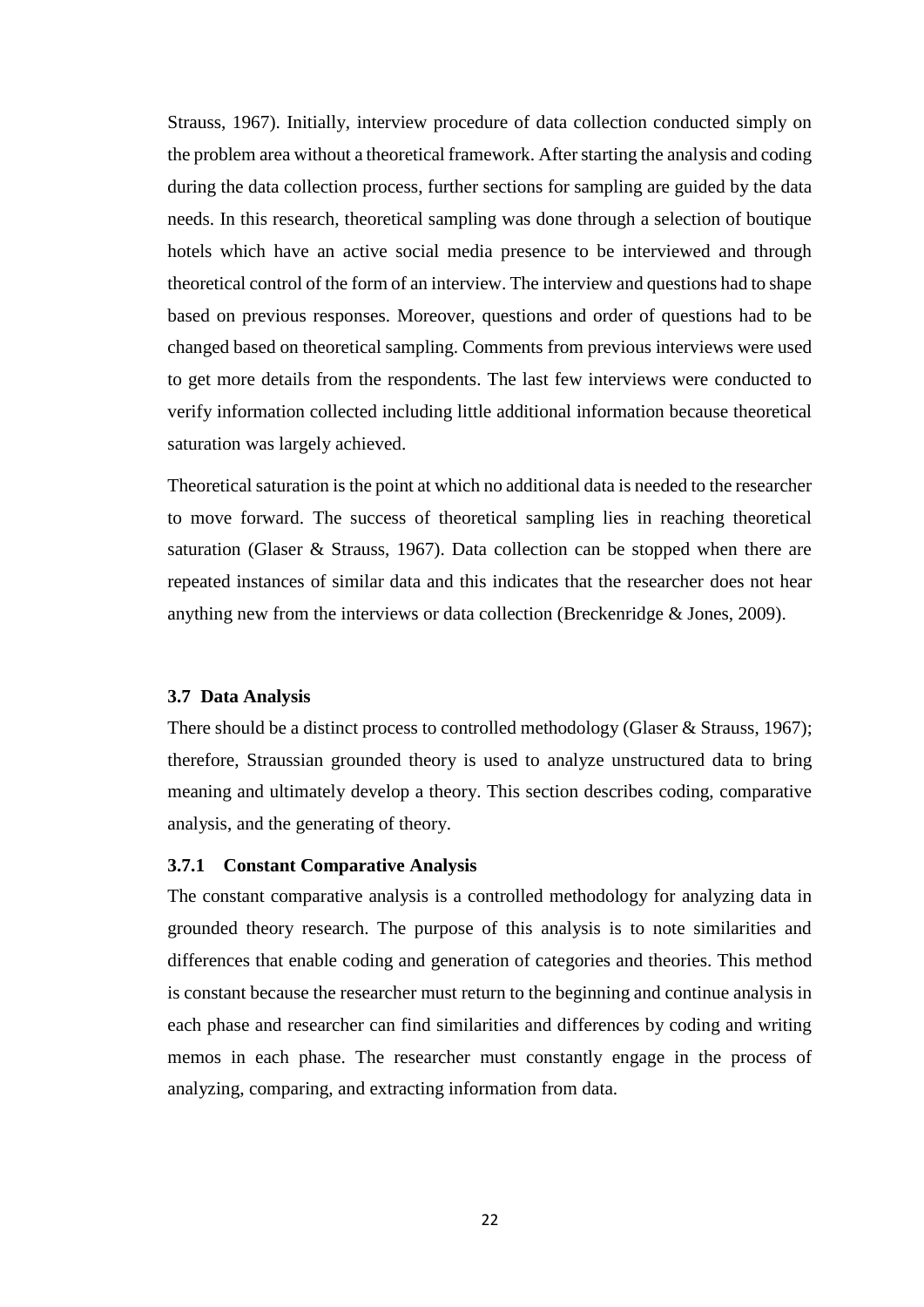#### <span id="page-32-0"></span>**3.7.2 Coding**

Coding is a vital to link between collecting data and generating a theory. It is the backbone for the analysis with grounded theory (Charmaz, 2006). According to Corbin and Strauss (2008) the research should begin with open coding then axial coding which develops from open coding and selective coding. Open coding is one of the processes in analyzing textual contents, and it includes breaking data into parts, examining closely, comparing and contrasting, and developing categories (Khandkar, 2015). Open coding uses words, statements, and phrases from data collected to develop concepts. These indicators are constantly compared with data being collected to identify new insights until theoretical saturation is reached (William, 2012).

#### <span id="page-32-1"></span>**3.7.3 Category and Memo**

Continuously creating coding may result in many pages of codes. Therefore, we must analyze those and find the similarities to group them into categories. Subcategories can be created from the codes if necessary and then link them to categories. Category or subcategory name can be different from the codes to express its scope better (Khandkar, 2015). In this study, many coding styles were identified with literature review and categorized them under various categories to form interview questions to collect data from the boutique hotels.

LaRossa (2005) explained that core category has the highest number of strongest links to other categories. It is the category at theoretical saturation and centrally relevant to build theory. The core category is the principal point for the generation of theory. Corbin and Strauss (2008) mentioned that core category has analytic power because it can explain what the research is all about. In the research process, the researcher is looking for something special that would link with all the other categories to create a theory, and that is called the main or king category. In our research, main or king category is the "successful marketing initiative on social media".

Memo writing is a pivotal aspect of open coding because open coding with few words is not enough to describe the concept often. The notes that are written based on the open coding and the analysis of gathered data is called a memo. A memo contains a set of sentences, paragraph, or even more if needed (Khandkar, 2015).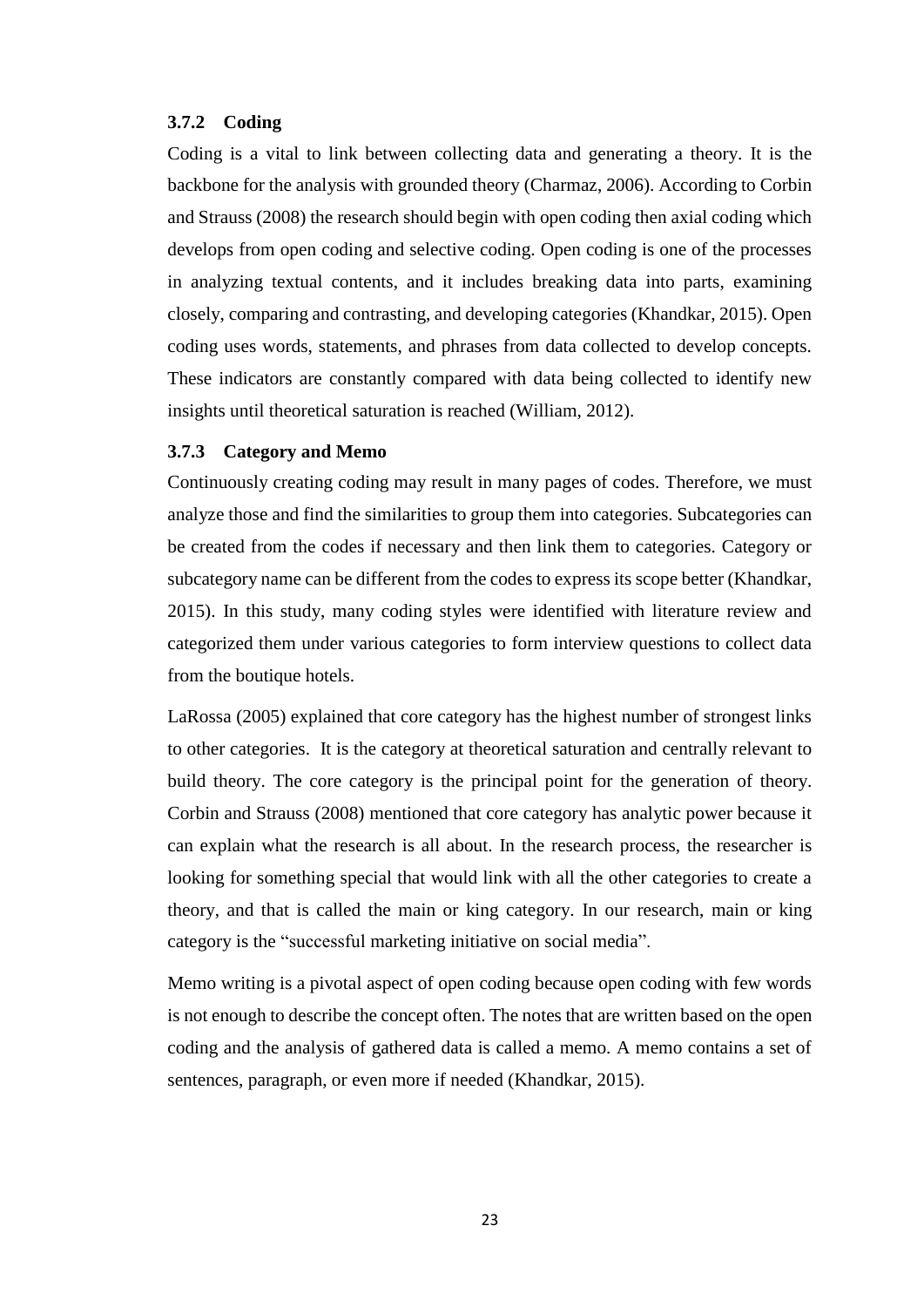Axial coding and selective coding are also essential components of the grounded theory. Axial coding is identifying the relationship among the open codes within a category. Selective coding is identifying the core category and relating all other categories to the selected category. This core category becomes the guide to further theoretical sampling and data collection, and finally, the theory is generated based on this category.

#### <span id="page-33-0"></span>**3.7.4 Generating Theory**

Generation of the theory depends on the conceptual categories and identifying the core categories. Glaser and Strauss (1967) argued that hypotheses need to be built before generating a theory. In such case, they pointed out that the researcher should find everything important and that work quickly leads to the generation of the hypothesis. Generation of the theory is the next phase after generation of hypotheses and created concepts and categories involved in developing a new theory.

Sometimes it may be difficult to generate theory, concepts, and categories with the collected data. Corbin and Strauss (2008) explained that it is necessary to write a memo to locate more important ideas that will help to generate proper concept, categories, and the theory from the data collected. In general, data need to be analyzed properly to generate a theory. Corbin and Staruss (2008) argued that the theory can be generated even by a sole case and research should identify categories and generate theories based on them.

The process of generating theory from the data involves data collection, coding, and data analysis simultaneously. It is important to be aware of the entire process from the beginning of data until generating a theory by the researcher. Coding is an important part of the research, and it may affect the next interview as well. It may also lead to a novel approach to analysis (Glaser & Strauss, 1967; Sunstein & Chiseri-Strater, 2012).

#### <span id="page-33-1"></span>**3.8 Summary**

We propose to use a qualitative analysis based on interviews to gather data and identify critical factors affecting the success of marketing initiatives on social media. We followed a Straussian grounded-theory design to guide the collection and coding of interview data to identify emerging categories and to generate critical factors to be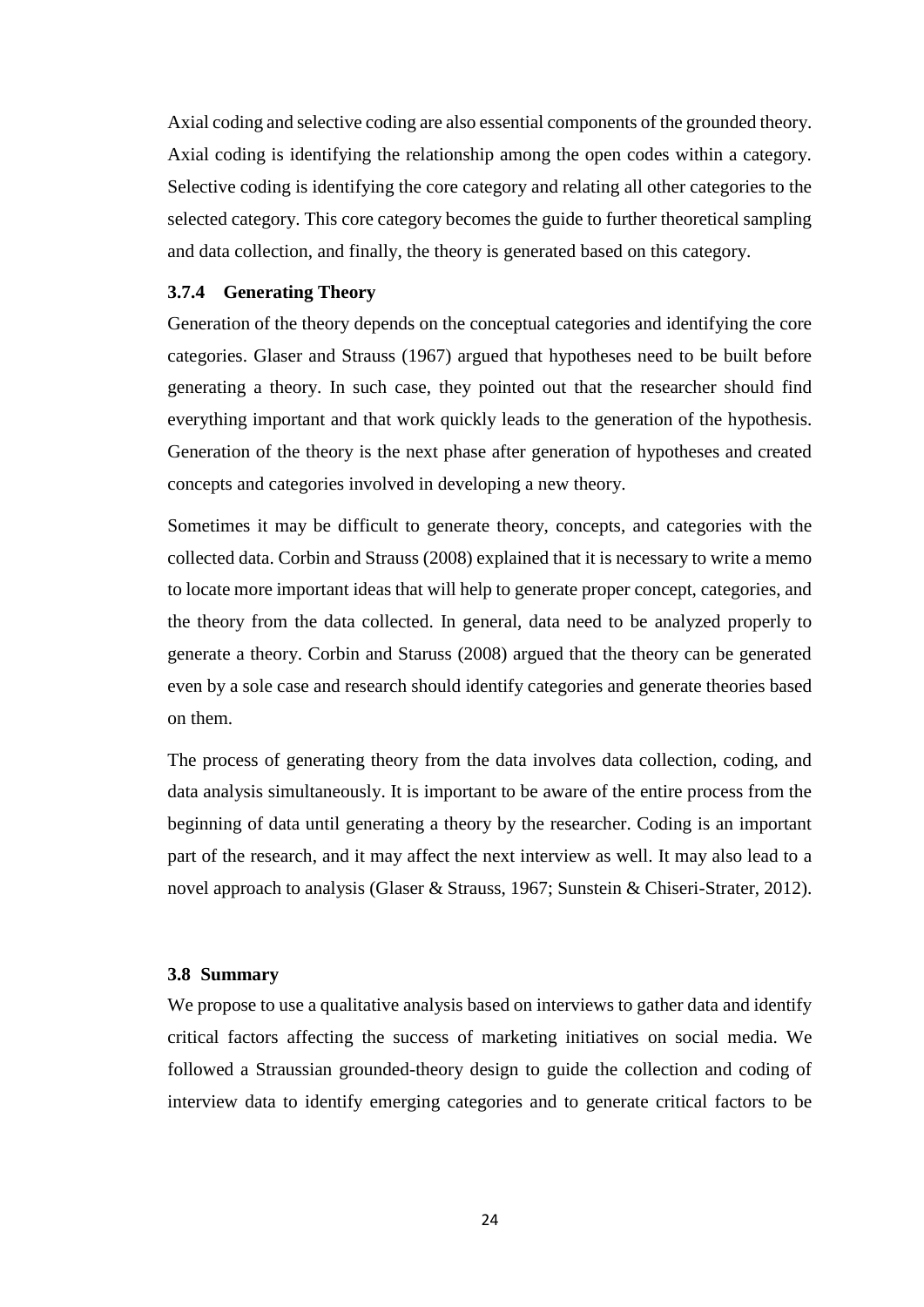considered. Literature was utilized to get the direction of the research, identify variables, and form the questionnaire for interviews. Both literature and authors own observations were used to identify prefigured categories. Set of interview questions was then derived based on the prefigured categories. Then a set of boutique hotels with an active presence on social media was selected for the analysis. Respective responsible personnel for SMM were then interviewed for their conduct on social media. Data gathered from the interview was analyzed by coding, categorizing, comparing, and memo writing of the interview responses. Critical factors were finally derived through data analysis.

## <span id="page-34-0"></span>**4. DATA ANALYSIS**

The chapter presents the data analysis associated with the collected data through ten interviews and author's observations. For the data analysis, the author used the Grounded Theory, which is useful in qualitative data analysis. Section 4.1 presents the boutique hotel sample selected for the data analysis. Section 4.2 presents data analysis where the critical factors considered for SMM initiatives of boutique hotels are derived.

#### <span id="page-34-1"></span>**4.1 Boutique Hotels Selected for the Analysis**

This study used interviews to gather data, and grounded theory was used to analyze the data to generate substantive theory regarding critical factors that affect market initiatives on social media in Sri Lankan boutique hotel industry. Table 4.1 lists a summary of the ten social boutique hotels selected for the analysis and profile of the interviewee. Those boutique hotels were selected based on following criteria:

- Having a Facebook page for the boutique hotel;
- Pages with more than 1,000 Page Likes and Page Follows; and
- Pages having administrator Posts posted with a gap of at most one week between September and November; or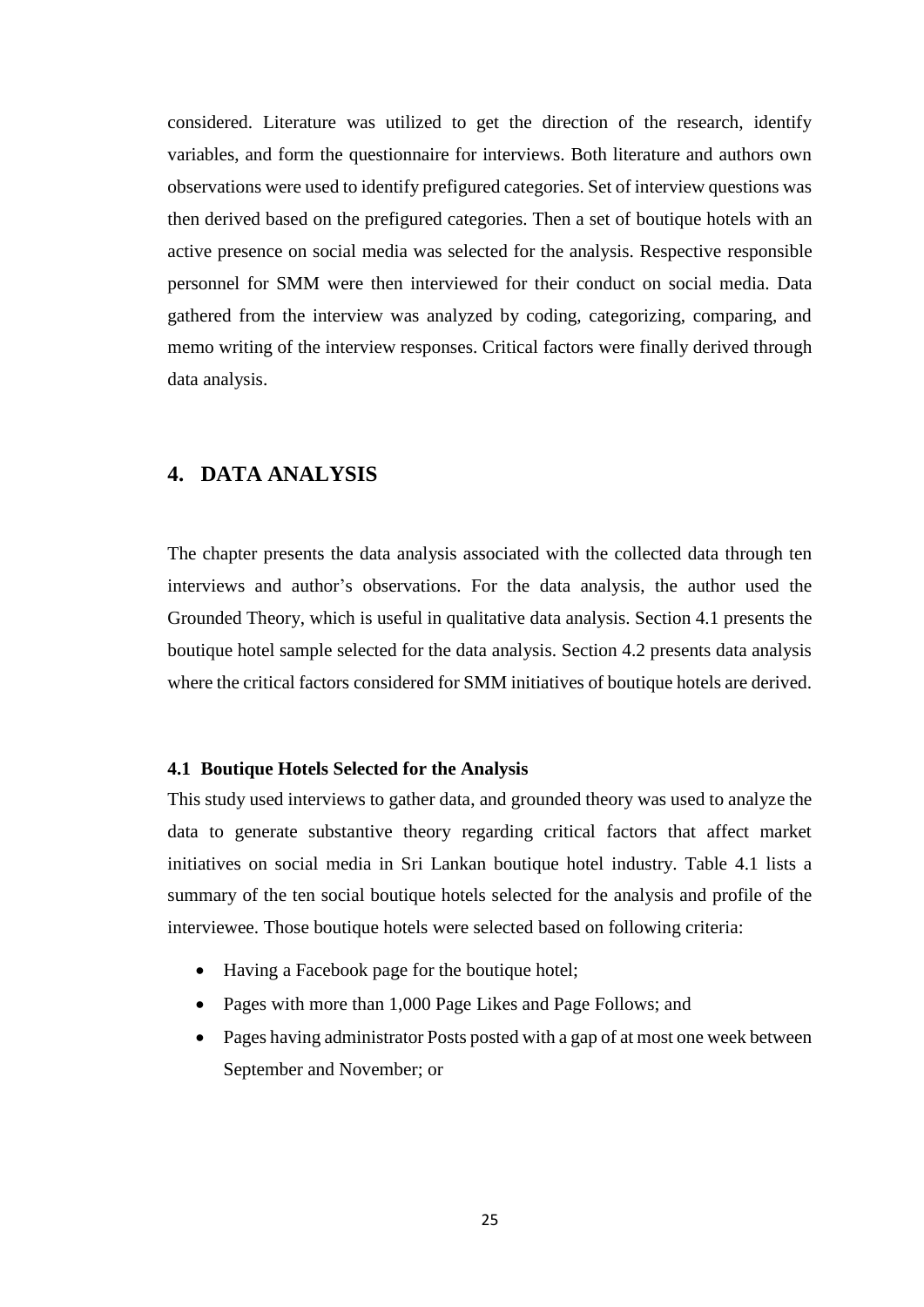Pages having administrator Posts posted at least once per week between September and November, even with a gap between two Posts being more than a week apart.

While most interviews were carried out face to face, few were carried out over the phone.

| <b>Name of Boutique Hotel</b> | Page<br><b>Likes</b> | Page<br><b>Follows</b> | <b>Posts</b><br>on<br><b>Nov</b> | <b>Posts</b><br><sub>on</sub><br>Oct | <b>Posts</b><br><b>on</b><br>Sep | <b>Interviewee</b>                                      |
|-------------------------------|----------------------|------------------------|----------------------------------|--------------------------------------|----------------------------------|---------------------------------------------------------|
| Santani Wellness Resort & Spa | 6,125                | 6,151                  | 15                               | 28                                   | 24                               | Head of<br>Marketing                                    |
| Theva Residency               | 22,284               | 22,228                 | 19                               | 20                                   | 19                               | Managing<br>Director/Owner                              |
| Aditya Resort                 | 13,710               | 13,669                 | 5                                | 5                                    | 5                                | Marketing<br>Executive                                  |
| The Sooriya Village           | 10,259               | 10,335                 | 18                               | 29                                   | 35                               | CEO/Owner                                               |
| Amaranthé Bay Resort & Spa    | 5,871                | 5,865                  | 4                                | 8                                    | 17                               | Marketing<br>Manager & Guest<br><b>Relation Officer</b> |
| The golden crown hotel        | 8,993                | 9,084                  | 38                               | 43                                   | 22                               | Sales $&$<br>Marketing<br>Executive                     |
| Colombo Court Hotels & Spa    | 25,421               | 25,294                 | 15                               | 18                                   | 17                               | Marketing<br>Executive                                  |
| <b>Buckingham Place</b>       | 5,527                | 5,532                  | 7                                | 8                                    | 6                                | Sales $&$<br>Reservation<br>Executive                   |
| Living Heritage Koslanda      | 4,467                | 4,471                  | 32                               | 46                                   | 45                               | General Manager                                         |
| Cantaloupe Hotels             | 5,179                | 5,188                  | 31                               | 36                                   | 31                               | Marketing<br>Executive                                  |

Table 4.1: Summary of social presence of boutique hotels.

#### <span id="page-35-0"></span>**4.2 Data Analysis**

Once the first interview was completed, the keywords and key sentences were extracted as open coding, and the memos were written based on them. The constant comparative analysis was used from the second interview onwards, and the author had to edit, add, and remove a set of questions and change the sequence before going to the next interview. Comments from previous interviews were used to get more details from the respondents. Axial coding was generated based on the open coding collected from data gathered, and finally, main categories (selected coding) were taken out after analyzing the axial coding. A scale from zero to three (zero was considered as not applicable, one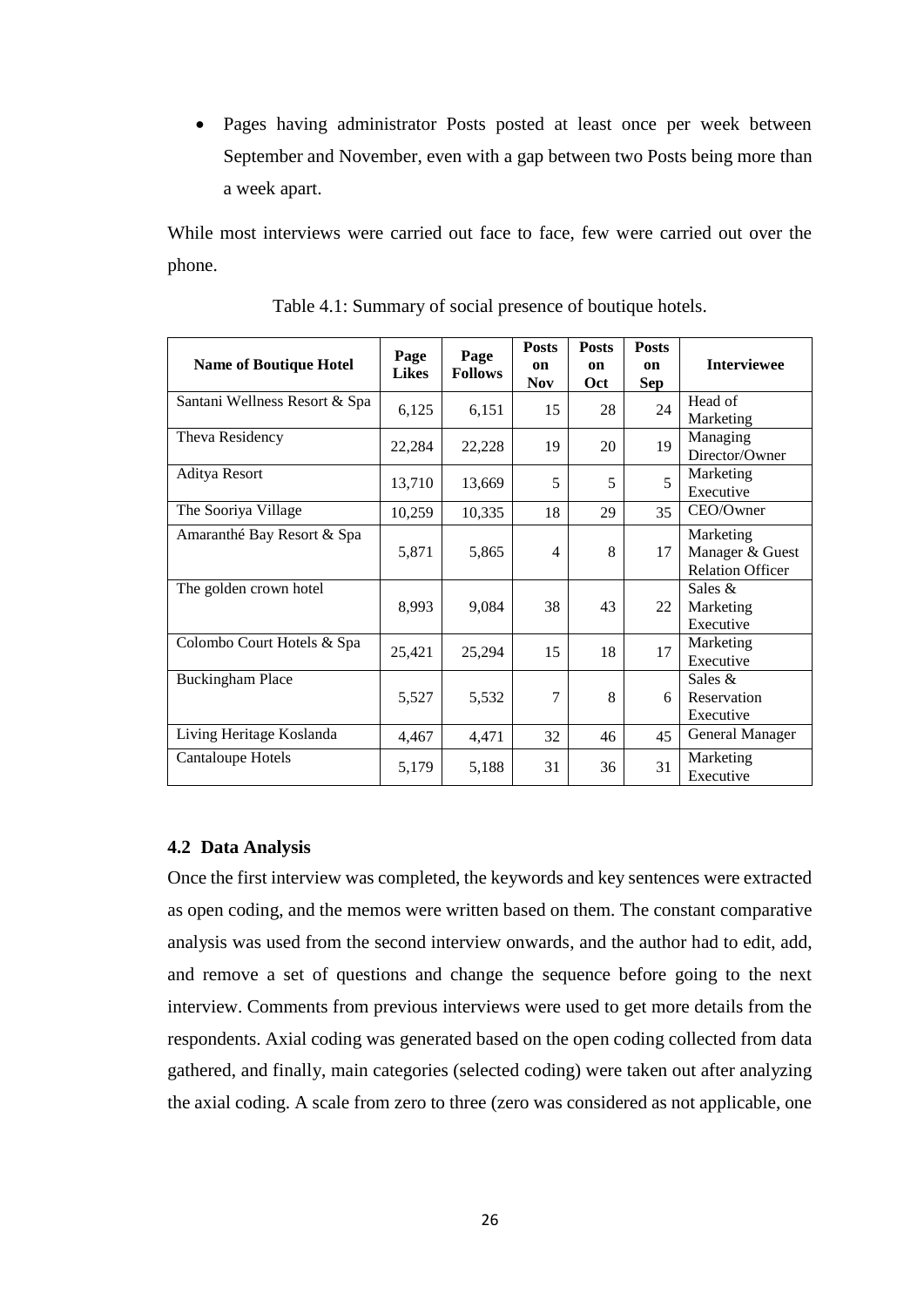as disagree, two as neutral, and three as agree) was utilized to check and confirm these axial coding and final categories. The factors that got more than 50% as agreed or strongly agreed were categorized as factors to consider when performing marketing on social media. The factor selection matrix is given in Appendix D. Based on this process identified a set of independent and moderating categories listed in Table 4.2 as the key factors to be considered in when performing SMM for the boutique hotel industry.

Table 4.2: Key finding independent and moderating factors.

| Independent                  | <b>Moderating</b>              | <b>Dependent</b>            |
|------------------------------|--------------------------------|-----------------------------|
| Target audience              | Company policies               | Successful marketing        |
| Platform for communication   | Platform rules and regulations | initiatives on social media |
| Mode of communication        |                                |                             |
| Maintaining engagement       |                                |                             |
| Audience reach               |                                |                             |
| Timing                       |                                |                             |
| Resources                    |                                |                             |
| <b>Funds</b><br>$\bullet$    |                                |                             |
| In-house/outsource resources |                                |                             |

#### <span id="page-36-0"></span>**4.2.1 Deriving Independent Factors**

Table 4.3 shows how "Target audience" was derived through open coding and axial coding. Once the final category selection exercise (see Appendix D) was conducted the target audience categories in Figure 4.1 were validated. Hence, Target audience is selected as one of the factors Sri Lankan boutique hotels need to consider during their SMM initiatives.



Figure 4.1: Target audience to be considered.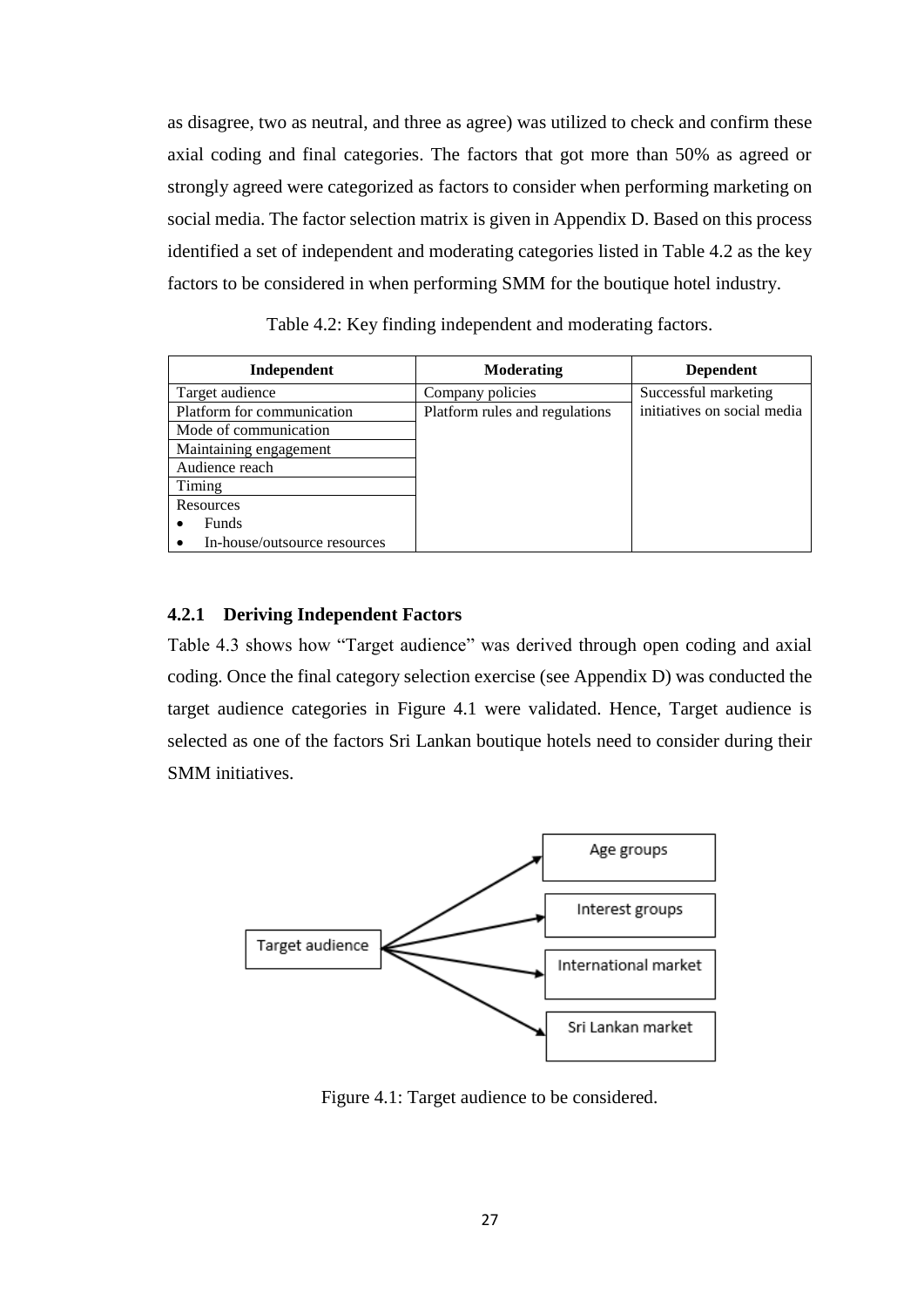Facebook is considered to have the most diversity in age groups. Hence, hotels hope to have capture all those age groups by using Facebook as required for the occasion. All boutique hotels target Very high-end luxury clientele to afford their services. Restaurants of boutique hotels located at urban area target local crowd after office and during lunch. Some hotels target travelers, honeymooners, couples, etc., for their different holiday package promotions. Boutique hotels target international markets during tourism peak season and local markets during tourism off season.

| <b>Selected Coding</b> | <b>Axial Coding</b>  | <b>Open Coding</b>                        |
|------------------------|----------------------|-------------------------------------------|
| Target audience        | Age groups           | Everybody who use Facebook                |
|                        |                      | Young generation                          |
|                        | Interest groups      | Art enthusiasts                           |
|                        |                      | Honeymooners                              |
|                        |                      | Couples                                   |
|                        |                      | Families                                  |
|                        |                      | <b>Travelers</b>                          |
|                        |                      | Very high-end luxury clientele.           |
|                        |                      | Local crowd after office and during lunch |
|                        | International market | Indians                                   |
|                        |                      | European countries                        |
|                        |                      | <b>USA</b>                                |
|                        |                      | <b>UK</b>                                 |
|                        |                      | Middle east                               |
|                        |                      | Australia                                 |
|                        |                      | Germany                                   |
|                        |                      | China                                     |
|                        |                      | France                                    |
|                        | Sri Lankan market    | Local only 5% from the customer base.     |

Table 4.3 Open and axial coding for target audience.

Table 4.4 shows how "Platform for communication" was derived through open coding and axial coding. Once the final category selection exercise (see Appendix D) was conducted the categories in Figure 4.2 were validated as suitable platforms for communication. Hence, Platform for communication is selected as one of the factors Sri Lankan boutique hotels need to consider during their SMM initiatives.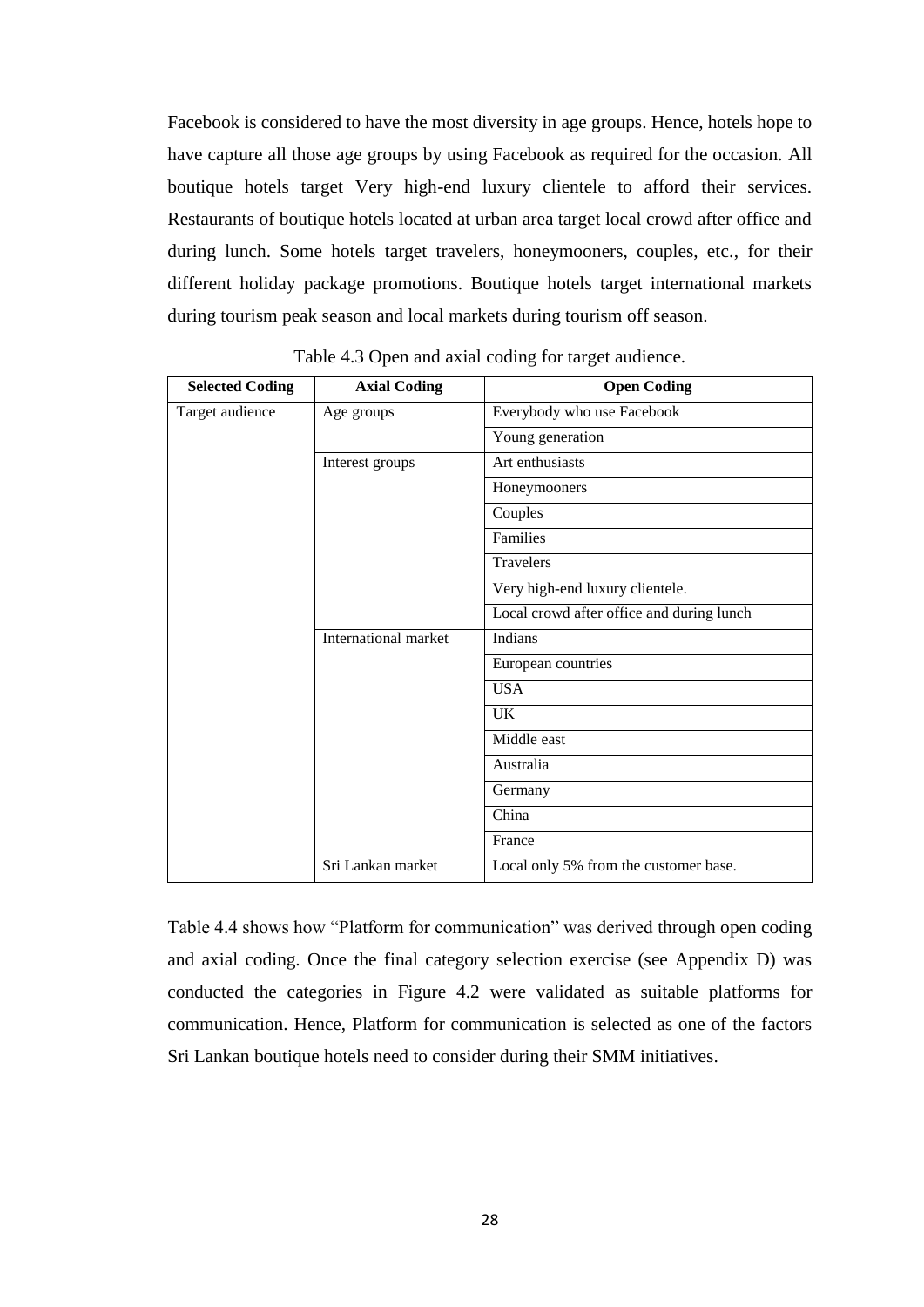

Figure 4.2: Platforms to be considered.

Facebook has the majority of any target audience. Instagram is used targeting young generation, travelers, and Europeans. TripAdvisor used to receive descriptive reviews. All boutique hotels use both Facebook and Instagram along with TripAdvisor as most necessary platforms for communication. Many of the hotels use Twitter linked to either Facebook or Instagram to auto update. To some extent hotels also receive feedback through online travel agents / booking engines (i.e., booking.com, agoda.co, and expedia.com). However, TripAdvisor platform seems to be the most used platform for receiving and acknowledging feedback transparently.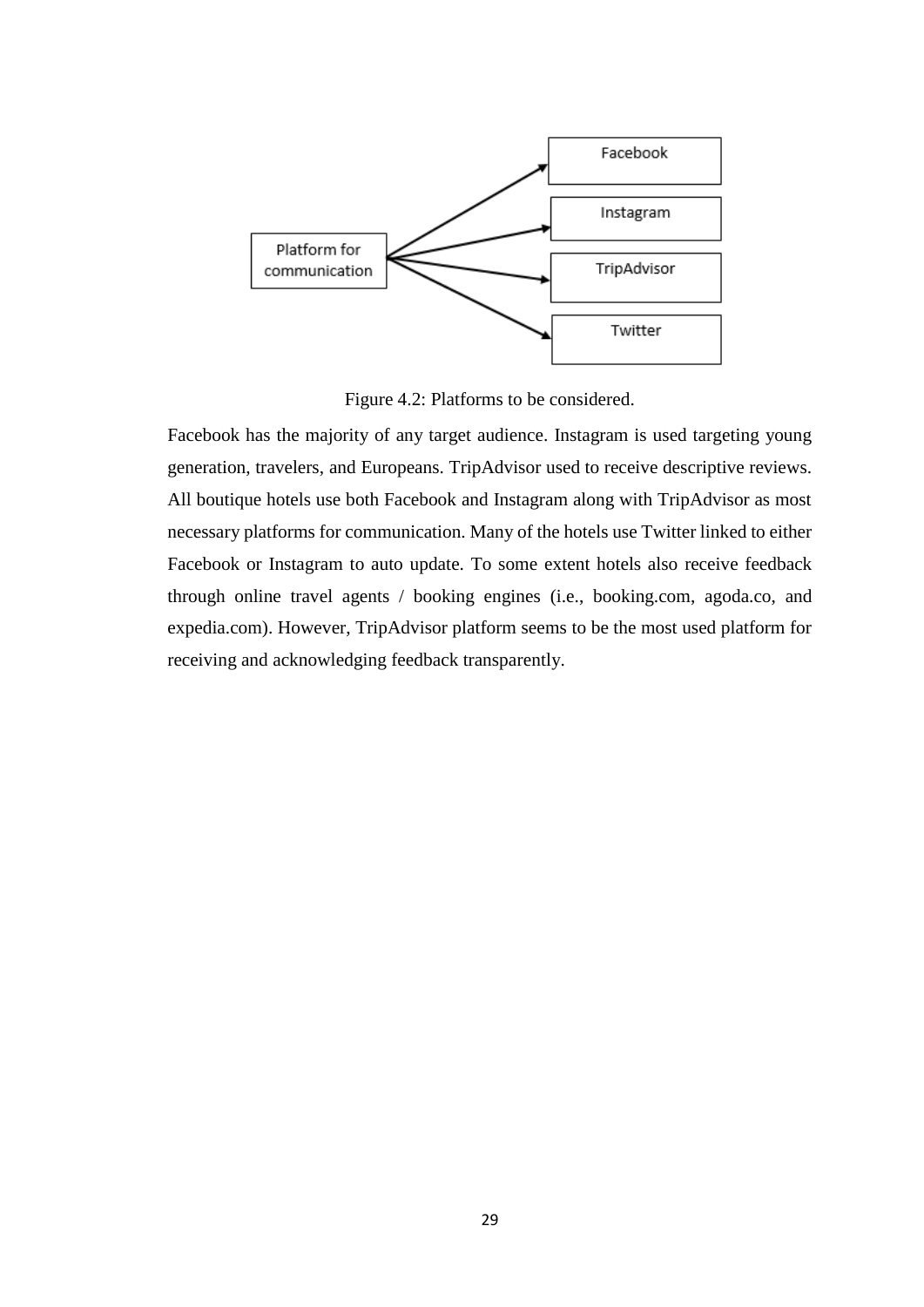| <b>Selected Coding</b> | <b>Axial Coding</b> | <b>Open Coding</b>                                                  |
|------------------------|---------------------|---------------------------------------------------------------------|
| Platform for           | Facebook            | Majority of any target audience.                                    |
| communication          |                     | Large user base.                                                    |
|                        |                     | Can reach a lot of people.                                          |
|                        |                     | Cheap way to a target audience                                      |
|                        |                     | $\overline{5}$ pages for different outlets to concentrate more      |
|                        |                     | Can reach all our potential customers                               |
|                        |                     | Young generation. between 16 to 30 years old                        |
|                        |                     | Main platform, Lot of people there                                  |
|                        |                     | To improve ourselves and get ourselves more<br>introduction.        |
|                        | Instagram           | Younger crowd                                                       |
|                        |                     | very influential tool for travelers and<br>inspirational            |
|                        |                     | Can reach a lot of people.                                          |
|                        |                     | To convey special events                                            |
|                        |                     | Works as main platforms along with Facebook                         |
|                        |                     | Can reach all our potential customers when<br>taken beside Facebook |
|                        |                     | Travelers. between 16 to 30 years old                               |
|                        |                     | Europe people                                                       |
|                        |                     | To improve ourselves and get ourselves more<br>introduction.        |
|                        | TripAdvisor         | To gauge more discussion style reviews.                             |
|                        |                     | To get insightful feedback                                          |
|                        | Twitter             | To target journalists                                               |
|                        |                     | To give awareness of the product                                    |
|                        |                     | Has particular crowd. To capture them.                              |
|                        |                     | Linked to Instagram to auto post                                    |
|                        |                     | Linked to Facebook to auto post                                     |
|                        |                     | To get ourselves more introduction.                                 |
|                        |                     | To convey special events.                                           |
|                        | Other social media  | Use of Zomato for Restaurant reviews                                |
|                        | platforms           | Use of Google+                                                      |
|                        |                     | Use of Google My Business                                           |
|                        |                     | Use of YouTube                                                      |

Table 4.4 Open and axial coding for a platform for communication.

Table 4.5 shows how "Mode of communication" was derived through open coding and axial coding. Once the final category selection exercise (see Appendix D) was conducted the categories in Figure 4.3 were validated as suitable modes for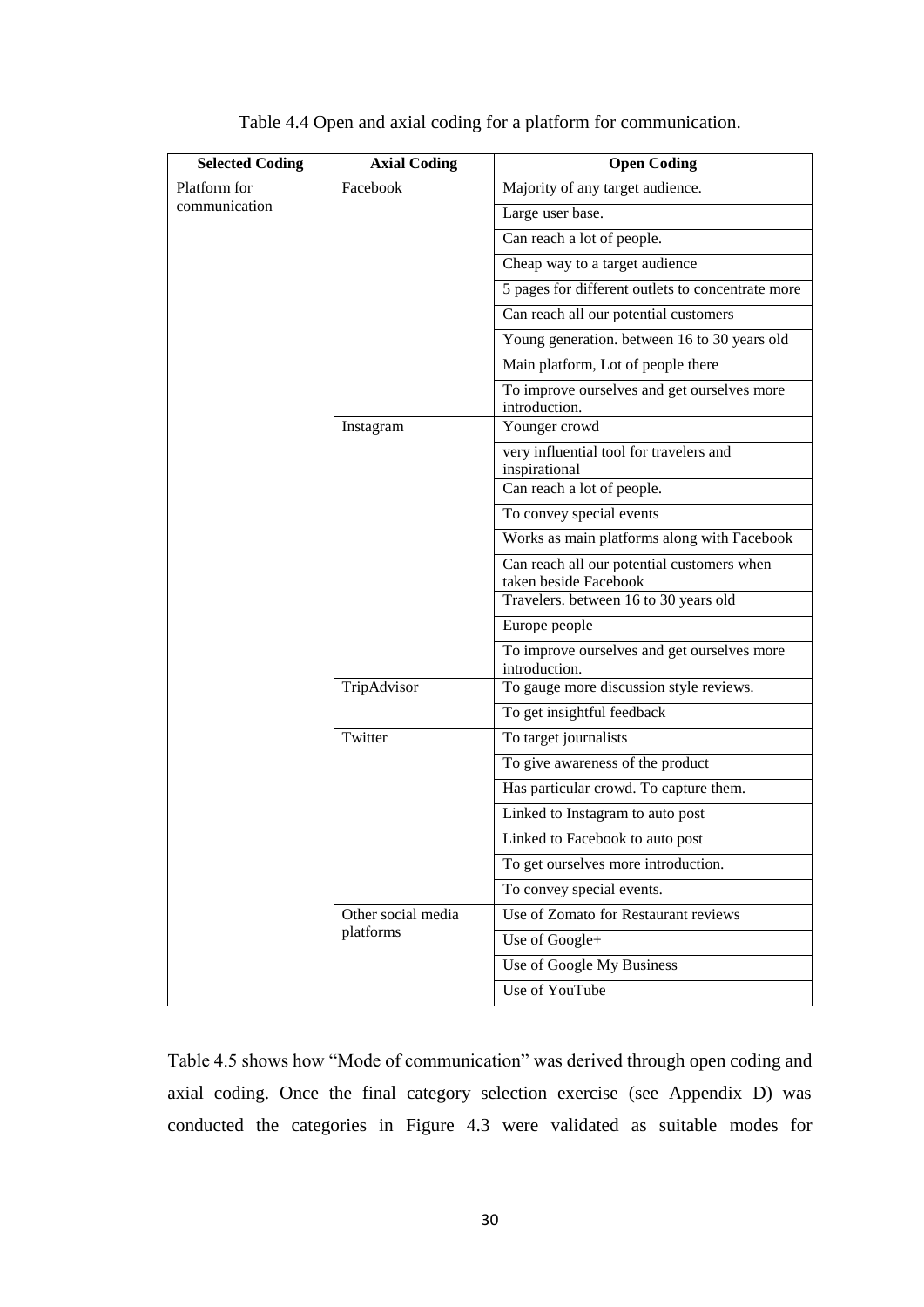communication. Hence, Mode of communication is selected as one of the factors Sri Lankan boutique hotels need to consider during their SMM initiatives.



Figure 4.3: Modes of communications to be considered.

Most used mode of communication is images. Having an image in a post makes that post very noticeable. Having more images do not seem to tire the audience. Images are ideal to showcase food, hotel property, and scenic uniqueness of the hotel. Hotels use less video content comparatively. The videos are used occasionally. Videos enable people to see, watch and experience. The videos give more livelihood. Usually, videos are used to show how a service is prepared for consumption. Also depending on the content that required to show, the mode could be either an image or a video.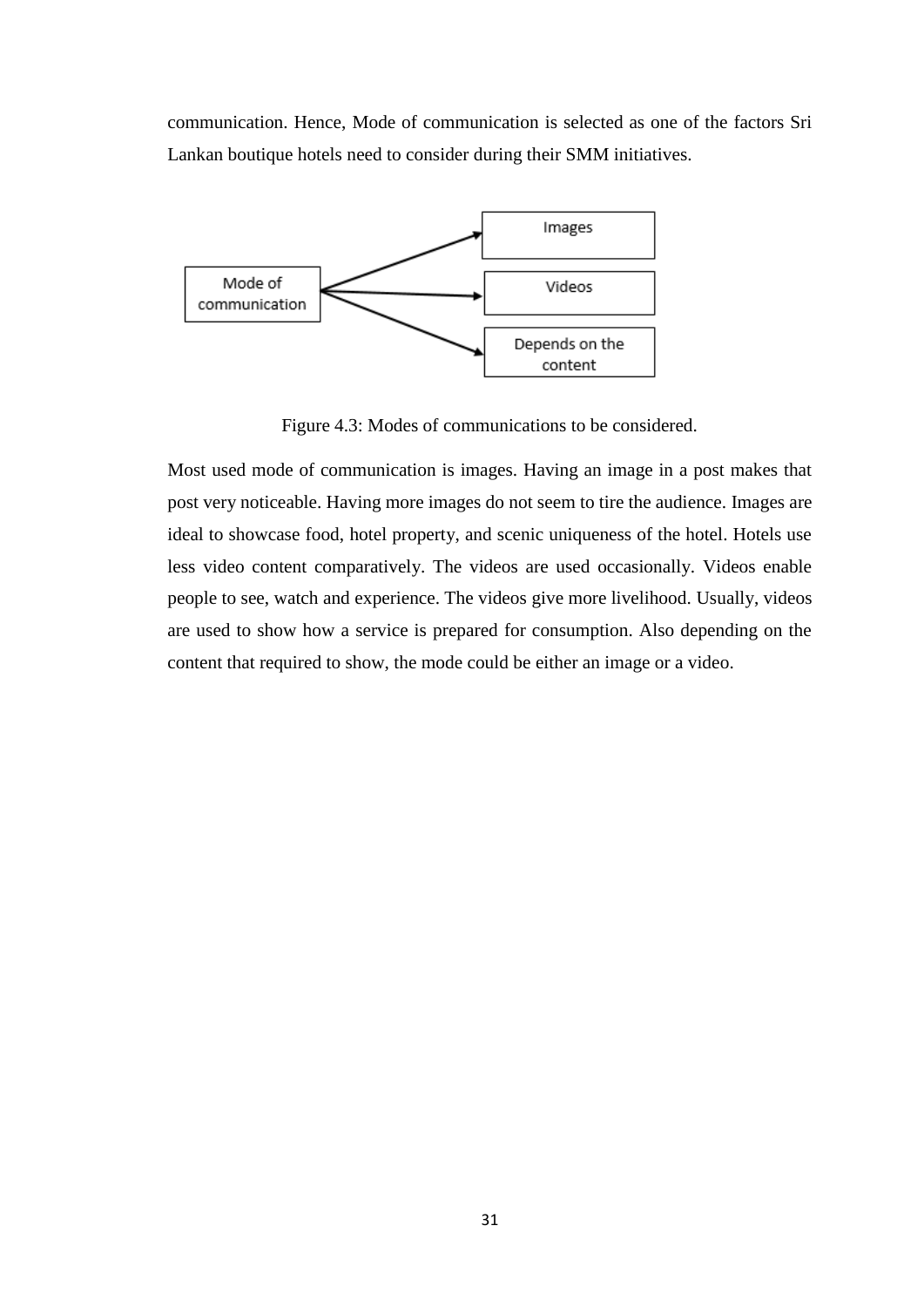| <b>Selected Coding</b> | <b>Axial</b><br>Coding | <b>Open Coding</b>                                                                                                                                                                  |
|------------------------|------------------------|-------------------------------------------------------------------------------------------------------------------------------------------------------------------------------------|
| Mode of                | Images                 | Mostly used                                                                                                                                                                         |
| communication          |                        | Always used to showcase food                                                                                                                                                        |
|                        |                        | Attractive to the eye                                                                                                                                                               |
|                        |                        | Having in a post very noticeable                                                                                                                                                    |
|                        |                        | Having more does not bore viewers                                                                                                                                                   |
|                        |                        | To showcase the scenic uniqueness                                                                                                                                                   |
|                        |                        | Unedited photos should be posted. Otherwise it will not<br>convey the true nature.                                                                                                  |
|                        |                        | Stunning images of the property                                                                                                                                                     |
|                        | Videos                 | Used occasionally                                                                                                                                                                   |
|                        |                        | Limit the video duration between $30 - 60$ seconds.                                                                                                                                 |
|                        |                        | To showcase special events/moments                                                                                                                                                  |
|                        |                        | Having more can bore the viewers                                                                                                                                                    |
|                        |                        | Used less comparatively to images                                                                                                                                                   |
|                        |                        | To showcase the property                                                                                                                                                            |
|                        |                        | Special features we have                                                                                                                                                            |
|                        |                        | To show what is provided to customers in service.                                                                                                                                   |
|                        |                        | People now want to see, watch and experience. The videos<br>give more livelihood.                                                                                                   |
|                        | Depends on             | The uniqueness of the hotel                                                                                                                                                         |
|                        | the content            | Hotel brand                                                                                                                                                                         |
|                        |                        | The nature of the service                                                                                                                                                           |
|                        |                        | What is provided to customers in a service                                                                                                                                          |
|                        |                        | Hotel staff                                                                                                                                                                         |
|                        |                        | Food                                                                                                                                                                                |
|                        |                        | Things to do by coming to location                                                                                                                                                  |
|                        |                        | Activities                                                                                                                                                                          |
|                        |                        | Complementary services                                                                                                                                                              |
|                        |                        | Most people prefer to see the view of the place, so instead of<br>the structure concentrates more on the feeling of the place, the<br>experience, and staff.<br>Customer experience |
|                        |                        |                                                                                                                                                                                     |

| Table 4.5 Open and axial coding for the mode of communication. |  |  |  |  |  |  |  |  |  |  |
|----------------------------------------------------------------|--|--|--|--|--|--|--|--|--|--|
|----------------------------------------------------------------|--|--|--|--|--|--|--|--|--|--|

Table 4.6 shows how "Maintaining engagement" was derived through open coding and axial coding. Once the final category selection exercise (see Appendix D) was conducted the categories in Figure 4.4 were validated as necessary factors for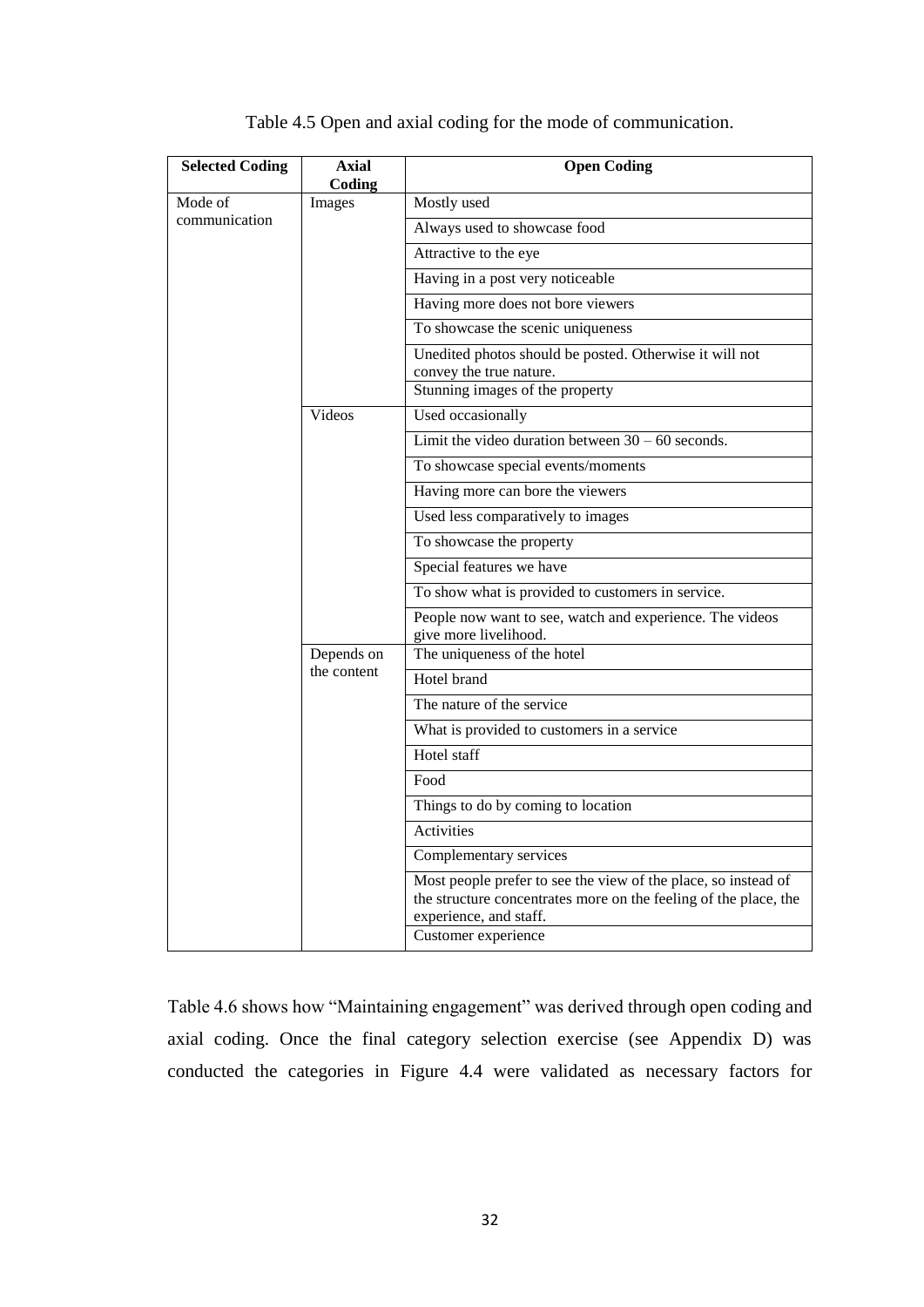maintaining engagement. Hence, Maintaining engagement is selected as one of the factors Sri Lankan boutique hotels need to consider during their SMM initiatives.



Figure 4.4: Maintaining engagement factors to be considered.

Maintaining engagement is really important to build quality relationships. People expect regular updates. Hence, Posts are posted regularly such as few times within a week. Once a query is made through either a comment, Post, or message; responded within a short time period. Customer satisfaction is ensured by taking feedback from customer reviews into account by the hotel management after the comments made are verified. All positive and negative reviews/comments are acknowledged in a constructive manner.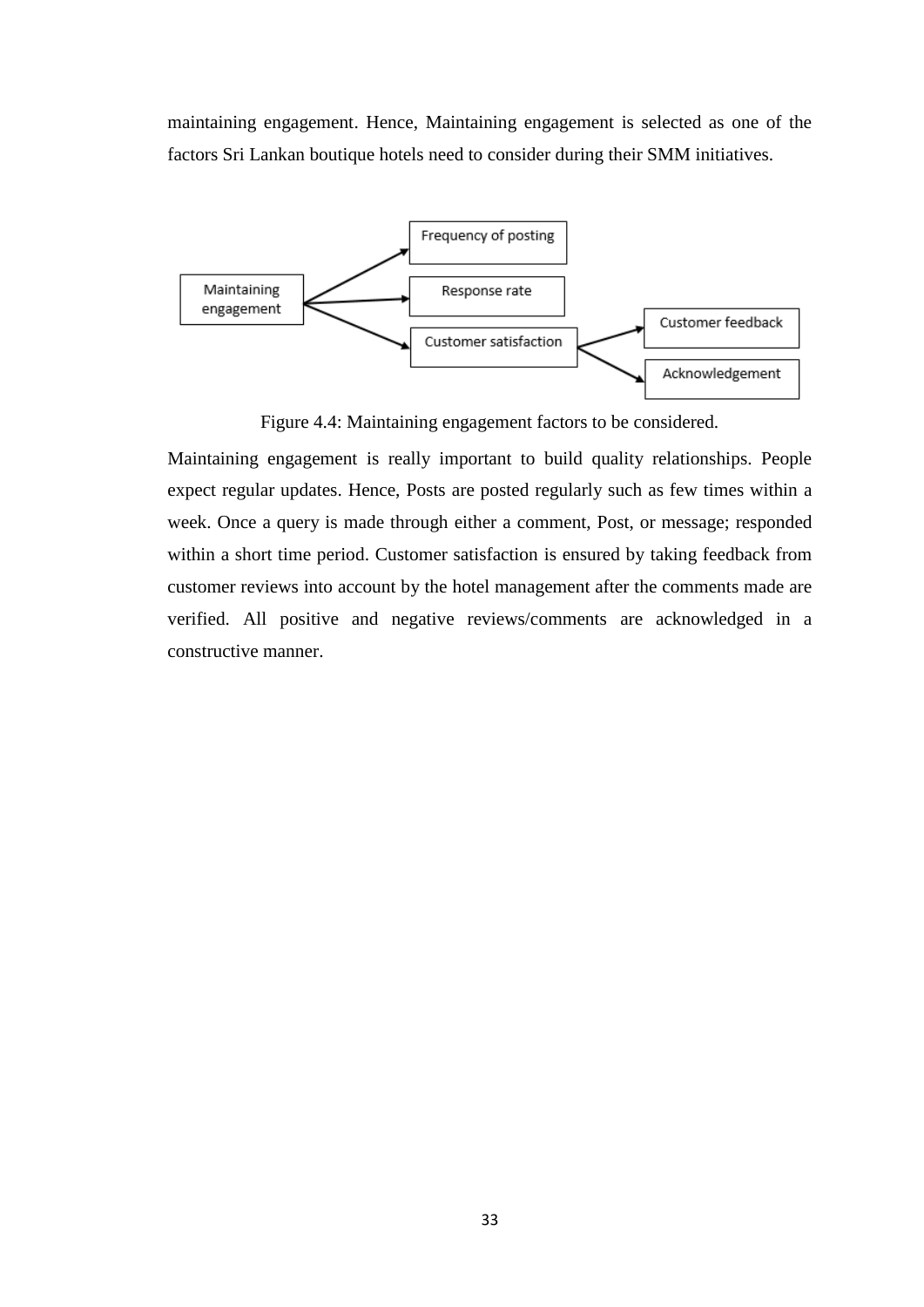| <b>Selected Coding</b> | <b>Axial Coding</b> | <b>Open Coding</b>                                                                                                   |
|------------------------|---------------------|----------------------------------------------------------------------------------------------------------------------|
| Maintaining            | Frequency of        | Once in 2 to 3 days                                                                                                  |
| engagement             | posting             | Almost daily. If not at least 3 to 4 time per week.                                                                  |
|                        |                     | Post every other day                                                                                                 |
|                        |                     | 4 to 5 posts per week on each outlet                                                                                 |
|                        |                     | Once a week post in Facebook                                                                                         |
|                        |                     | If we have any activity, immediately post them.                                                                      |
|                        |                     | Posting daily.                                                                                                       |
|                        |                     | On festive seasons post every day                                                                                    |
|                        |                     | Once in 2 or 3 days in Instagram                                                                                     |
|                        |                     | Post same posted at Facebook to Instagram.                                                                           |
|                        |                     | Instagram, Facebook and Twitter linked together.                                                                     |
|                        |                     | Twitter linked to Instagram.                                                                                         |
|                        | Response rate       | The response rate is about 74%. Most often within a day<br>before the day end reply.                                 |
|                        |                     | Reply immediately for messages and comments.                                                                         |
|                        |                     | Available at any time to engage if needed for comments,<br>reviews, and inbox messages.                              |
|                        |                     | Messages are generally replied within an hour.                                                                       |
|                        |                     | Daily reply to messages                                                                                              |
|                        |                     | Reply instantly                                                                                                      |
|                        |                     | Replying immediately.                                                                                                |
|                        |                     | Reply comments and messages immediately.                                                                             |
| Customer               | Customer feedback   | On their own, only about 5% customers review the place                                                               |
| satisfaction           |                     | Reviews on online travel agents                                                                                      |
|                        |                     | Reviews on TripAdvisor, very descriptive hence useful                                                                |
|                        |                     | Reviews on Facebook, Few words hence not very useful<br>but ignites discussion                                       |
|                        |                     | Instagram posts and comments                                                                                         |
|                        | Acknowledgment      | Facebook negative reviews - follow up personally for<br>fact-finding                                                 |
|                        |                     | Reply to all our TripAdvisor reviews.                                                                                |
|                        |                     | Respond to each review                                                                                               |
|                        | Follow through      | Facing customer questions, complaints.                                                                               |
|                        |                     | In TripAdvisor get aggressive client reviews.                                                                        |
|                        |                     | In Facebook, get aggressive client comments/reviews<br>sometimes just because that person didn't have a good<br>day. |
|                        |                     | Potential false reviews and comments.                                                                                |

| Table 4.6 Open and axial coding for maintaining engagement. |  |  |
|-------------------------------------------------------------|--|--|
|                                                             |  |  |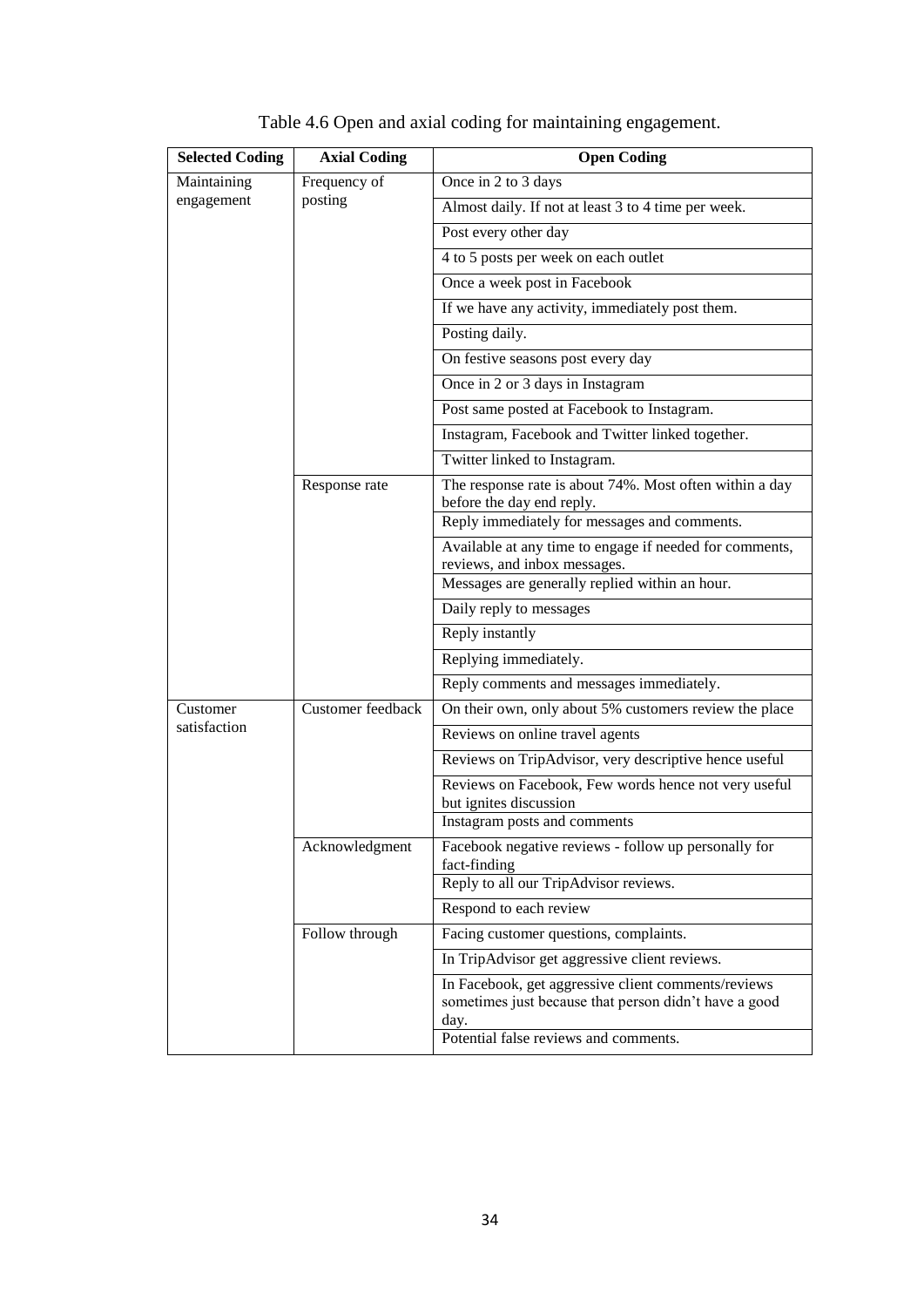Table 4.7 shows how "Audience reach" was derived through open coding and axial coding. Once the final category selection exercise (see Appendix D) was conducted the categories in Figure 4.5 were validated as necessary factors for audience reach. Hence, Audience reach is selected as one of the factors Sri Lankan boutique hotels need to consider during their SMM initiatives.



Figure 4.5: Audience reach factors to be considered.

Audience reach required to spread the word and gain new customers. Paid reach is necessary to reach potential customers that are not in the existing community. When doing paid reach need to be effective with the frequency of Post boosting to the same target audience. The hotels become careful not to be a nuisance to the audience. Organic reach is a very powerful tool that can be utilized in social networks. Acquiring interested parties with active social network users and having social media influential people spreading the word of the hotel throughout the social network is used to build strong organic reach. Nature of the post is made suitable to attract the audience to spend their time on the Post to read through. Every Post contains a sizeable image with less words. The image used is required to be attractive and effective. Usually, the Post have the facility to instantly book or inquire. If the post has a video, the time duration is restricted to between  $30 - 60$  seconds. Customer is given easy and quick inquiry access to further information. Data analysis is necessary to measure effectiveness.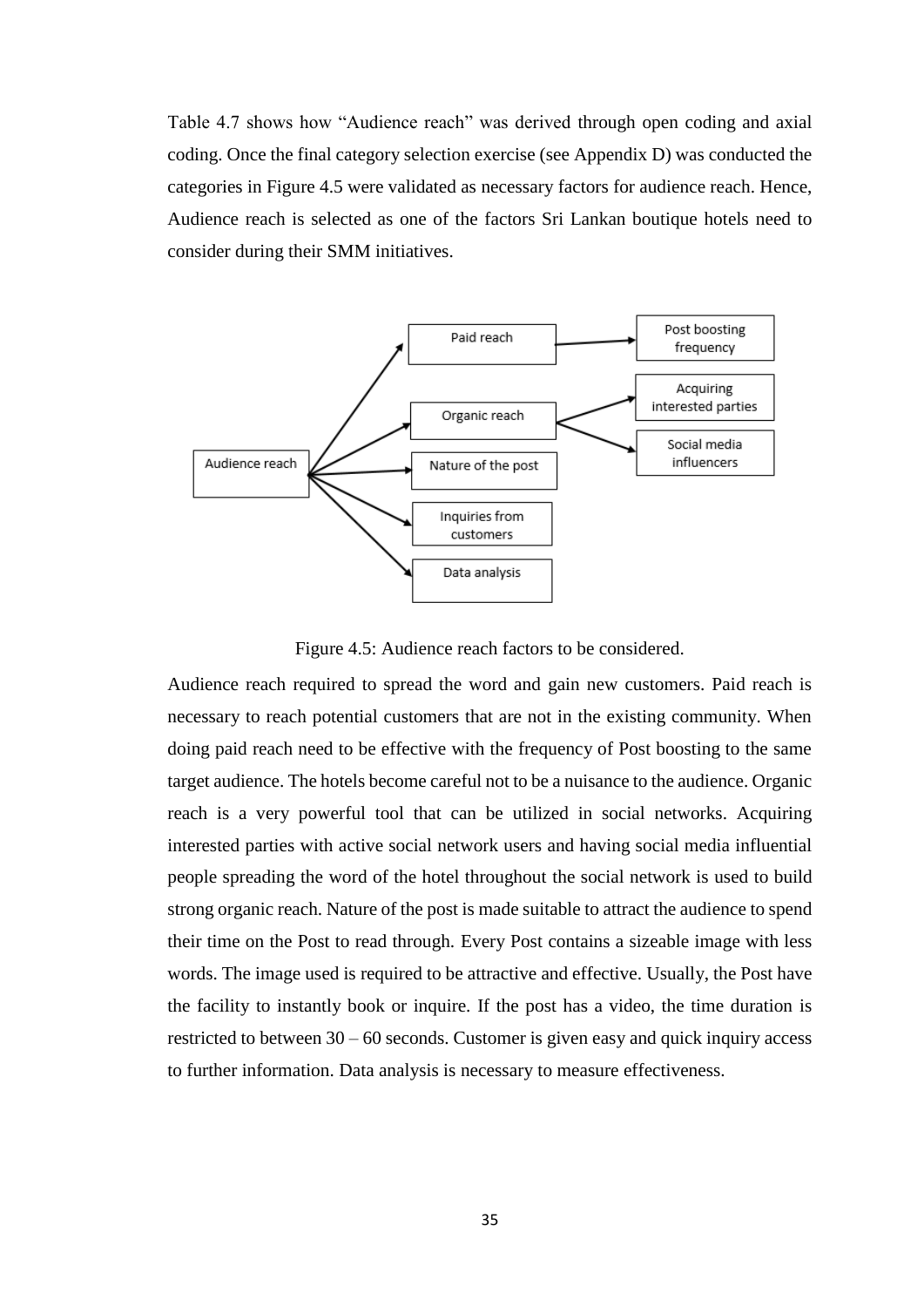| <b>Selected</b><br>Coding | <b>Axial Coding</b>             | <b>Open Coding</b>                                                                                                                             |
|---------------------------|---------------------------------|------------------------------------------------------------------------------------------------------------------------------------------------|
| Paid Reach                | <b>Boosting</b><br>frequency    | Only during low seasons, we do social media ads/promotions in<br>Facebook and Instagram which is not common.                                   |
|                           |                                 | On average we post twice in a month on off/low seasons. Also,<br>boost those posts.                                                            |
|                           |                                 | Promotions shouldn't be a nuisance to the customer. Targeting a<br>particular customer segment once a month will be okay.                      |
|                           |                                 | The right post should go to the right audience at the right time.                                                                              |
|                           |                                 | Comment section used by people to tag people                                                                                                   |
|                           | Inquiries from the              | Inquiries through calls and messages                                                                                                           |
|                           | customer                        | Event/function album always generate more inquiries                                                                                            |
|                           | Post nature                     | Explains everything with few words                                                                                                             |
|                           |                                 | Very image based.                                                                                                                              |
|                           |                                 | Always carries a big image                                                                                                                     |
|                           |                                 | Carries contact details for more information                                                                                                   |
|                           |                                 | Have to be very specific, otherwise could be difficult.                                                                                        |
|                           | Data analysis                   | Once we run a promotion, next day we compare internal reports<br>with Facebook insight statistics to decide on promotion success.              |
|                           |                                 | For every promotion, we get nearly $40 - 50$ requests through the<br>website & some convert into bookings.                                     |
|                           |                                 | In promotions, you can specifically target your market from<br>demographic factors.                                                            |
|                           |                                 | Comparatively the number of bookings have increased a lot for<br>this year.                                                                    |
|                           |                                 | Reviews and comments on everything was good.                                                                                                   |
|                           |                                 | Measuring return on investment. Difficult to measure how much<br>of return you got from a particular promotion                                 |
|                           |                                 | Assessing return on investment                                                                                                                 |
| Organic<br>reach          | Acquiring<br>interested parties | Likes and Follow numbers increasing                                                                                                            |
|                           |                                 | Likes and Follow numbers increasing in all outlets                                                                                             |
|                           |                                 | Inbox messages have increased                                                                                                                  |
|                           |                                 | Comments are on the same level                                                                                                                 |
|                           |                                 | Acquired new customers through social media efforts                                                                                            |
|                           | Social media<br>influencers     | We try to utilize social media organic reach with influential<br>followers.                                                                    |
|                           |                                 | Quality followers and influencers desired                                                                                                      |
|                           |                                 | Bring famous people to the property once in a while and cover<br>the whole experience through social media along with other<br>media coverage. |
|                           |                                 | Get International bloggers to come to the property                                                                                             |
|                           |                                 | Get people influential on social media to visit the property and<br>promote us.                                                                |
|                           |                                 | Get influential Instagramers to visit the property.                                                                                            |
|                           |                                 | Higher quality bloggers and influencers traveling to the country.                                                                              |
|                           |                                 | Posting of unique people visiting the hotel and experiencing.                                                                                  |

| Table 4.7 Open and axial coding for audience reach. |  |  |  |  |
|-----------------------------------------------------|--|--|--|--|
|-----------------------------------------------------|--|--|--|--|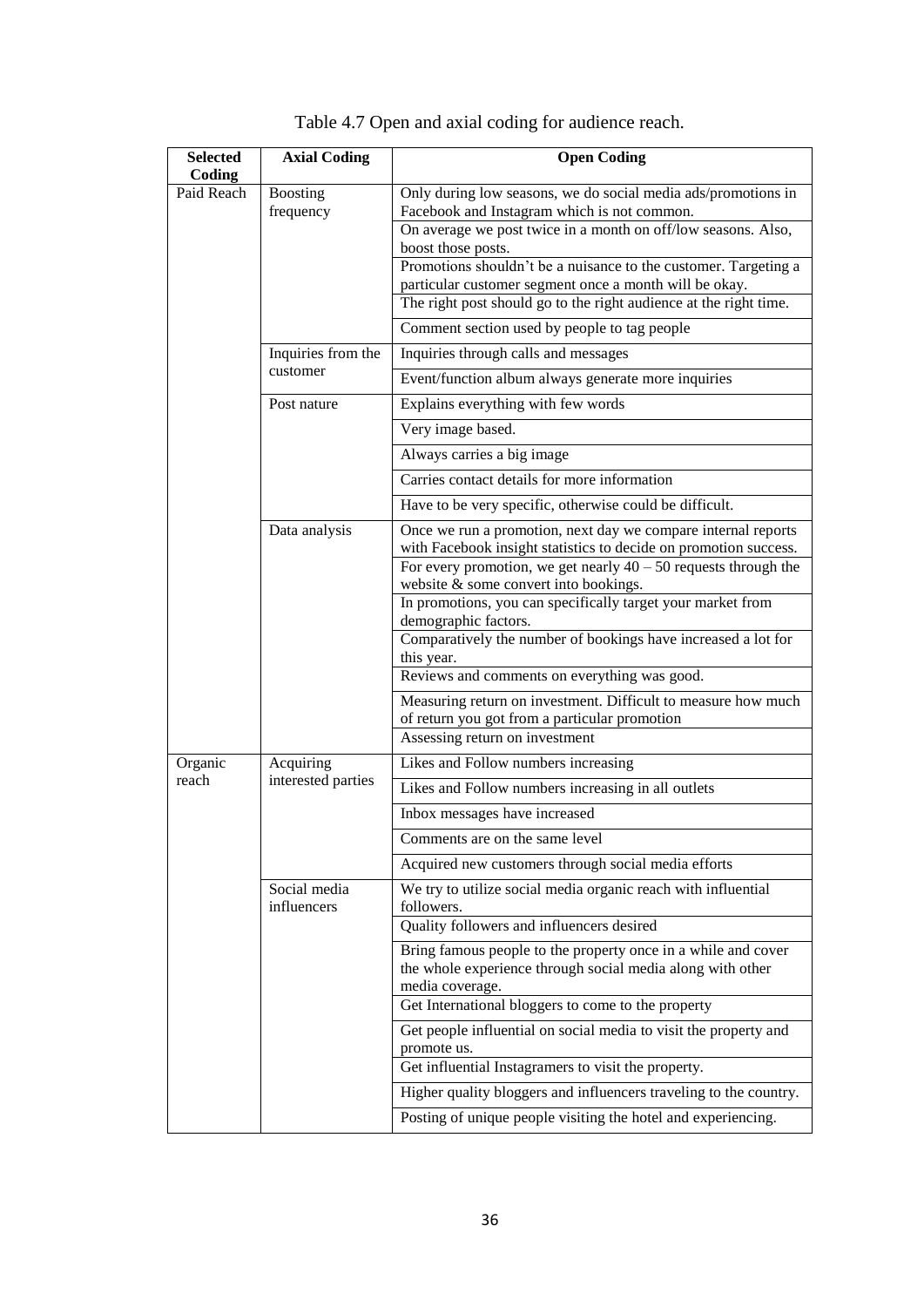| Data analysis | Cannot track the bookings initiating through social media                                                                       |
|---------------|---------------------------------------------------------------------------------------------------------------------------------|
|               | Cannot assess the effectiveness                                                                                                 |
|               | No way to track the bookings initiating through social media                                                                    |
|               | Though ambiguous can match that against the payment to the<br>outsourced company. In that way effective                         |
|               | Qualitative engagement desired                                                                                                  |
|               | Conducting a survey through social media using a form without<br>being time-consuming with a potential customer in an easy way. |

Table 4.8 shows how "Timing" was derived through open coding and axial coding. Once the final category selection exercise (see Appendix D) was conducted the categories in Figure 4.6 were validated as suitable timing factors. Hence, Timing is selected as one of the factors Sri Lankan boutique hotels need to consider during their SMM initiatives.



Figure 4.6: Timing factors to be considered.

Timing is a combination of a set of different factors such as best time of the year, best day(s) of the week, and best period of the day. Best days to post are Fridays and weekends and on those days' hotels get high user interactions for the posts. On a typical day, the peak times to advertise is from 9:00 - 10:00 am, 12:00 - 2:00 pm and after 5:00 pm at which times tend to have higher user interactions on social media. These are the best times to publish a post and interact with the potential audience. However, depending on the purpose of the Post, posting time can change. For instance, if promoting lunch, have to go from 9:00 - 10:00 am. And for people who are coming for drinks after work, from 12:00 - 2:00 pm is the best time to post or promote.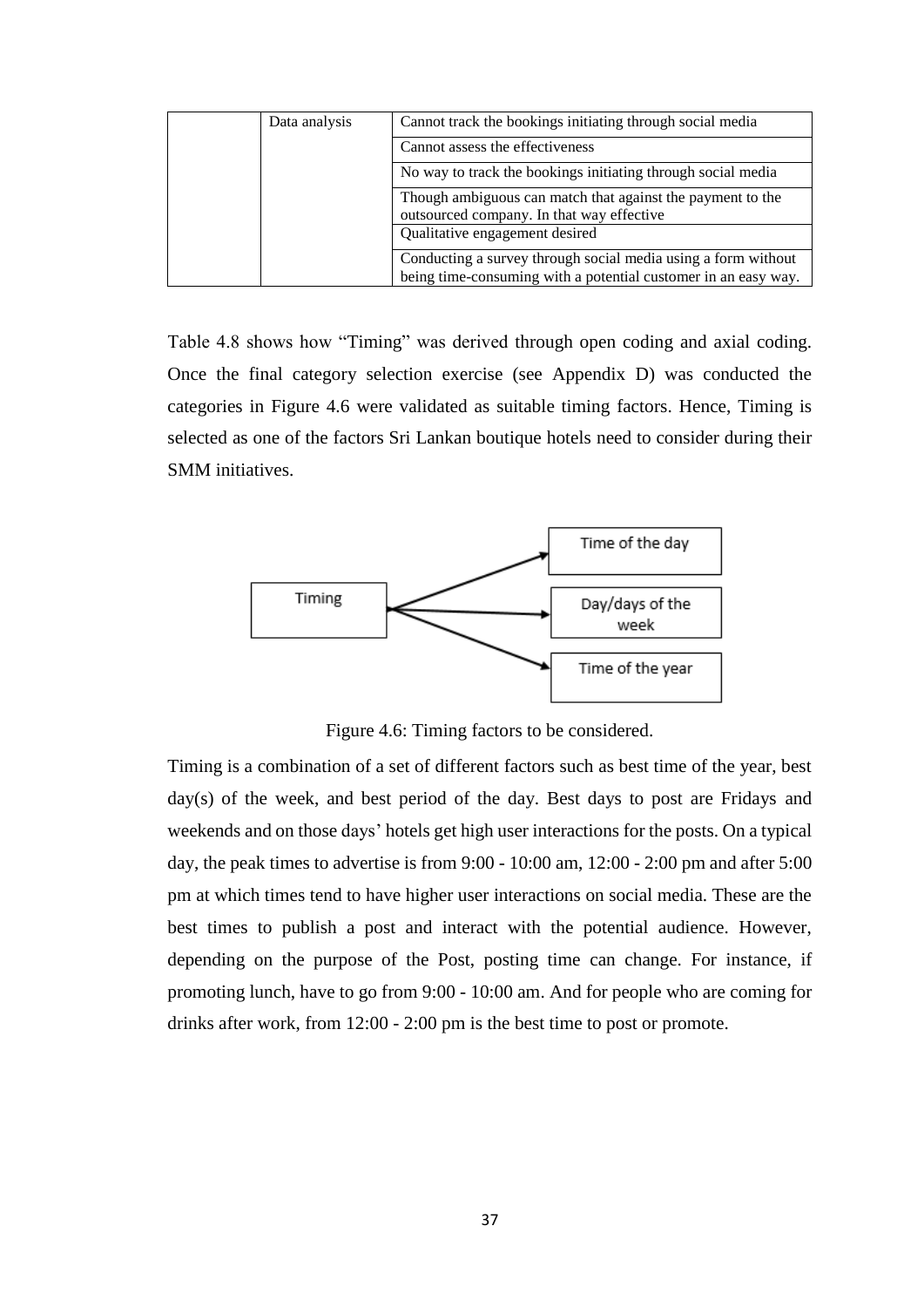| <b>Selected</b> | <b>Axial</b> | <b>Open Coding</b>                                                                                                                                                                          |
|-----------------|--------------|---------------------------------------------------------------------------------------------------------------------------------------------------------------------------------------------|
| Coding          | Coding       |                                                                                                                                                                                             |
| Timing          | Time of the  | Always post before 10 am                                                                                                                                                                    |
|                 | day          | $9:00 - 10:00$ am or 11:00 am is good because when you get to work<br>first thing you do is open Facebook even for at least 10 minutes.                                                     |
|                 |              | 12:00 - 1:00 pm lunch break could be good but not very often                                                                                                                                |
|                 |              | 8 pm could be a good time to post.                                                                                                                                                          |
|                 |              | Especially from 10 pm to midnight is a good time to post.                                                                                                                                   |
|                 |              | Generally posting around 10 am is good.                                                                                                                                                     |
|                 |              | Certain time periods on the mornings and evenings where we have<br>high traffic on Facebook and Instagram. So there are particular times<br>we post in the mornings and sometimes evenings. |
|                 |              | In the morning people look at their Facebook news feed.                                                                                                                                     |
|                 |              | Lunchtime and while traveling after work for working people.                                                                                                                                |
|                 |              | Peak times to advertise is from $9 - 10$ am, $12 - 2$ pm and after 5 pm.                                                                                                                    |
|                 |              | If promoting lunch have to go from $9 - 10$ am. For people who are<br>come for drinks after work; $12 - 2$ pm best time.                                                                    |
|                 |              | For kids, good times to post is from $5 - 6$ am when getting ready to<br>go to school.                                                                                                      |
|                 | Day/days of  | Posting on Friday is the best. Carry it from Friday around 4 pm till                                                                                                                        |
|                 | the week     | Sunday and Monday.                                                                                                                                                                          |
|                 | Time of the  | If aiming for a season, have to start doing promotion ads at least 3                                                                                                                        |
|                 | year         | months back.                                                                                                                                                                                |

Table 4.8 Open and axial coding for timing.

Table 4.9 shows how "Resources" was derived through open coding and axial coding. Once the final category selection exercise (see Appendix D) was conducted the categories in Figure 4.7 were validated as suitable factors for resources. Hence, Resources is selected as one of the factors Sri Lankan boutique hotels need to consider during their SMM initiatives.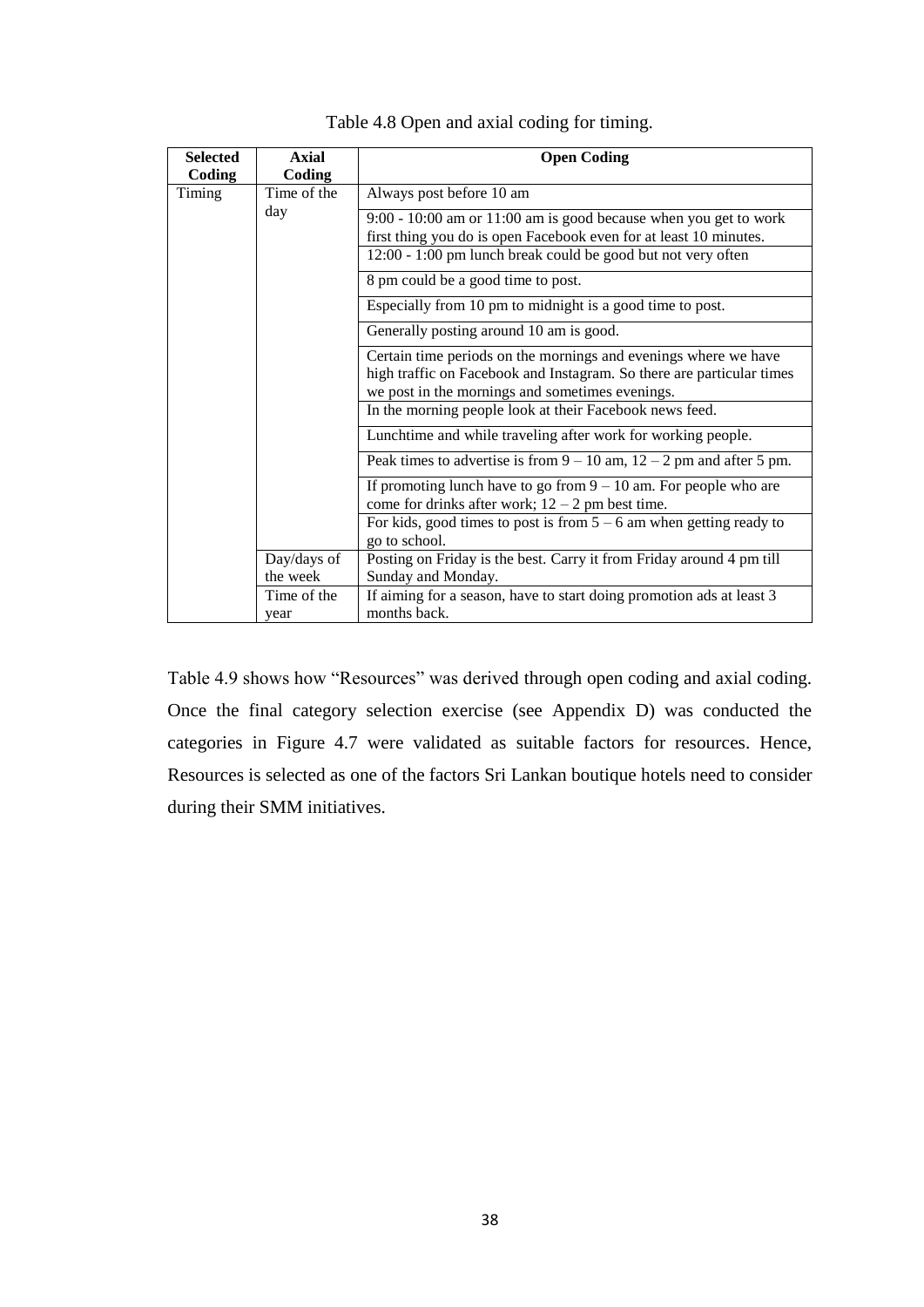

Figure 4.7: Resources factors to be considered.

The funds allocated for SMM are a considerably small amount compared to the total marketing budget. The cost to market on social media is much less than for marketing on mass media. However, the hotels still have to spend money on expert support on social media advertising and artwork creations.

For continuous operations in-house/outsource resources are required as well. Expert advice is required to know correct techniques to reach expected outcome in SMM. The hotels whose main marketing initiative is SMM, obtain expert advice on new trends, new technology changes, etc. Having in-house expertise is very beneficial when SMM is the main marketing initiative to the hotel. Content creation is diverse to increase the interest of audience such as scenery of the property, cuisine, signature styles of staff, how food is prepared, how drinks are prepared, customer experience, excursions available, activities available, etc. Personal experience obtained with time and the knowledge acquired through peer groups, articles and seeing others act has become useful to operate better with time.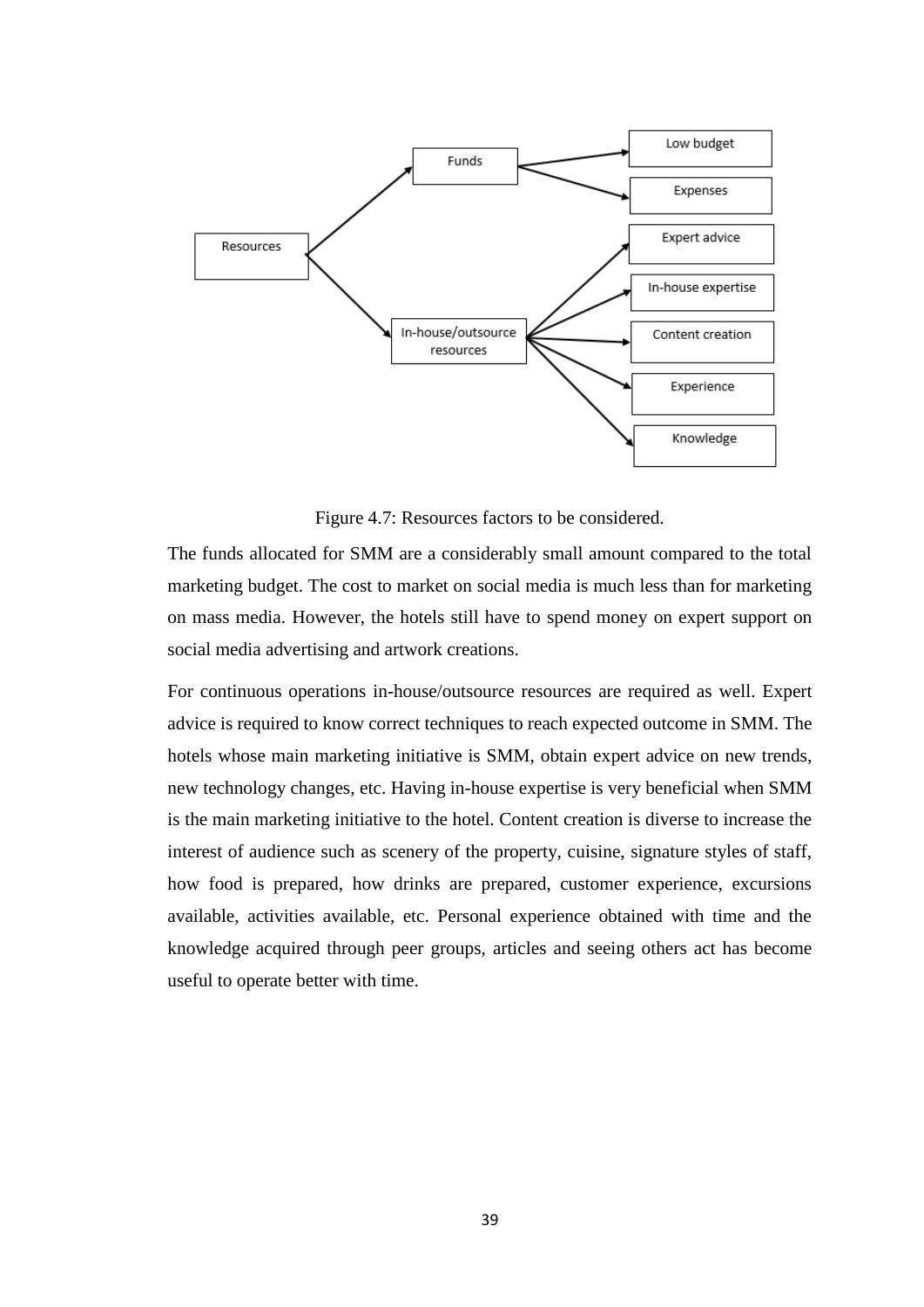| <b>Selected</b><br>Coding                    | <b>Axial Coding</b>    | <b>Open Coding</b>                                                                                       |
|----------------------------------------------|------------------------|----------------------------------------------------------------------------------------------------------|
| Resources                                    | Low budget             | Low budget compared other advertising                                                                    |
|                                              |                        | Qualitative engagement desired                                                                           |
|                                              |                        | A medium budget but we are doing great                                                                   |
|                                              |                        | Very small budget.                                                                                       |
|                                              |                        | Low budget compared other advertising but enough                                                         |
|                                              |                        | Comparatively very low budget but high engagement.                                                       |
|                                              |                        | No budget allocated                                                                                      |
|                                              | Expenses               | Creation of ads.                                                                                         |
|                                              |                        | Platform costs                                                                                           |
|                                              |                        | Monthly fixed amount to the outsourced company                                                           |
|                                              |                        | Monthly fixed amount to the outsourced company for Facebook<br>marketing                                 |
|                                              |                        | Video production                                                                                         |
|                                              | Technology<br>advances | Getting familiar with technology advances.                                                               |
|                                              |                        | Have to be aware of new technology, procedures and things to                                             |
|                                              |                        | increase the visibility online and to make people engaged with.<br>The consequences of Platform updates. |
|                                              |                        | Sometimes the quality of photographs and videos (outsourced)                                             |
|                                              |                        | are not up to the expectation.                                                                           |
| Ongoing<br>Process<br>operation<br>outsource | SMM of one outlet      |                                                                                                          |
|                                              |                        | <b>SMM</b> for Facebook                                                                                  |
|                                              |                        | Joint collaboration                                                                                      |
|                                              |                        | Later outsourced for more concentration                                                                  |
|                                              |                        | Video production                                                                                         |
|                                              |                        | Occasionally photoshoots                                                                                 |
|                                              | Expert advice          | From consultants                                                                                         |
|                                              |                        | From superiors                                                                                           |
|                                              |                        | From knowledgeable people                                                                                |
|                                              | In-house               | In-house                                                                                                 |
|                                              | expertise              | On the job learning                                                                                      |
|                                              |                        | Knowledgeable from the beginning                                                                         |
|                                              | Content                | In-house and outside support both                                                                        |
|                                              | creation               | In-house only                                                                                            |
|                                              |                        | Photos mostly in-house, occasionally professional photographers                                          |
|                                              |                        | Content from guests                                                                                      |
|                                              |                        | SMM outsourced company do those                                                                          |
|                                              |                        | Our pictures of guests experiencing                                                                      |
|                                              |                        | Content shared by guests using hashtags                                                                  |
|                                              |                        | We take photographs of guest activities.                                                                 |

Table 4.9 Open and axial coding for resources.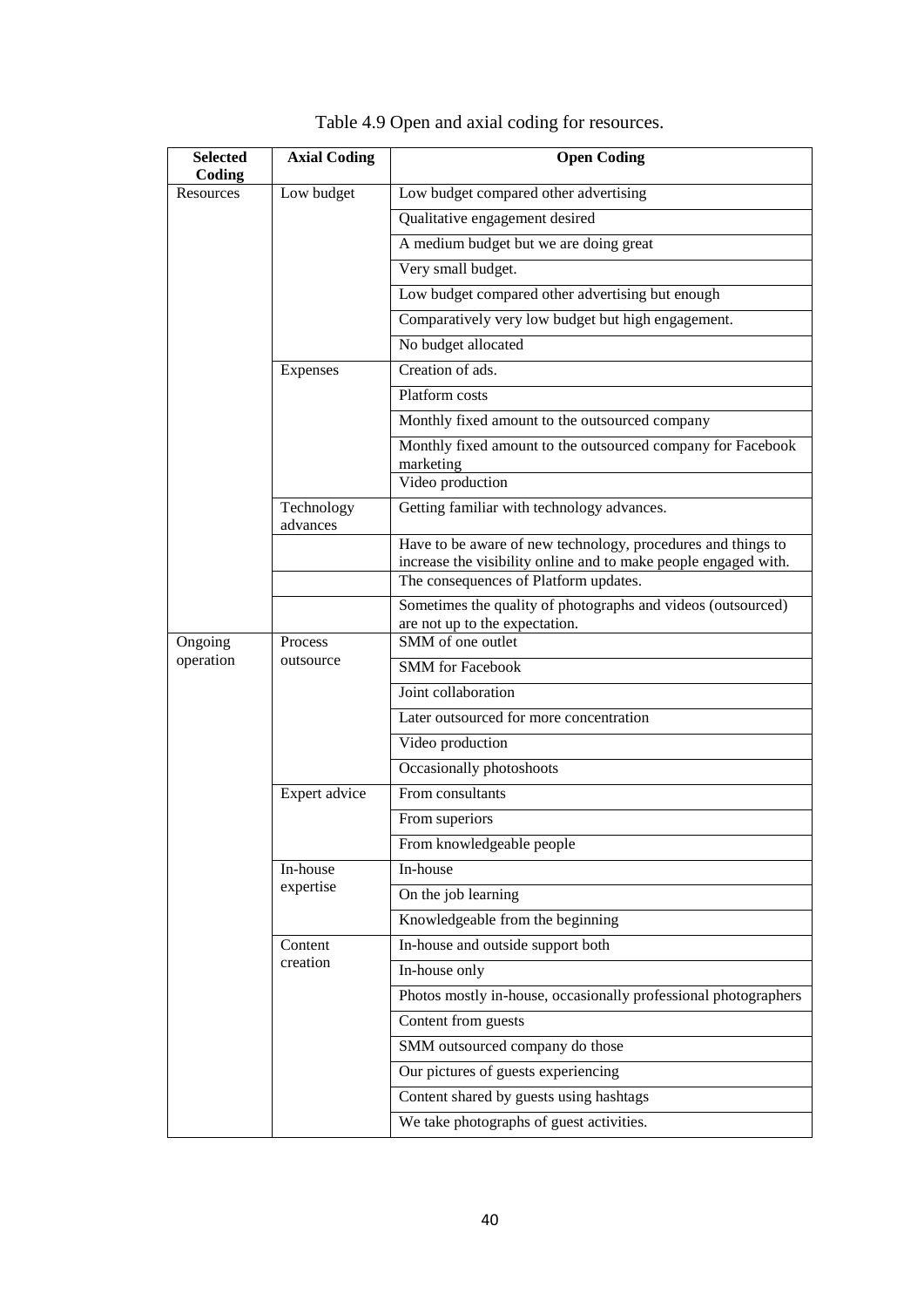| Experience | Learned on the job.             |  |  |  |  |  |  |
|------------|---------------------------------|--|--|--|--|--|--|
|            | Basic knowledge and experienced |  |  |  |  |  |  |
|            | <b>Instincts</b>                |  |  |  |  |  |  |
| Knowledge  | Follow SMM expert sites on www. |  |  |  |  |  |  |
|            | Referred articles on www.       |  |  |  |  |  |  |
|            | Follow peer groups.             |  |  |  |  |  |  |
|            | Referred articles on www.       |  |  |  |  |  |  |
|            | Online communities              |  |  |  |  |  |  |
|            | Online articles                 |  |  |  |  |  |  |

#### <span id="page-50-0"></span>**4.2.2 Deriving Moderating Factors**

Table 4.10 shows how "Company policies" was derived through open coding and axial coding. Once the final category selection exercise (see Appendix D) was conducted the categories in Figure 4.8 were validated as supporting factors for company policies. Hence, company policies are selected as one of the factors Sri Lankan boutique hotels need to consider during their SMM initiatives.



Figure 4.8: Company policy factors to be considered.

Hotels did not have company policies declared on conduct on SMM. The actions proposed to take during the interviews are based on the personal judgment which could vary from person to person. Hence, there will not be consistency in the hotel's conduct on social media. Examples are how to moderate customer Posts or comments, how to carry out a meaningful conversation, to what level the hotel can be transparent to a customer and how the hotel shall address the peer competition in social media. Since most of the hotels have started their active social media presence within close to one year, most have not experienced much on these scenarios yet.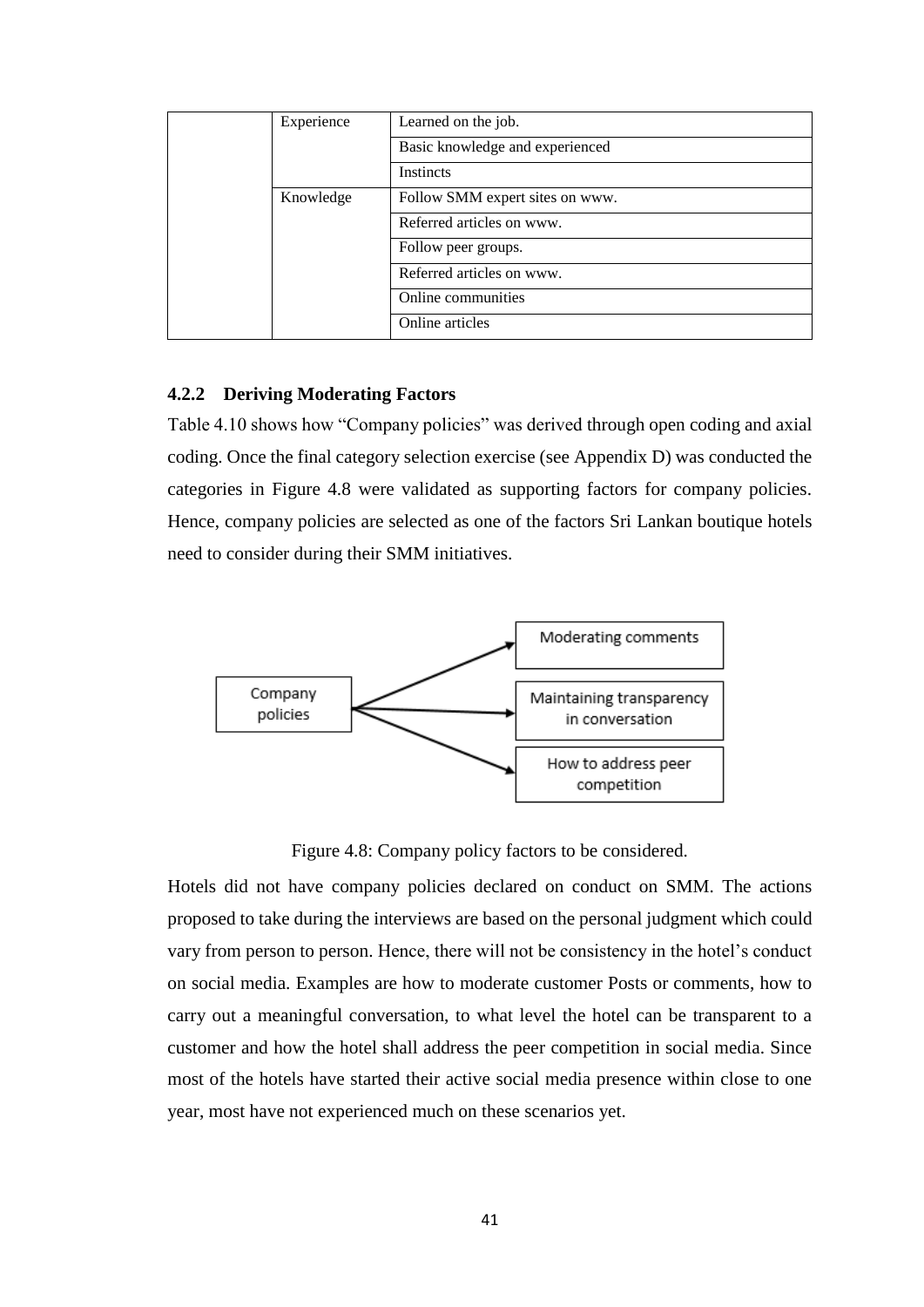| <b>Selected</b><br>Coding | <b>Axial Coding</b> | <b>Open Coding</b>                                                                                                               |  |  |  |  |  |  |  |
|---------------------------|---------------------|----------------------------------------------------------------------------------------------------------------------------------|--|--|--|--|--|--|--|
| Company                   | Moderating          | Not Experienced                                                                                                                  |  |  |  |  |  |  |  |
| policies                  | comments            | If any comment misguides my target customer base, will<br>remove it.                                                             |  |  |  |  |  |  |  |
|                           |                     | If those are visible, then remove. If it is an inbox message,<br>then we ignore.                                                 |  |  |  |  |  |  |  |
|                           |                     | We don't moderate comments.                                                                                                      |  |  |  |  |  |  |  |
|                           |                     | We remove not related comments.                                                                                                  |  |  |  |  |  |  |  |
|                           | Transparency in     | Always provide required information when inquired                                                                                |  |  |  |  |  |  |  |
|                           | conversation        | We don't remove comments.                                                                                                        |  |  |  |  |  |  |  |
|                           |                     | Show true nature of the hotel. There is no bogus showcase.                                                                       |  |  |  |  |  |  |  |
|                           |                     | Unedited photos should be posted. Otherwise it will not<br>convey the true nature.                                               |  |  |  |  |  |  |  |
|                           |                     | Make sure the same exact thing mentioned in                                                                                      |  |  |  |  |  |  |  |
|                           |                     | promotion/picture is served as well.<br>Everything is transparent                                                                |  |  |  |  |  |  |  |
|                           |                     | All markets have one price.                                                                                                      |  |  |  |  |  |  |  |
|                           |                     | To all comments, we never reply on personal messages,<br>reply there itself.                                                     |  |  |  |  |  |  |  |
|                           |                     | Extremely transparent                                                                                                            |  |  |  |  |  |  |  |
|                           | Peer competition on | Look at them for learning                                                                                                        |  |  |  |  |  |  |  |
|                           | social media        | We listen to other different luxury hotels, other properties<br>across the world.                                                |  |  |  |  |  |  |  |
|                           |                     | Check what competitors do, what their client's comment and<br>what they wish. We take good out of that make ourselves<br>better. |  |  |  |  |  |  |  |
|                           |                     | Check other competitive hotels.                                                                                                  |  |  |  |  |  |  |  |
|                           |                     | See how people engage in their conversations. To develop<br>from our side.                                                       |  |  |  |  |  |  |  |
|                           |                     | Check through Instagram. To see what they are offering,<br>trends. Try to remain competitive and fair.                           |  |  |  |  |  |  |  |
|                           |                     | Look at them to get information, to improve ourselves.                                                                           |  |  |  |  |  |  |  |
|                           |                     | Outsourced company thoroughly look at them from every<br>angle                                                                   |  |  |  |  |  |  |  |

Table 4.10 Open and axial coding for company policies.

Table 4.11 shows how "Constraints" was derived through open coding and axial coding. Once the final category selection exercise (see Appendix D) was conducted the only platform rules and regulations as in Figure 4.9 were validated as supporting factors for constraints. Hence, Platform rules and regulations are selected as one of the factors Sri Lankan boutique hotels need to consider during their SMM initiatives.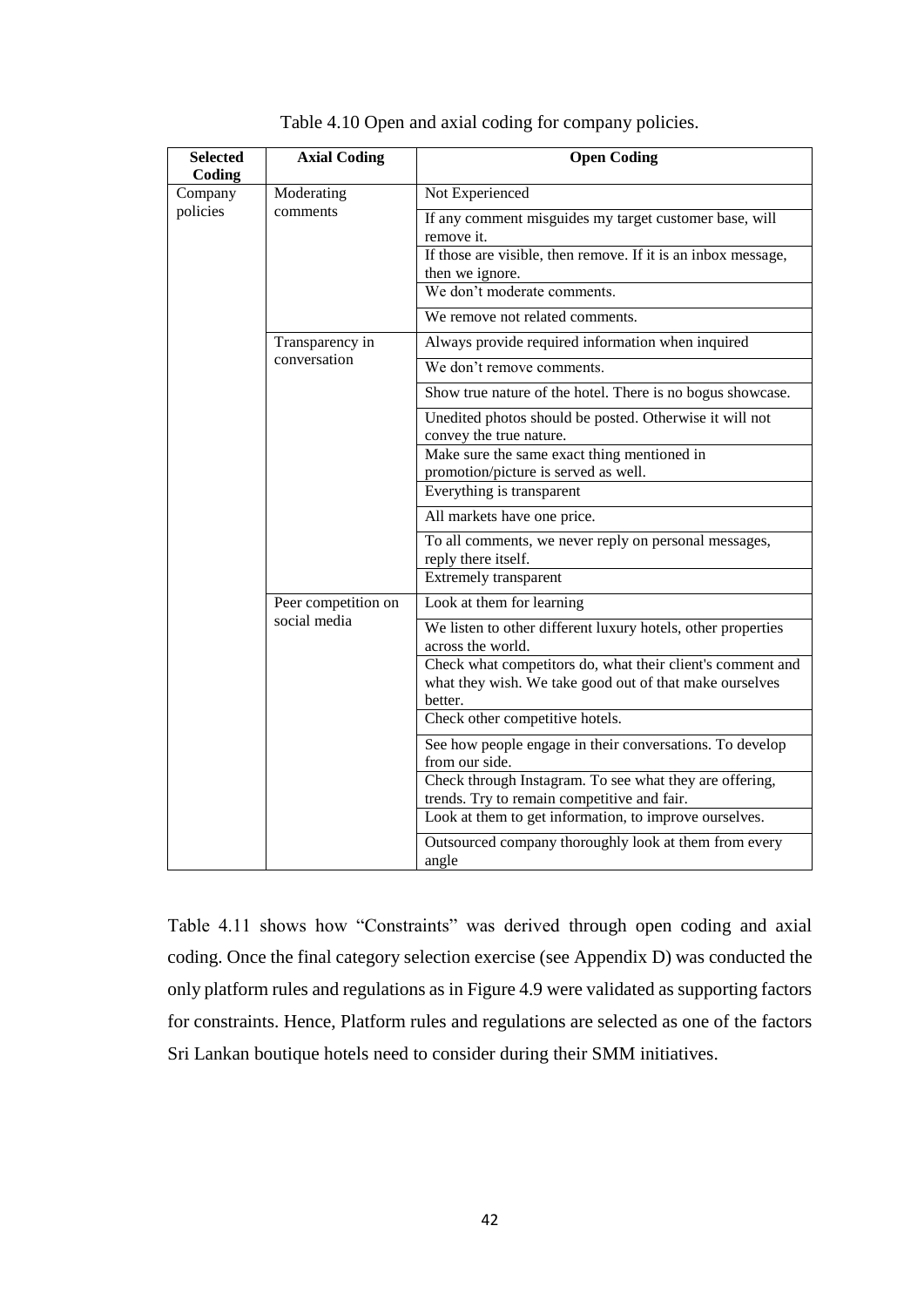

Figure 4.9: Constraints to be considered.

Hotels need to be aware of the platform-specific rules when marketing on social media. When promoting on Facebook and Instagram; hotels cannot promote regarding alcohol, shisha, tobacco and sometimes liquor. Also, posts cannot have a lot of text. Since nudity or any of that nature is not allowed post, other platform rules are favorable to the hotels.

| <b>Selected</b><br>Coding | <b>Axial Coding</b>            | <b>Open Coding</b>                                                              |
|---------------------------|--------------------------------|---------------------------------------------------------------------------------|
| Constraints               | Platform rules and regulations | Favorable                                                                       |
|                           |                                | Not allowed to post nudity or any of that<br>nature.                            |
|                           |                                | Can't boost our alcohol and shisha through<br>promotions, only post about them. |
|                           |                                | Can't post tobacco and sometimes liquor.                                        |
|                           |                                | Can't post a lot of information about what<br>promotion is about.               |
|                           | Government/industry rules and  | No issue experienced                                                            |
|                           | regulations                    | No government laws yet related to social<br>media.                              |
|                           |                                | Following normal campaign rules and<br>regulations. Ethical behavior.           |

Table 4.11 Open and axial coding for constraints.

## <span id="page-52-0"></span>**4.3 Summary**

We conducted both face to face and over the phone interviews of ten boutique hotels. Once the first interview was completed, keywords and key sentences were extracted as open coding, and the memos were written based on them. The constant comparative analysis was used for the second interview onwards, and it was required to edit, add, and remove a set of questions and change the sequence before going to the next interview. Comments from previous interviews were used to get more details from the respondents. Axial coding was generated based on the open coding collected from data gathered, and finally, the main categories (selected coding) were taken out after analyzing axial coding. To check and confirm these axial coding and final categories, a scale from zero to three was used. The author had to go through the gathered data, and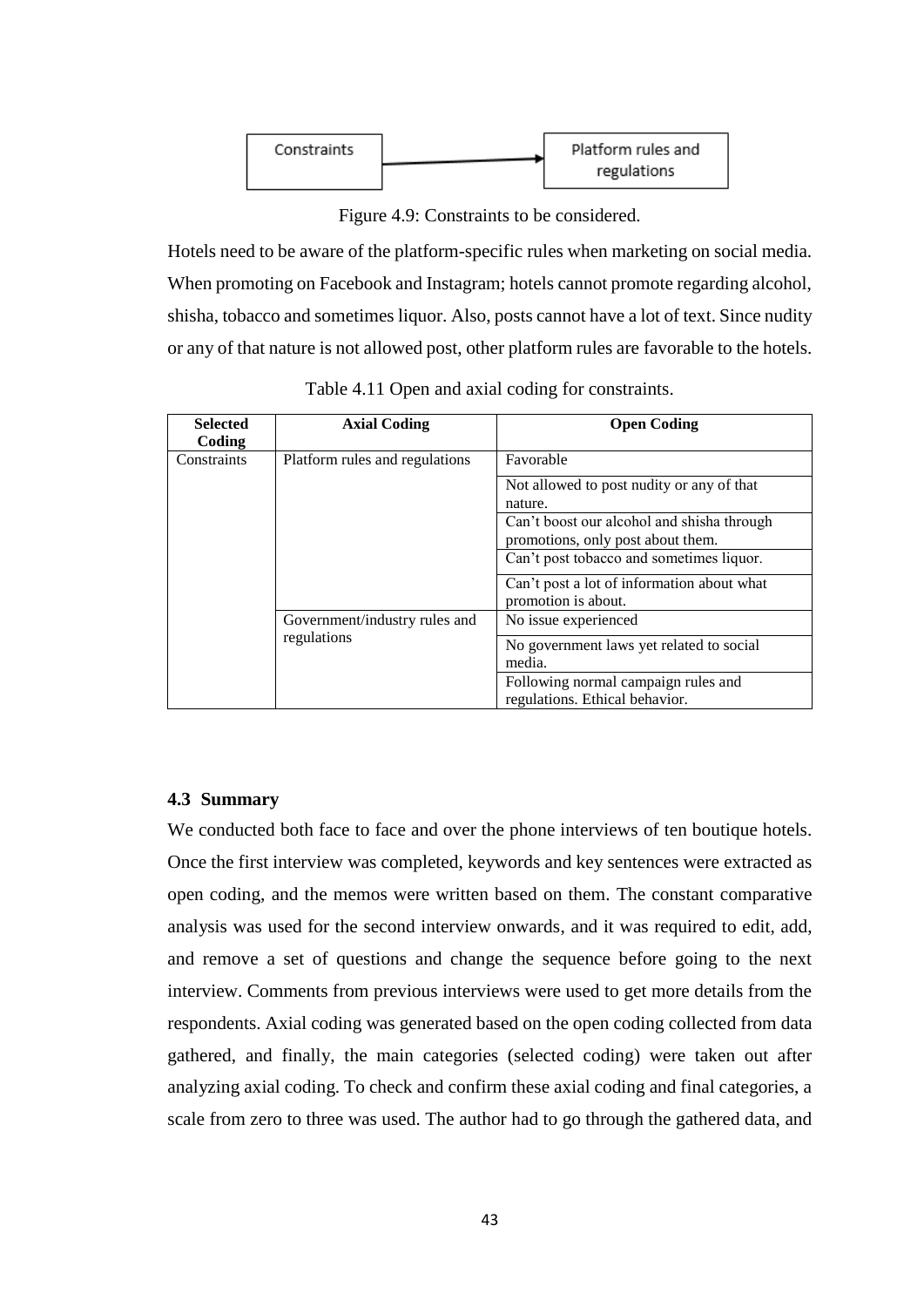the boutique hotels were asked to identify whether they agreed with these categories. The categories, which got more than 50% as agreed and neutral, were identified as factors to be considered when conducting SMM initiative. There was a set of independent and moderate main categories authors could find out as factors to be considered and those are the target audience, platform for communication, mode of communication, maintaining engagement, audience reach, timing, resources, company policies and platform rules & regulations.

## <span id="page-53-0"></span>**5. CONCLUSION AND FUTURE WORKS**

This chapter presents the conclusion of the research, the limitations faced during the research and possible future work.

#### <span id="page-53-1"></span>**5.1 Conclusion**

Boutique hotels are starting to rely on social media to conduct their marketing initiatives. It is important to understand the factors that contribute to the successful launch and conduct of such initiatives on social media also known as SMM. This study identifies those factors through a careful investigation of ten selected active social presences on social media by the Sri Lankan boutique hotels. We identified that the target audience, platform for communication, mode of communication, maintaining engagement, audience reach, timing and resources have a direct positive impact on the success of marketing initiatives on social media. Moreover, company policies and rules & regulations related to online platforms have a moderate impact. The study was conducted using a qualitative analysis while following Straussian grounded-theory.

Hotels need to identify their target audience, only then they can direct their SMM initiatives to correct demographics. We found that all boutique hotels cater to niche markets. Almost all boutique hotels facilitate luxury amenities. Hence the hotels look at customers who can afford their services. While some hotels look for families, some look for traveling young generation. In peak tourism seasons, hotels look for foreign tourists while on off-peak seasons they aim for local tourists.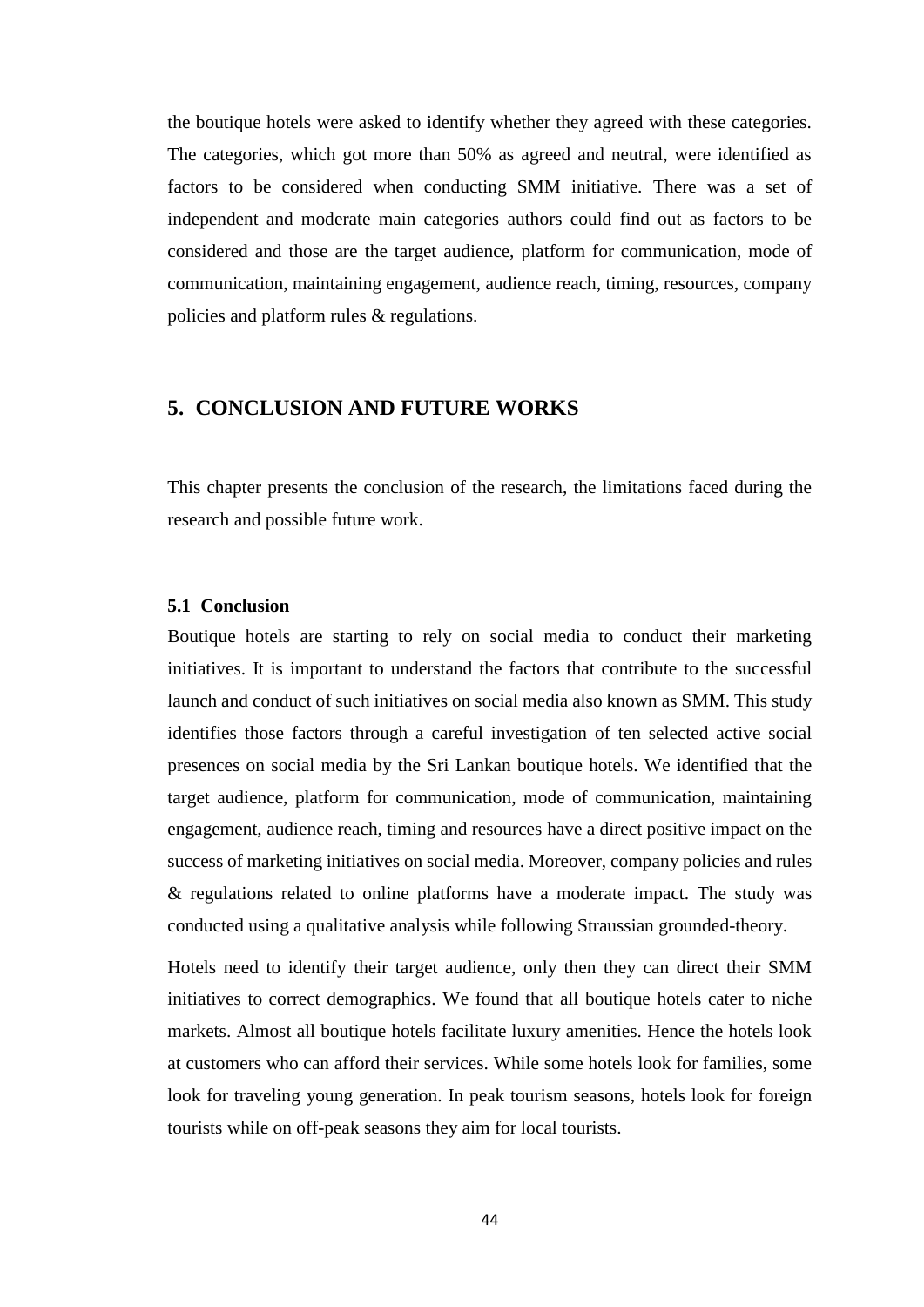Hotels need to choose their platforms for communication where their target audience is active. Facebook is a compulsory platform the hotels need to choose since it has all age groups in it. It is the platform with the largest active user base. Instagram is a compulsory platform the hotels need to have to capture young generation and travelers. It also a good platforms to showcase the uniqueness of the hotel. TripAdvisor is a compulsory platform the hotels need to have since it is considered as the major platform to review places. Twitter is good to have platform depending on the target audience since it has a unique crowd.

Images are the best mode of communication and video comes next due to bandwidth limitations. People tend to engage more with images and videos, and especially when they are in their native language. However, the best mode of communication depends on the content. Especially to showcase food images are best while to showcase how a cocktail is made videos are best.

Maintaining engagement is really important to build quality relationships. People expect regular updates. Hence, Posts should be posted regularly such as few times within a week. Once a query is made either through a comment, Post, or message; should response within a short time period. Maintaining customer satisfaction are very important. All reviews should be read and taken into account for the hotel management after the comments made are verified. All positive and negative reviews/comments should be acknowledged in a constructive manner.

Audience reach is very important for a hotel to spread the word and gain new customers. Paid reach is necessary to reach potential customers that are not in the existing community. When doing paid reach need to be very effective with the frequency of Post boosting to the same target audience. The hotel should be careful not to be a nuisance to the audience. Organic reach is a very powerful tool that can be utilized in social networks. Acquiring interested parties with active social network users and having social media influential people spreading the word of the hotel throughout the social network is essential to building strong organic reach. Nature of the post is very important to attract audience to spend their time on the Post to read through. Hence, every Post should have a sizeable image with less words. The image should be attractive and effective. The Post should have the facility to instantly book or inquire. If the post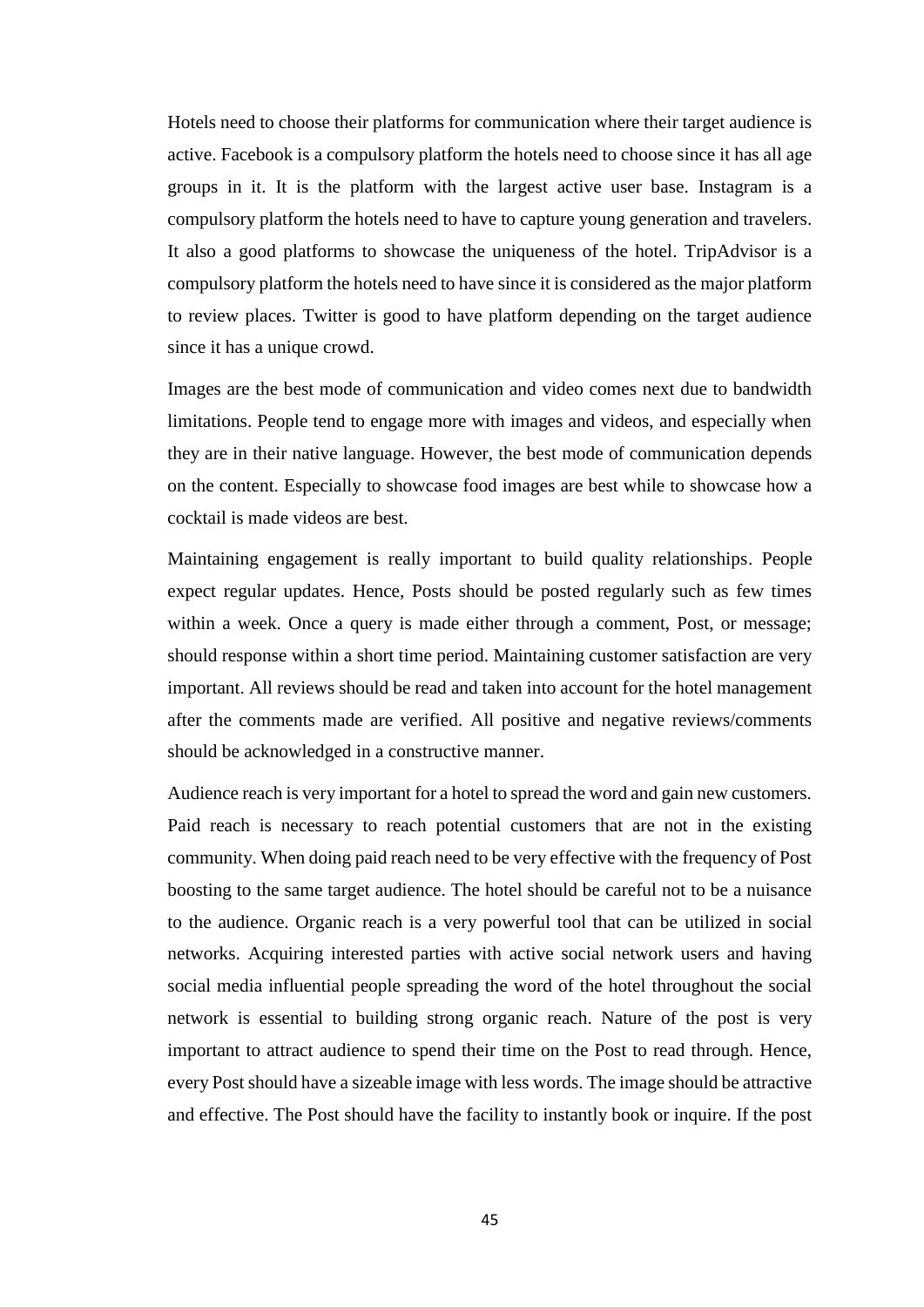has a video, the time duration should be very short such as between 30 – 60 seconds. The customer should be given easy and quick inquiry access to further information. Data analysis is very important to measure effectiveness.

Timing is one of the main factors hotels need to consider. Timing is a combination of a set of different factors such as best time of the year, best day(s) of the week, and best period of the day. Best days to post are Fridays and weekends and on those days' hotels get high user interactions for the posts. On a typical day, the peak times to advertise is from  $9:00 - 10:00$  am,  $12:00 - 2:00$  pm and after  $5:00$  pm at which times tend to have higher user interactions on social media. These are the best times to publish a post and interact with the potential audience. However, depending on the purpose of the Post, posting time changes. For instance, if promoting lunch have to go from  $9:00 - 10:00$ am. And for people who are coming for drinks after work, from  $12:00 - 2:00$  pm is the best time.

The fund resources allocated for SMM are a considerably small amount compared to the total marketing budget. The cost to market on social media is much less than for marketing on mass media. However, the hotels still have to spend money on expert support on social media advertising and artwork creations.

In-house/outsource resources are very important to have continuous success in SMM. Expert advice is required to know correct techniques to reach expected outcome in SMM. The hotels whose main marketing initiative is SMM, obtain expert advice on new trends, new technology changes, etc. Having in-house expertise is very beneficial when SMM is the main marketing initiative to the hotel. Content creation should be diverse to increase the interest of audience such as scenery of the property, cuisine, signature styles of staff, how food is prepared, how drinks are prepared, customer experience, excursions available, activities available, etc. Personal experience obtained with time and the knowledge acquired through peer groups, articles and seeing how others act are very valuable for improvement.

Having company policies declared on conduct on SMM is really important to be prepared for anything that could happen in future. Examples are how to moderate customer Posts or comments, how to carry out a meaningful conversation, to what level the hotel can be transparent to a customer and how the hotel shall address the peer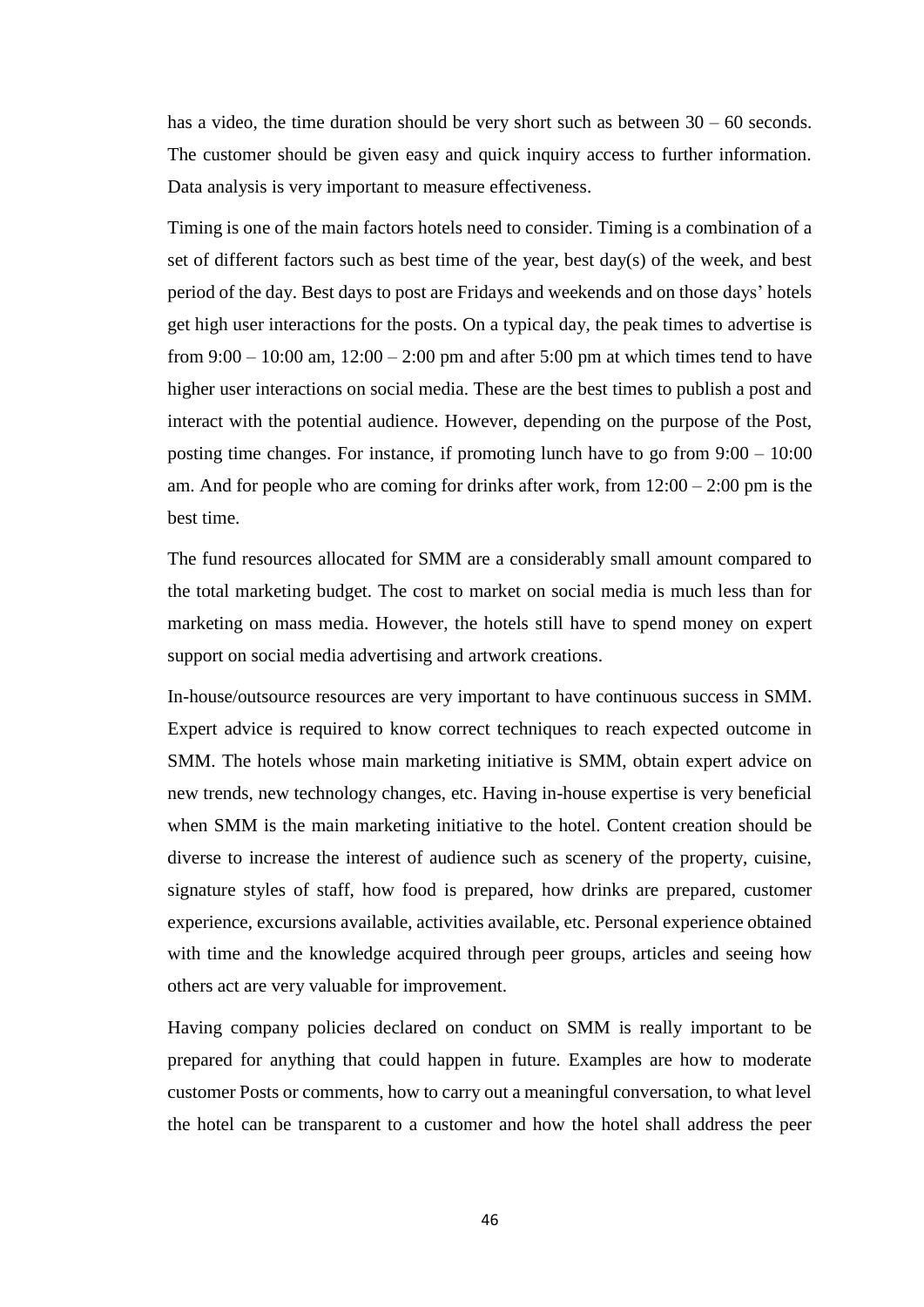competition in social media. Since most of the hotels have started their active social media presence within close to one year, most have not experienced much on these scenarios yet. However, having what to do declared when an actual occasion rises will help the hotels to their actions in control and transparent.

Hotels need to be aware of the platform-specific rules when marketing on social media. When promoting on Facebook and Instagram; hotels cannot promote regarding alcohol, shisha, tobacco and sometimes liquor. Also, posts cannot have a lot of text. Since nudity or any of that nature is not allowed post, other platform rules are favorable to the hotels.

While these findings are specific to the ten social presences of respective boutique hotels analyzed, it is justifiable to generalize these findings to other SMM, to the whole hospitality industry, as the boutique hotels considered in the study were very diverse in what they are offering and where they are located geographically.

Further, it is observed throughout the research, to target locals, Facebook is the ideal social media platform while to target international crowd using both Facebook and Instagram social media platforms are used.

#### <span id="page-56-0"></span>**5.2 Research Limitations**

Following limitations can be identified related to this research.

During the study, the author used the perspective of a visitor to the hotel Facebook page; to select the boutique hotels sample. In this approach, the author considered that all Posts posted by the Page administrator as performed by an individual. Hence, the author is unable to foresee whether the Page administrator is used by a single person or by several people.

The study only focuses on the Sri Lankan boutique hotel industry. Moreover, the study does not include all the boutique hotels since many hotels do not have an active social media presence and fulfill the required criteria. Furthermore, the study does not contain boutique hotels operating outside of Sri Lanka due to focus on the use of social media of local boutique hotels. Therefore, the same findings may not be directly applicable to other countries and business domains which are more or less mature.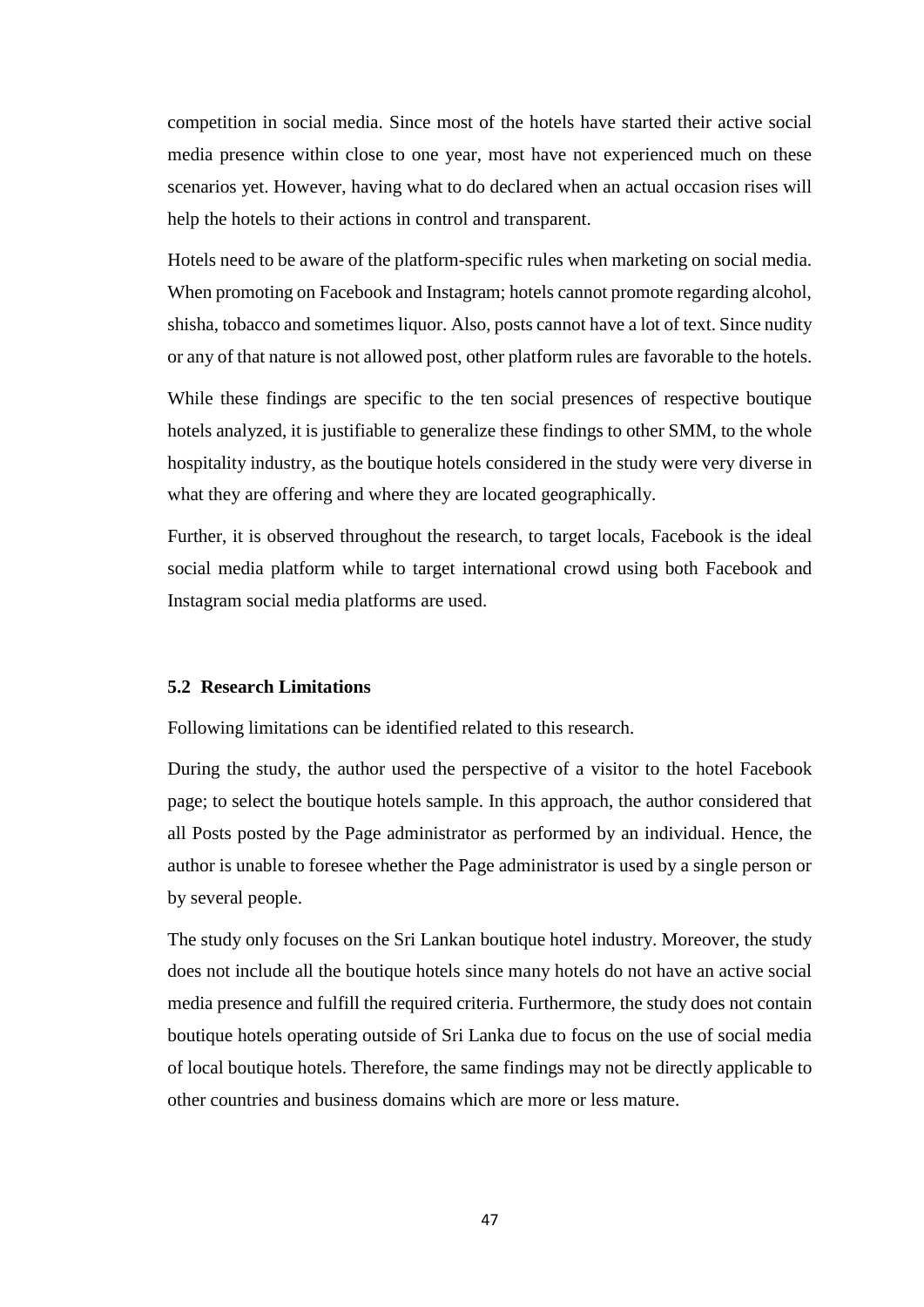Social media user based in Sri Lanka is highly skewed towards Facebook, and the user base or services are not as mature as some of the developed countries. Also, the study only targets the hotel's perspective, not from the customer perspective. Thus, there may be a disconnection between what hotels think as appropriate and need of their potential customers and what customers actually think and need.

During the study, it is observed most of the boutique hotels does not use social media as a primary marketing tool due to the difficulty in assessing the return on investment. Out of the ten boutique hotels participated in the study, only two hotels consider SMM as their main marketing initiative. From those two hotels, only one hotel can be considered somewhat matured in using SMM. Due to the difficulty of assessing return of investment, other hotels consider SMM as a secondary marketing tool though it requires comparatively a low budget. Therefore, most of the struggles are yet to be experienced by the Sri Lankan boutique hotels.

There were times where a part of SMM for the hotel is outsourced. In such cases, the conduct of outsourced company was unable to capture into the study.

#### <span id="page-57-0"></span>**5.3 Future work**

A case study on a hotel whose main marketing strategy is SMM and also matured in using SMM will be able to show all little details that may have lost in this type of research. Such a study will be able to give more insight. Hence, this study could be further extended to a case study of one boutique hotel that is much matured in SMM.

During the study, a widely observed detail is that 90% of boutique hotels are unable to gauge the effectiveness of overall social media efforts. Another such observation is that many did not know a mechanism to assess return on investment they are getting from social media marketing. Hence, this study could be further extended to assess the return on investment on social media.

One of the observations during the study is Instagram is used for organic reach. Therefore, more research on organic reach on social media will be resourceful.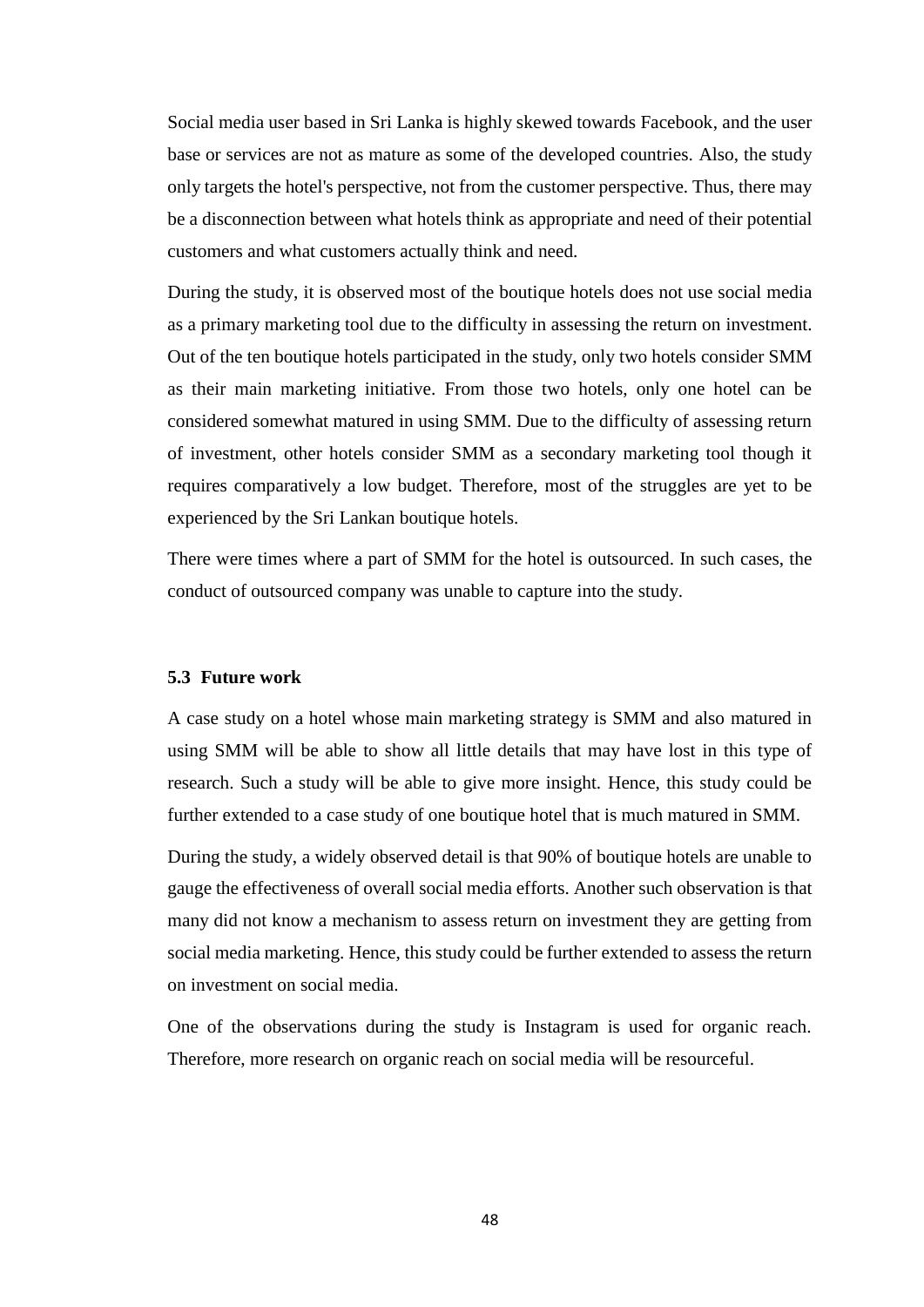The study does not consider customer perspective. Hence, this study could be further extended to identify what customers actually think and need from the hotels SMM initiatives.

Even though there are many boutique hotels in Sri Lanka, only a few hotels use social media as a marketing tool although they have created accounts on social media. Therefore, future work could focus on what limits or prevents those hotels from being active on social media for marketing initiatives.

Furthermore, we could not find the rules or policies on social media marketing by the hotels. Hence, this research could be further extended to identify the social media marketing rules and policies that hotels should consider.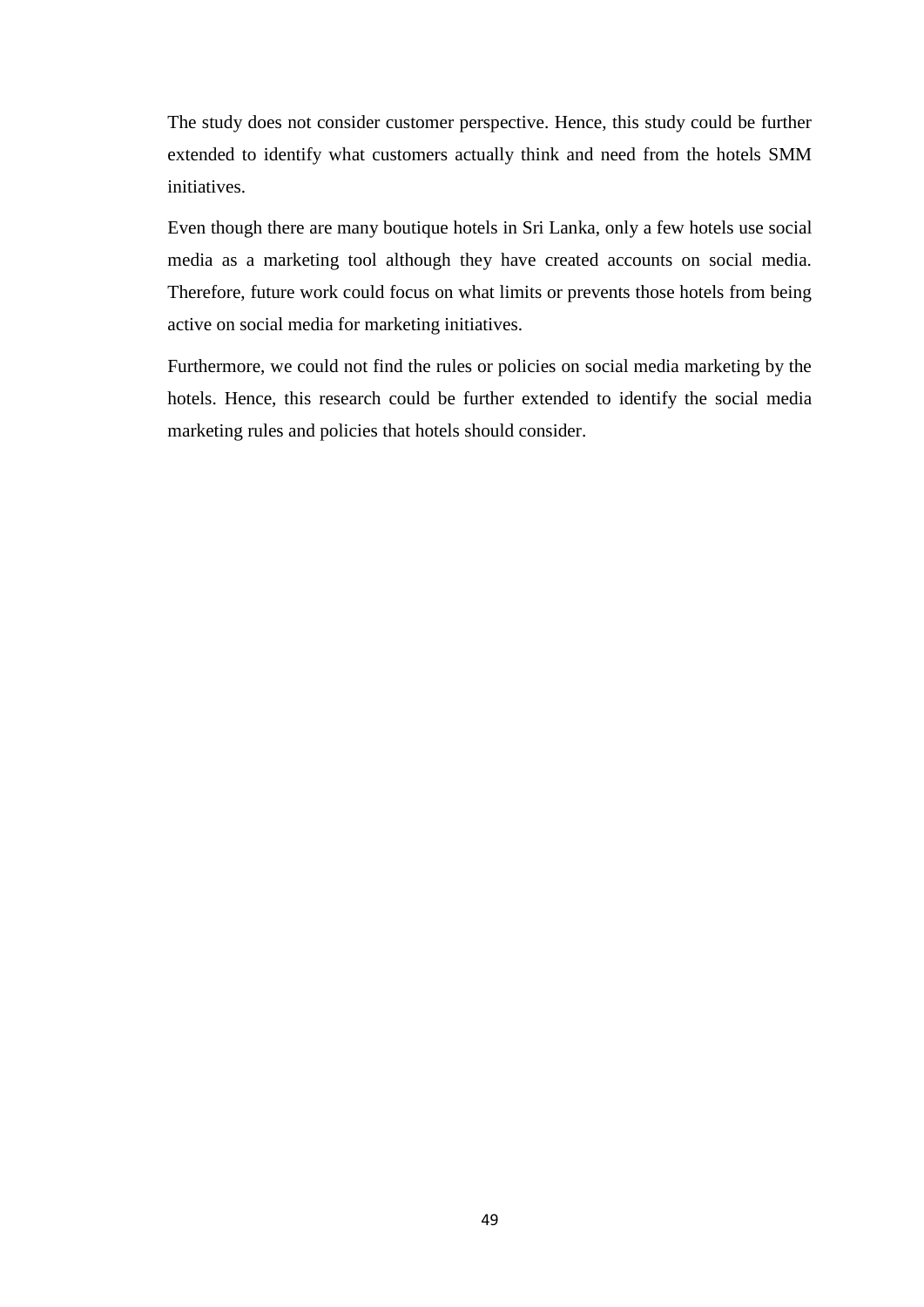#### <span id="page-59-0"></span>**REFERENCES**

*Annual Statistical Report of Sri Lanka Tourism - 2016*. (2017) (1st ed., p. 16). Retrieved from http://www.sltda.lk/sites/default/files/annual-statical-report-2016.pdf

Bagadiya, J. (2016). Why Timing is Everything For Your Social Media Marketing. *Mento.io*. Retrieved From: https://mento.io/blog/why-timing-is-everything-for-your-social-mediamarketing/

Banner, M. (2017). *How Social Media Has Evolved Over the Past 12 Years | Social Media Strategy*. *Convince and Convert: Social Media Consulting and Content Marketing Consulting*. Retrieved 27 November 2017, from http://www.convinceandconvert.com/social-mediastrategy/how-social-media-has-evolved/

*Boutique Hotels*. (2017). *Travellanka.lk*. Retrieved 27 November 2017, from http://travellanka.lk/?page\_id=101

*Boutique Villas and Hotels*. (2017). *sltda.lk*. Retrieved 27 November 2017, from http://www.sltda.lk/boutique\_villas

Breckenridge, J., & Jones, D. (2009). Demystifying theoretical sampling in grounded theory research. *Grounded Theory Review*, *8*(2).

Charmaz, K. (2006). Constructing grounded theory: A practical guide through qualitative research. *SagePublications Ltd, London*.

*Classification of Tourist Hotels*. (2017). *Sltda.lk*. Retrieved 27 November 2017, from http://www.sltda.lk/classification\_of\_tourist\_hotels

Corbin, J., & Strauss, A. (1990). Grounded theory research: Procedures, canons and evaluative criteria. *Zeitschrift für Soziologie*, *19*(6), 418-427.

Corbin, J., & Strauss, A. (2008). Basics of qualitative research: Techniques and procedures for developing grounded theory. Los Angeles: Sage.

Daoud, H. (2016). 8 Essential Elements Of A Social Media Marketing Strategy: Social Media Examiner. *Socialmediaexaminer.com*. Retrieved From: http://www.socialmediaexaminer.com/essential-elements-social-media-marketing-strategy/

DeMers, J. (2013). The Power of Images in Social Media Marketing. *sendible*. Retrieved From: http://sendible.com/insights/the-power-of-images-in-social-media-marketing

DeMers, J. (2014). *7 Reasons You Need to Be Using Social Media As Your Customer Service Portal*. *Forbes.com*. Retrieved 27 November 2017, from https://www.forbes.com/sites/jaysondemers/2014/08/12/7-reasons-you-need-to-be-usingsocial-media-as-your-customer-service-portal/#459ad787291c

Department of Information and Media Ministry of Information and Communications. (2016). Social Media Policy for the Royal Government of Bhutan. Retrieved From: http://www.moic.gov.bt/wp-content/uploads/2016/08/Social-Media-Policy-for-the-Royal-Govt.-of-Bhutan-Approved-Version.pdf

*Ensuring Sustainability in Sri Lanka's Growing Hotel Industry*. (2013) (1st ed., p. 5). South Asia. **Retrieved Example 1 Retrieved has a h from** https://www.ifc.org/wps/wcm/connect/30f331004fddd89eb9d8ff23ff966f85/Mapping%20Rep ort%20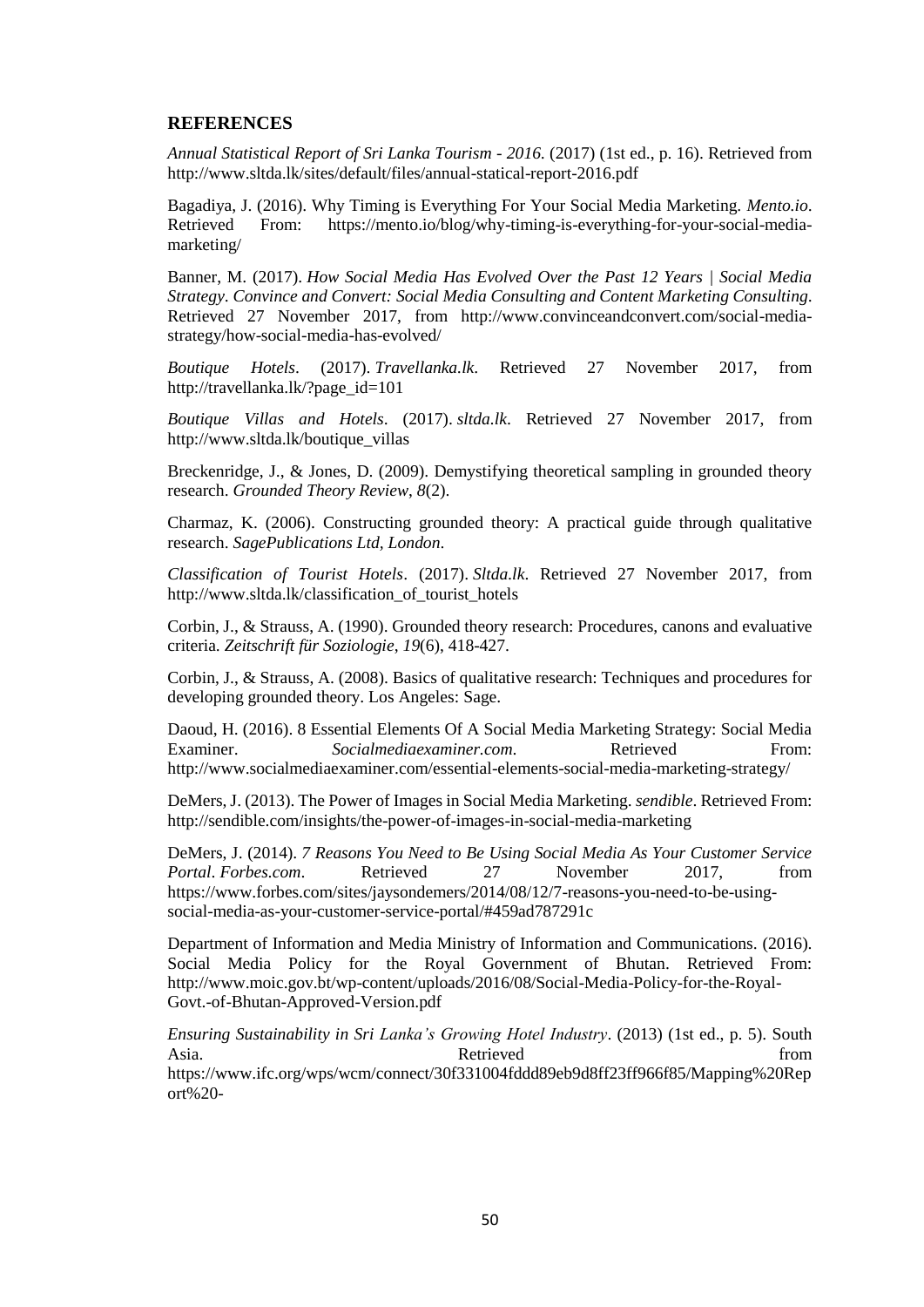%20Ensuring%20Sustainability%20in%20Sri%20Lanka%E2%80%99s%20Hotel%20Industr y.pdf?MOD=AJPERES

Glaser, B.G., Strauss, A.L. (1967). The discovery of grounded theory: Strategies or qualitative research. New Brunswick: Aldine Transaction.

*Google+*. (2017). *en.wikipedia.org*. Retrieved 27 November 2017, from https://en.wikipedia.org/wiki/Google%2B

Indraratna, Y. (2017). *State of the Economy as Reflected in the Central Bank Annual Report 2016* (1st ed., p. 7). Central Bank of Sri Lanka. Retrieved from http://www.cbsl.gov.lk/pics\_n\_docs/02\_prs/\_docs/lecture/ar\_2017\_public%20lecture\_e.pdf

*Instagram*. (2017). *en.wikipedia.org*. Retrieved 27 November 2017, from https://en.wikipedia.org/wiki/Instagram

James, G. (2014). 13 Social Media Rules to Live By. *Inc*. Retrieved From: https://www.inc.com/geoffrey-james/13-social-media-rules-to-live-by.html

Kaplan, A. M., & Haenlein, M. (2010). Users of the world, unite! The challenges and opportunities of Social Media. *Business horizons*, *53*(1), 59-68.

Khandkar, S.H. (2015). Open Coding. Retrieved from http://www.ssnpstudents.com/wp/wpcontent/uploads/2015/02/open-coding.pdf

Manis, K.T. (2014). *Promoting Products: 5 Components of the Promotional Mix*. Retrieved from https://www.linkedin.com/pulse/20141002042202-284765029-promoting-products-5 components-of-the-promotional-mix.

Marshall, C., & Rossman, G. B. (1999). The "what" of the study: Building the conceptual framework. *Designing qualitative research*, *3*, 21-54.

Moritz, D. (2015). 6 Ways to Use Short Video for Social Marketing. *Socialmediaexaminer*. Retrieved From: http://www.socialmediaexaminer.com/use-short-video-for-social-marketing/

Larossa, R. (2005). Grounded Theory Methods and Qualitative Family Research. *Journal of Marriage and Family, 67*(4), 837-857. doi:10.1111/j.1741-3737.2005.00179.x

Lindsey, A. (2015). Which mode of communication is best?. *phonetree*. Retrived From: https://www.phonetree.com/blog/which-mode-of-communication-is-best/

Morrison, K. (2015). *The Evolution of Social Media [Infographic]*. *stage.adweek.com*. Retrieved 27 November 2017, from https://stage.adweek.com/digital/the-evolution-of-socialmedia-infographic/

Patel, N. (2015). What Are The Best Times to Post on Social Media. Retrieved From: http://markedsforing.dk/sites/default/files/skal\_man\_kvidre \_om\_onsdagen\_pdf.pdf

Rangwala, M. (2017). *The evolution of social media over the last 2 decades*. *YourStory.com*. Retrieved 27 November 2017, from https://yourstory.com/2017/05/evolution-of-social-media/

Ross, L.Y. (2014). Engaging with extant Literature in Grounded Theory: A contentious issue. Retrieved from: https://www2.rcn.org.uk/ data/assets/pdf file/0008/569213/2014 RCN research\_4.5.1.pdf

Rothwell, L. (2016). Social Media Laws and Regulations: What You Need to Know. Retrieved From: http://www.environicsdc.com/blog-2/social-media-laws-and-regulations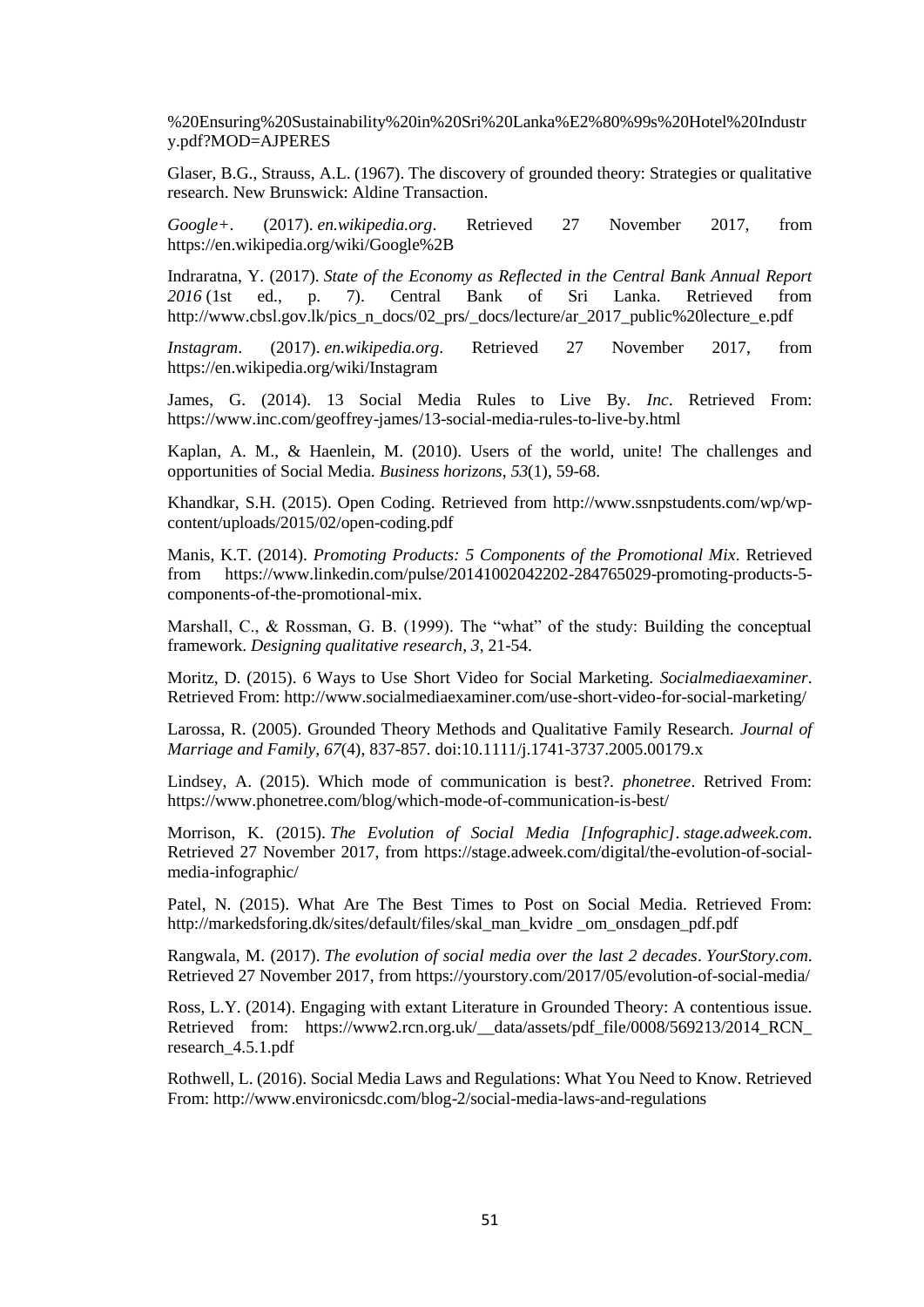Rouse, M. (2011). *What is social media marketing?*. *WhatIs.com*. Retrieved 27 November 2017, from http://whatis.techtarget.com/definition/social-media-marketing-SMM

Rouse, M. (2016). *What is social media?*. *WhatIs.com*. Retrieved 27 November 2017, from http://whatis.techtarget.com/definition/social-media

Schaffer, N. (2016, March 21). 11 Effective Ways to Use Social Media to Promote Your Content. Retrieved from: http://www.curata.com/blog/11-effective-ways-to-use-social-mediato-promote-your-content/

Sean. (2016). How Much Does Social Media Marketing Cost in 2017?. *lyfemarketing.com*. Retrieved From: http://blog.lyfemarketing.com/how-much-does-social-media-marketing-cost/

Statista. (2017). *Number of social media users worldwide from 2010 to 2021 (in billions)*. Statista. Retrieved from https://www.statista.com/statistics/278414/number-of-worldwidesocial-network-users/

Stelzner, M.A. (2013). *2013 Social Media Marketing Industry Report - How Marketers Are Using Social Media to Grow Their Businesses*. Retrieved 27 November, 2017, from https://www.socialmediaexaminer.com/SocialMediaMarketingIndustryReport 2013.pdf

Sunstein, B. S., & Chiseri-Strater, E. (2011). *Fieldworking: Reading and writing research*. Macmillan.

Thornberg, R. (2012). Informed grounded theory. *Scandinavian Journal of Educational Research, 56*(3), 243-259. doi:10.1080/00313831.2011.581686

*Tourism in Challenging Times*. (2017). *sltda.lk*. Retrieved 27 November 2017, from http://www.sltda.lk/international\_affairs

Vance, K., Howe, W., & Dellavalle, R. P. (2009). Social internet sites as a source of public health information. *Dermatologic clinics*, *27*(2), 133-136.

William, G.F. (2012). Being there: A Grounded-theory study of student perceptions of instructor presence in online classes. *Educational Administration*: Theses, Dissertations, and Student Research. Paper 122. Retrieved from: http://digitalcommons.unl.edu/cehsedaddiss/122.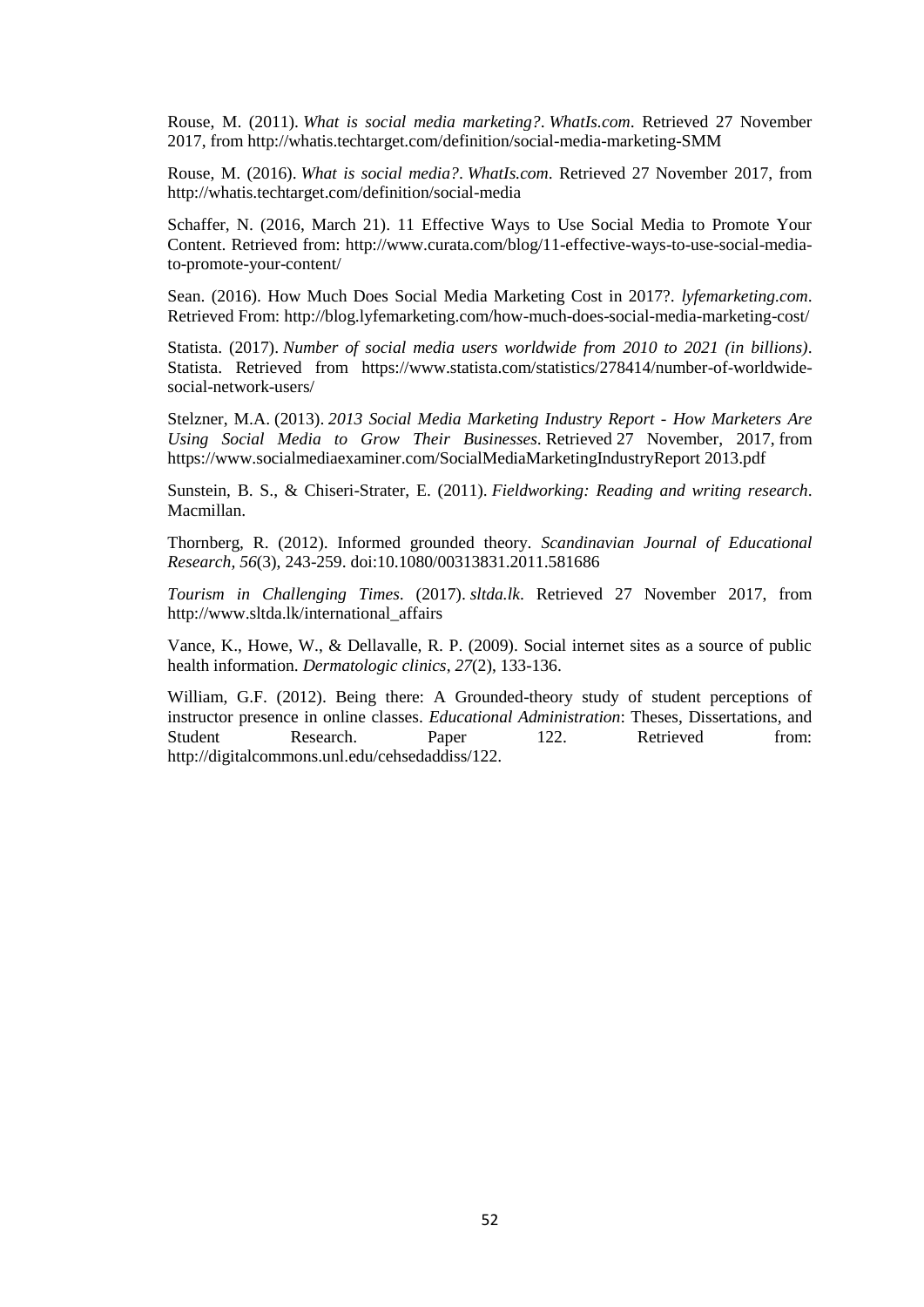# <span id="page-62-0"></span>**Appendix A: Interview Questionnaire – Initial**

- 1. Could you please explain a bit about your boutique hotel?
	- a. What unique aspects do you bring in, its amenities, customer base, etc.?
	- b. Who are your target/potential customers?
- 2. How do you spread the word or market your hotel?
	- a. What platforms do you use? What made you choose those platforms?
	- b. What were your key marketing strategies, prior to using social media?
	- c. Which marketing strategy seems to be the most effective?
- 3. What made you start using social media?
	- a. When did you start?
	- b. Did you start by yourself or got support from someone?
	- c. Do you rely on any expert support or advice to launch or run your social media engagement site and how?
	- d. Did you consider any resources/training on how to use social media marketing?
- 4. How do you engage with potential customers?
	- a. What type of content do you share?
	- b. Do you share your own content, or do you get someone to do those for you?
	- c. How often do you engage (e.g., post, reply, etc.)?
	- d. How do you listen to and address customers' needs and make sure they are satisfied with the experience?
	- e. Has your way of social media interaction or services provided by the hotel have changed based on such feedback/engagements?
- 5. Do you have any idea about number of followers, likes, comments, etc.?
	- a. What do you think about those numbers? Good, improving, bad?
	- b. How you assessed whether your engagement, time, and money spent on social media is effective?
	- c. Do you feel that you have acquired new customers through your social media efforts?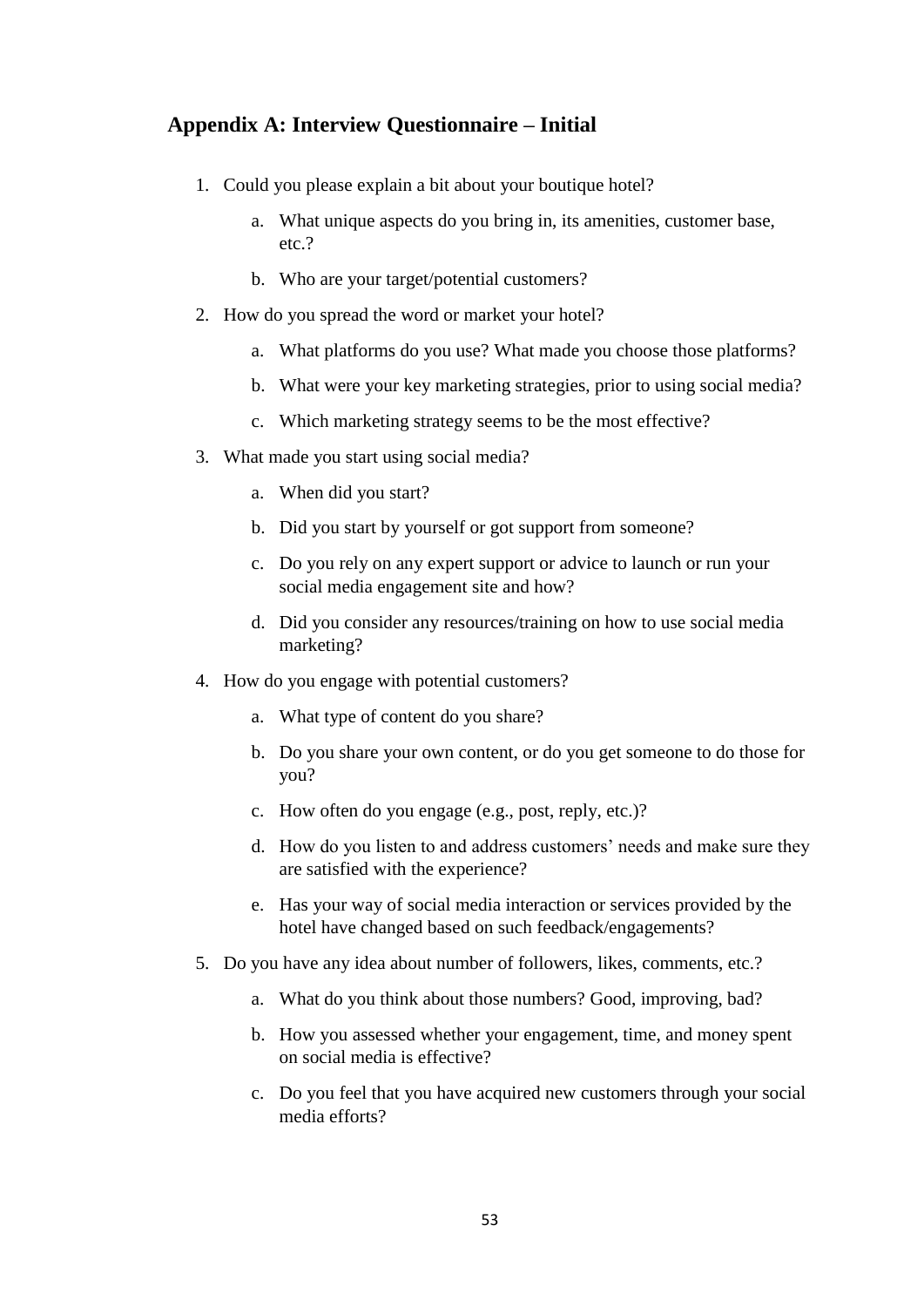- 6. How effective are your social media campaigns compared to other modes of advertising?
	- a. What is your social media budget compared to your other advertising budget?
	- b. Where did you spend most of the money? (Platform costs, creation of ads, videos, etc.)
	- c. What works and what does not work? For e.g., Types of posts and when to posts.
	- d. Do you think having more resources, support, time, and money would strengthen your engagements?
- 7. What challenges do you face while using social media?
	- a. In terms of time, finances, technology, and customer related challenges?
	- b. Do you moderate posts, and if so what is your policy on moderating comments?
	- c. How would you ensure transparency to continue a meaningful conversation with your follows?
	- d. How do you address your competition on social media? Are you listening to customer conversations that aren't about your brand, per se?
	- e. Did platform rules and regulations effect of your initiatives, if so how?
	- f. Are there any government/industry rules and regulations that affect your engagements?
- 8. What else could be done to improve the effectiveness of your engagements?
- 9. Any other suggestions / best practices you'd like to share?

Thank you.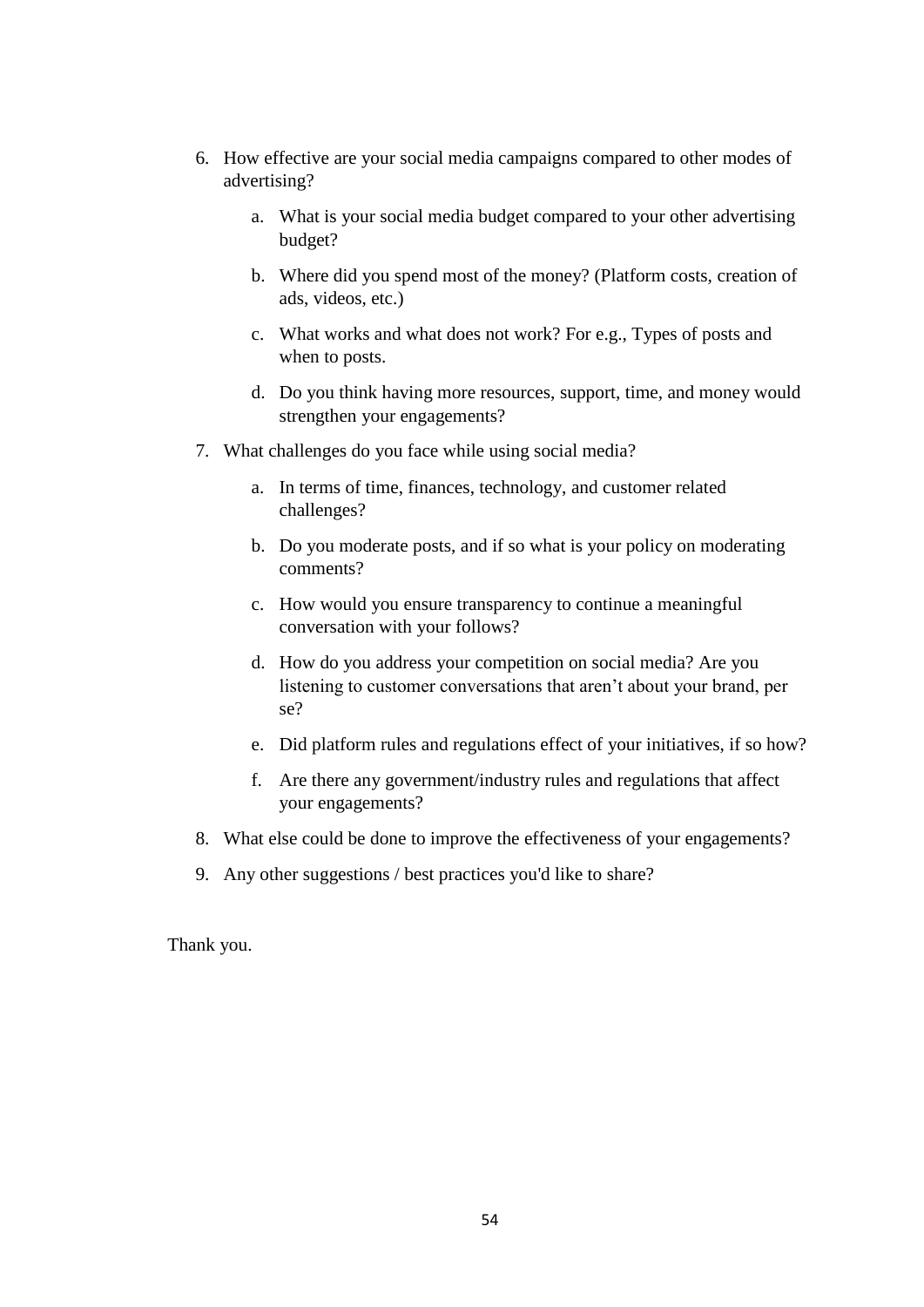# <span id="page-64-0"></span>**Appendix B: Interview Questionnaire – Modified**

- 1. Could you please explain a bit about your boutique hotel?
	- a. What unique aspects do you bring in, its amenities, customer base, etc.?
	- b. Who are your target/potential customers?
- 2. How do you spread the word or market your hotel?
	- a. What platforms do you use? What made you choose those platforms?
	- b. What were your key marketing strategies, prior to using social media?
	- c. Which marketing strategy seems to be the most effective?
- 3. What made you start using social media?
	- a. When did you start?
	- b. Did you start by yourself or got support from someone?
	- c. Do you rely on any expert support or advice to launch or run your social media engagement site and how?
	- d. Did you consider any resources/training on how to use social media marketing?
- 4. How do you engage with potential customers?
	- a. What type of content do you share?
	- b. Do you share your own content, or do you get someone to do those for you?
	- c. How often do you engage (e.g., post, reply, etc.)?
	- d. When using multiple social media platforms, what is your approach?
	- e. How do you listen to and address customers' needs and make sure they are satisfied with the experience?
	- f. Has your way of social media interaction or services provided by the hotel have changed based on such feedback/engagements?
- 5. Do you have any idea about number of followers, likes, comments, etc.?
	- d. What do you think about those numbers? Good, improving, bad?
	- e. How you assessed whether your engagement, time, and money spent on social media is effective?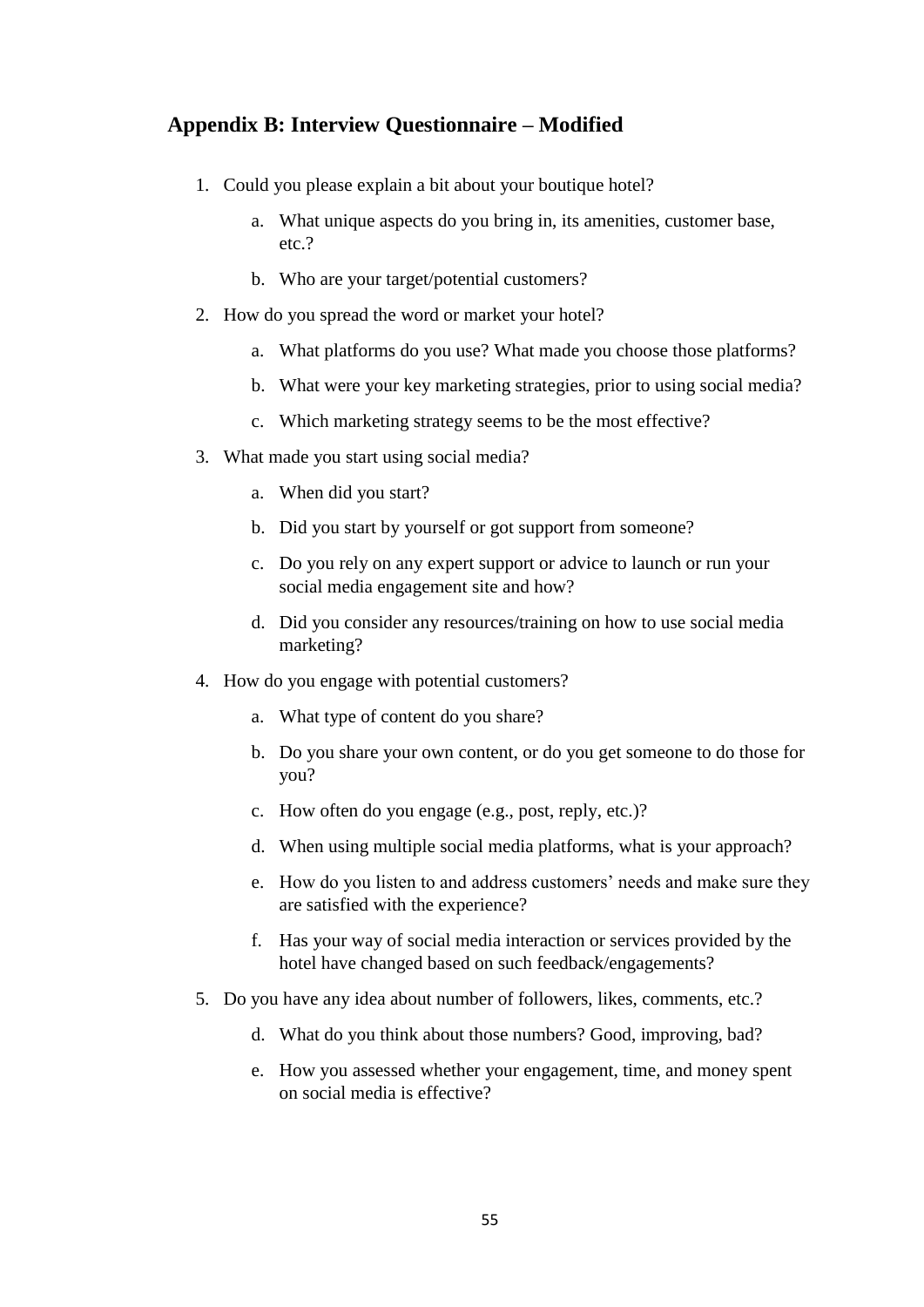- f. Do you feel that you have acquired new customers through your social media efforts?
- 6. How effective are your social media campaigns compared to other modes of advertising?
	- e. What is your social media budget compared to your other advertising budget?
	- f. Where did you spend most of the money? (Platform costs, creation of ads, videos, etc.)
	- g. What works and what does not work? For e.g., Types of posts and when to posts.
	- h. Do you think having more resources, support, time, and money would strengthen your engagements?
- 7. What Challenges do you face while using social media?
	- g. In terms of time, finances, technology, and customer related challenges?
	- h. Do you moderate posts, and if so what is your policy on moderating comments?
	- i. How would you ensure transparency to continue a meaningful conversation with your follows?
	- j. How do you address your competition on social media? Are you listening to customer conversations that aren't about your brand, per se?
	- k. Did platform rules and regulations effect of your initiatives, if so how?
	- l. Are there any government/industry rules and regulations that affect your engagements?
- 8. What else could be done to improve the effectiveness of your engagements?
- 9. Any other suggestions / best practices you'd like to share?

Thank you.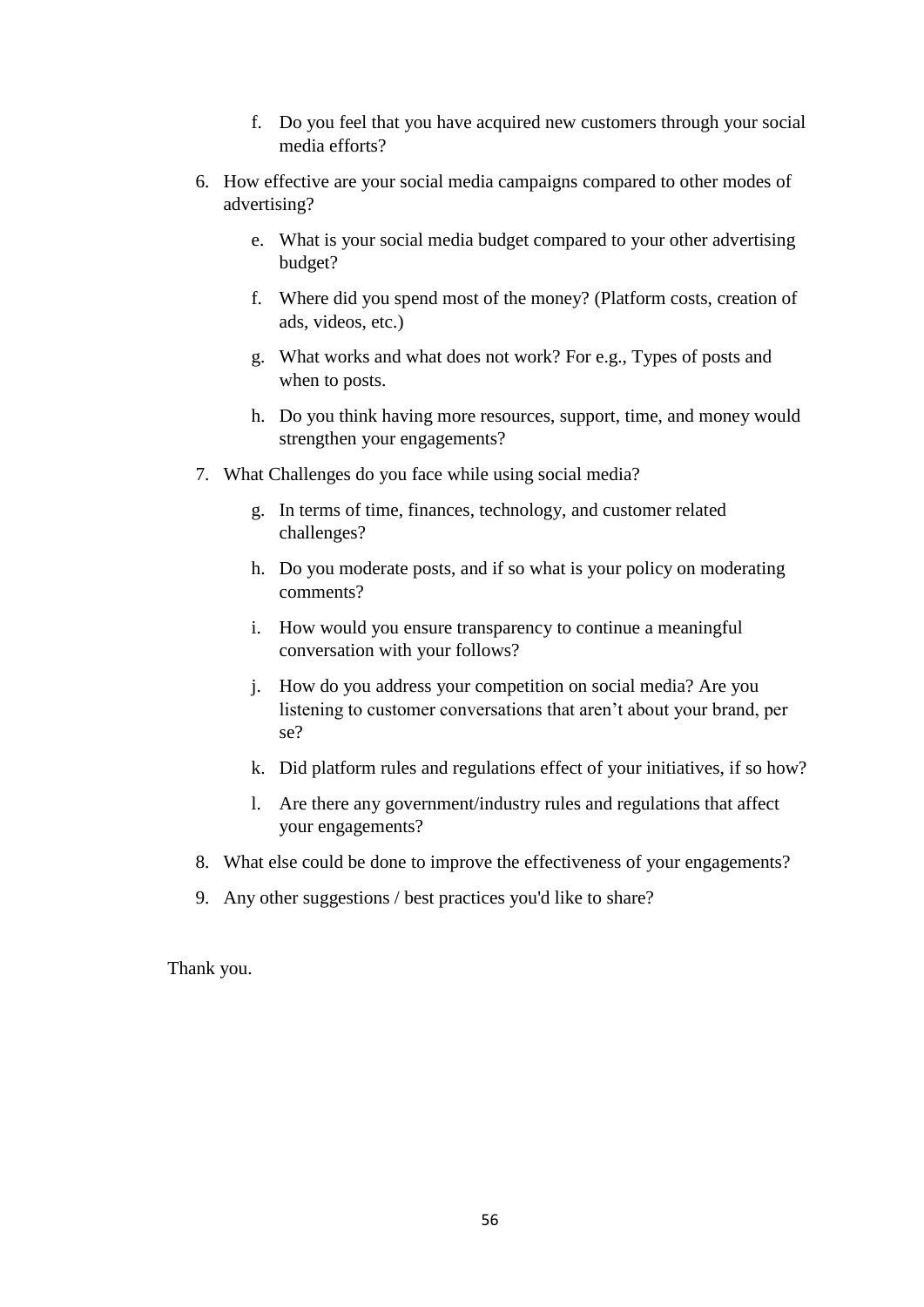# <span id="page-66-0"></span>**Appendix C: Request Letter**

Dear Sir/Madam,

We are conducting a research study to analyze the "self-driven social media marketing practices by the Sri Lankan boutique hotel sector". This study plans to identify the important factors that boutique hotels should consider when conducting a marketing campaign via social media. This research study is conducted as part of the MBA in Information Technology (IT) postgraduate degree program conducted by the Department of Computer Science Engineering, University of Moratuwa.

As a member of the Sri Lankan boutique hotel community, we are inviting you to participate in this study by sharing your expertise in the form of an interview. The interview will take about 20 minutes and is informal. The list of sample questions attached herewith. In case there is no dedicated person for managing social media marketing, we highly appreciate if you could nominate a colleague who is responsible for social media marketing at your hotel.

This survey is stipulated confidential and anonymous. Your responses will not be identified with you personally or your hotel, and all findings will appear in aggregated form. You and your hotel will not be linked in any manner. Once the study is completed, we wish to share our findings with you.

Your participation in the research would be greatly appreciated. If you have any queries or wish to know more, please feel free to contact us using the details provided below.

We hope to have a useful and enlightening conversation. Thank you very much for your time and help in making this study possible.

Sincerely,

MBA Student Research Supervisor 071 642 3930 071 208 2071 umesha0405@gmail.com dilumb@cse.mrt.ac.lk Department of Computer Science and Engineering, University of Moratuwa.

Umesha Herath Dr. Dilum Bandara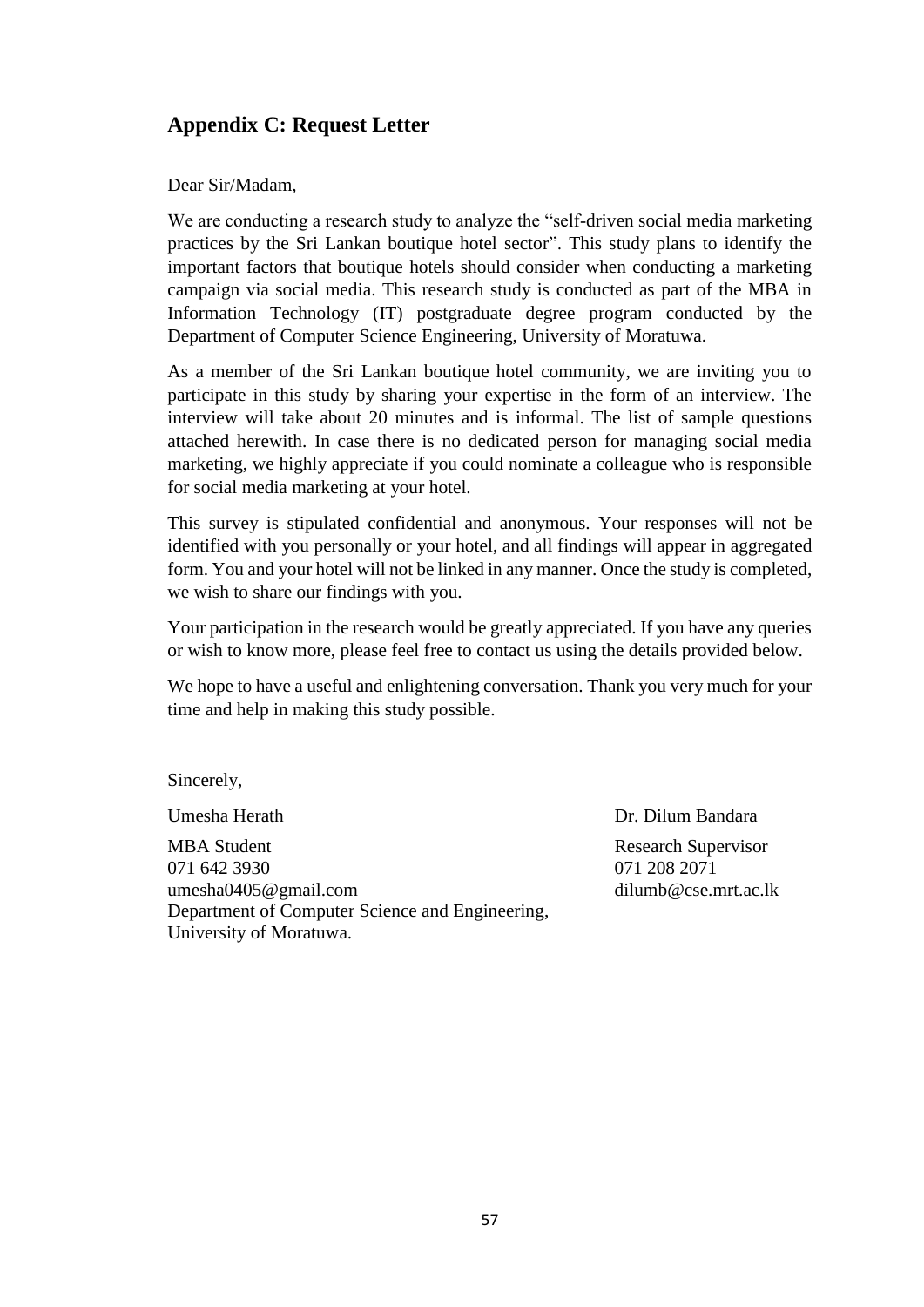# <span id="page-67-0"></span>**Appendix D: Selection of Factors**

0 - Not Applicable 1 – Disagree 2 – Neutral 3 – Agree

S1, S2, S3 …S10 – 10 Boutique hotels interviewed

The equation used to calculate the percentage is as follows:

*Total Percentage = No of agreed or neutral organization / Total no of organizations × 100*

The percentage value above 50 is only considered as factors for the study analysis.

| <b>Factors</b>                      | S <sub>1</sub> | S <sub>2</sub>          | S <sub>3</sub> | <b>S4</b>      | S <sub>5</sub>          | S <sub>6</sub>          | S7             | S <sub>8</sub> | S9                      | <b>S10</b>     | $\frac{0}{0}$   |
|-------------------------------------|----------------|-------------------------|----------------|----------------|-------------------------|-------------------------|----------------|----------------|-------------------------|----------------|-----------------|
| <b>Target audience</b>              |                |                         |                |                |                         |                         |                |                |                         |                |                 |
| Age groups                          | 3              | 3                       | 3              | 3              | 3                       | 3                       | 3              | 3              | 3                       | 3              | 100             |
| Interest groups                     | 3              | 3                       | $\overline{3}$ | $\overline{3}$ | 3                       | $\overline{2}$          | $\overline{3}$ | $\overline{3}$ | $\overline{2}$          | $\overline{2}$ | 100             |
| International market                |                | $\overline{3}$          | $\overline{3}$ | $\mathbf{1}$   | $\overline{2}$          | $\overline{2}$          | $\overline{3}$ | $\overline{3}$ | $\overline{3}$          | $\overline{3}$ | 90              |
| Sri Lankan market                   | $\mathbf{1}$   | $\overline{2}$          | 1              | $\overline{3}$ | $\overline{3}$          | $\overline{2}$          | $\overline{3}$ | $\overline{0}$ | $\overline{2}$          | $\overline{2}$ | $\overline{70}$ |
| <b>Platform for communication</b>   |                |                         |                |                |                         |                         |                |                |                         |                |                 |
| Facebook                            | 3              | 3                       | 3              | 3              | 3                       | 3                       | 3              | 3              | 3                       | 3              | 100             |
| Instagram                           | $\overline{3}$ | $\overline{3}$          | $\overline{3}$ | $\overline{3}$ | $\overline{3}$          | $\overline{3}$          | $\overline{3}$ | $\overline{3}$ | $\overline{3}$          | $\overline{3}$ | 100             |
| TripAdvisor                         | $\overline{3}$ | 3                       | 3              | $\overline{3}$ | $\overline{3}$          | $\overline{3}$          | $\overline{3}$ | $\overline{3}$ | $\overline{3}$          | $\overline{3}$ | 100             |
| Twitter                             | 3              | 1                       | $\overline{2}$ | $\mathbf{1}$   | $\overline{2}$          | $\overline{2}$          | $\overline{3}$ | 1              | $\overline{3}$          | $\overline{2}$ | 70              |
| Other social media platforms        | $\mathbf{1}$   | 1                       | $\mathbf{1}$   | $\overline{3}$ | $\overline{2}$          | $\mathbf{1}$            | $\overline{3}$ | $\mathbf{1}$   | $\overline{3}$          | $\overline{2}$ | $\overline{50}$ |
| <b>In-house/outsource resources</b> |                |                         |                |                |                         |                         |                |                |                         |                |                 |
| Process outsource                   | $\overline{2}$ | 3                       | 1              | $\overline{3}$ | 1                       | 1                       | 1              | $\overline{2}$ | 1                       | $\overline{3}$ | 50              |
| Expert advice                       | $\mathbf{1}$   | $\overline{3}$          | $\overline{3}$ | $\overline{3}$ | $\overline{2}$          | 1                       | $\overline{3}$ | $\overline{3}$ | 1                       | $\overline{3}$ | 70              |
| In-house expertise                  | 3              | $\overline{2}$          | $\overline{3}$ | $\mathbf{1}$   | 3                       | $\overline{2}$          | $\overline{3}$ | $\overline{2}$ | $\overline{3}$          | 1              | 80              |
| Content creation                    | 3              | 3                       | 3              | 3              | $\overline{\mathbf{3}}$ | $\overline{\mathbf{3}}$ | $\overline{3}$ | $\overline{3}$ | $\overline{3}$          | 3              | 100             |
| Experience                          | $\overline{3}$ | $\overline{3}$          | $\overline{3}$ | $\overline{3}$ | $\overline{3}$          | $\overline{3}$          | $\overline{3}$ | $\overline{3}$ | $\overline{3}$          | $\overline{3}$ | 100             |
| Knowledge                           | $\overline{3}$ | $\overline{3}$          | $\overline{3}$ | $\overline{3}$ | $\overline{3}$          | $\overline{3}$          | $\overline{3}$ | $\overline{3}$ | $\overline{3}$          | $\overline{3}$ | 100             |
| Mode of communication               |                |                         |                |                |                         |                         |                |                |                         |                |                 |
| Images                              | 3              | 3                       | 3              | 3              | 3                       | 3                       | 3              | 3              | 3                       | 3              | 100             |
| Videos                              | $\overline{2}$ | $\overline{2}$          | $\overline{2}$ | $\overline{2}$ | $\overline{2}$          | $\overline{3}$          | $\overline{3}$ | $\overline{2}$ | $\overline{3}$          | $\overline{2}$ | 100             |
| Depends on the content              |                | $\overline{2}$          | $\overline{3}$ | $\mathbf{1}$   | $\overline{2}$          | $\overline{2}$          | $\overline{3}$ | $\overline{2}$ | $\overline{3}$          | $\overline{3}$ | 80              |
| <b>Maintaining engagement</b>       |                |                         |                |                |                         |                         |                |                |                         |                |                 |
| Frequency of posting                | $\overline{3}$ | $\overline{2}$          | $\overline{2}$ | 3              | $\mathfrak{Z}$          | 3                       | 3              | $\mathfrak{Z}$ | $\mathfrak{Z}$          | 3              | 100             |
| Response rate                       | 3              | 3                       | 3              | $\overline{2}$ | $\overline{2}$          | $\overline{3}$          | $\overline{3}$ | 3              | 3                       | 3              | 100             |
| <b>Customer satisfaction</b>        |                |                         |                |                |                         |                         |                |                |                         |                |                 |
| Customer feedback                   | 3              | 3                       | 3              | 3              | $\overline{3}$          | $\overline{3}$          | $\overline{3}$ | 3              | $\overline{3}$          | 3              | 100             |
| Acknowledgement                     | $\overline{2}$ | $\overline{2}$          | $\overline{3}$ | $\overline{2}$ | $\overline{3}$          | $\overline{2}$          | $\overline{2}$ | $\overline{2}$ | $\overline{2}$          | $\overline{2}$ | 100             |
| Follow through                      | $\overline{2}$ | 1                       | $\overline{2}$ | $\overline{3}$ | 1                       | $\overline{3}$          | $\overline{3}$ | $\overline{3}$ | $\mathbf{1}$            | 1              | 50              |
| Paid reach                          |                |                         |                |                |                         |                         |                |                |                         |                |                 |
| <b>Boosting frequency</b>           | 3              | $\overline{2}$          | $\overline{2}$ | 3              | 3                       | 1                       | 3              | 3              | $\overline{2}$          | 2              | 100             |
| Inquiries from the customer         | $\overline{3}$ | $\overline{3}$          | $\overline{3}$ | $\overline{3}$ | $\overline{3}$          | $\overline{3}$          | $\overline{3}$ | $\overline{3}$ | $\overline{3}$          | $\overline{3}$ | 100             |
| Post nature                         | $\overline{3}$ | $\overline{\mathbf{3}}$ | $\overline{3}$ | $\overline{3}$ | $\overline{\mathbf{3}}$ | $\overline{3}$          | $\overline{3}$ | $\overline{3}$ | $\overline{\mathbf{3}}$ | $\overline{3}$ | 100             |
| Data analysis                       | $\overline{3}$ | $\overline{3}$          | $\overline{3}$ | $\overline{3}$ | $\overline{3}$          | $\overline{3}$          | $\overline{3}$ | $\overline{3}$ | $\overline{3}$          | 3              | 100             |
| Organic reach                       |                |                         |                |                |                         |                         |                |                |                         |                |                 |
| Acquiring interested parties        | 3              | 3                       | 3              | 3              | 3                       | 3                       | 3              | 3              | 3                       | 3              | 100             |
| Social media influencers            | $\overline{3}$ | $\overline{3}$          | $\overline{3}$ | $\overline{3}$ | $\overline{3}$          | $\overline{3}$          | $\overline{3}$ | $\overline{3}$ | $\overline{3}$          | $\overline{3}$ | 100             |
| Data analysis                       |                | $\overline{c}$          | $\overline{2}$ | $\overline{2}$ | $\overline{2}$          | $\overline{2}$          | $\overline{2}$ | $\overline{2}$ | $\overline{2}$          | $\overline{2}$ | 100             |
| <b>Resources</b>                    |                |                         |                |                |                         |                         |                |                |                         |                |                 |
| Low budget                          | 3              | 3                       | 3              | 3              | 3                       | 3                       | 3              | 3              | 3                       | 3              | 100             |
| Expenses                            | 3              | $\overline{3}$          | $\overline{3}$ | 3              | 3                       | 3                       | $\overline{3}$ | 3              | 3                       | 3              | 100             |